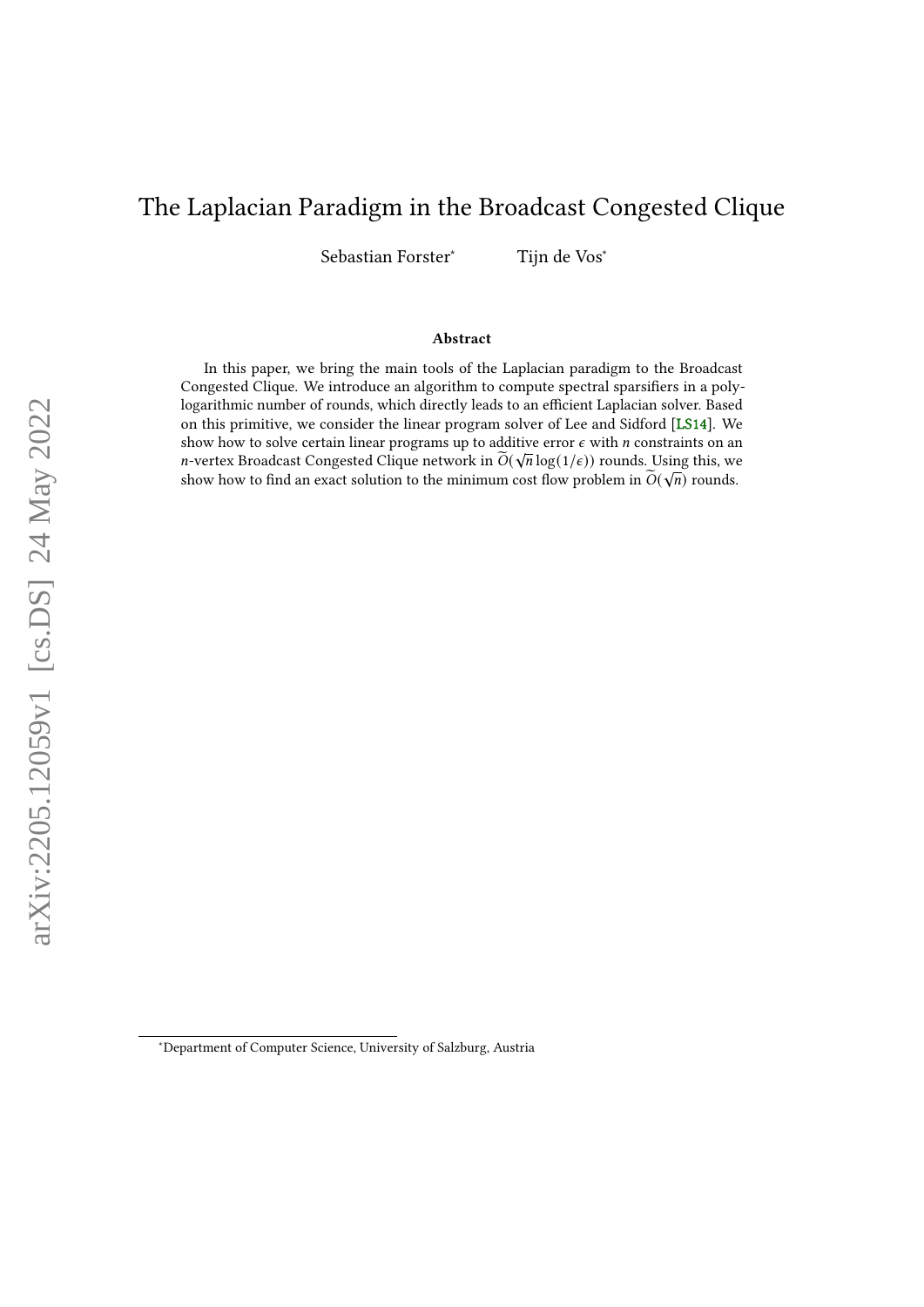# **Contents**

| $\mathbf{1}$   | Introduction                                                       | 3               |
|----------------|--------------------------------------------------------------------|-----------------|
| $\overline{2}$ | <b>Preliminaries</b>                                               | 7               |
|                | 2.1                                                                | $\overline{7}$  |
|                | 2.2                                                                | 8 <sup>°</sup>  |
|                | 2.3                                                                | 9               |
|                | 2.4                                                                | 10 <sup>°</sup> |
| 3              | <b>Spectral Sparsifiers and Laplacian Solving</b>                  | 11              |
|                | 3.1                                                                | 11              |
|                | 3.2                                                                | 16              |
|                | Laplacian Solving in the Broadcast Congested Clique<br>3.3         | 19              |
| 4              | A Linear Program Solver                                            | 20              |
|                | 4.1                                                                | 21              |
|                | 4.2                                                                | 26              |
|                | Projection on Mixed Norm Ball in Broadcast Congested Clique<br>4.3 | 29              |
| 5              | <b>Minimum Cost Maximum Flow</b><br>31                             |                 |
| 6              | Conclusion                                                         | 34              |
|                | References                                                         | 35              |
|                | A Baswana-Sen Spanner Algorithm<br>39                              |                 |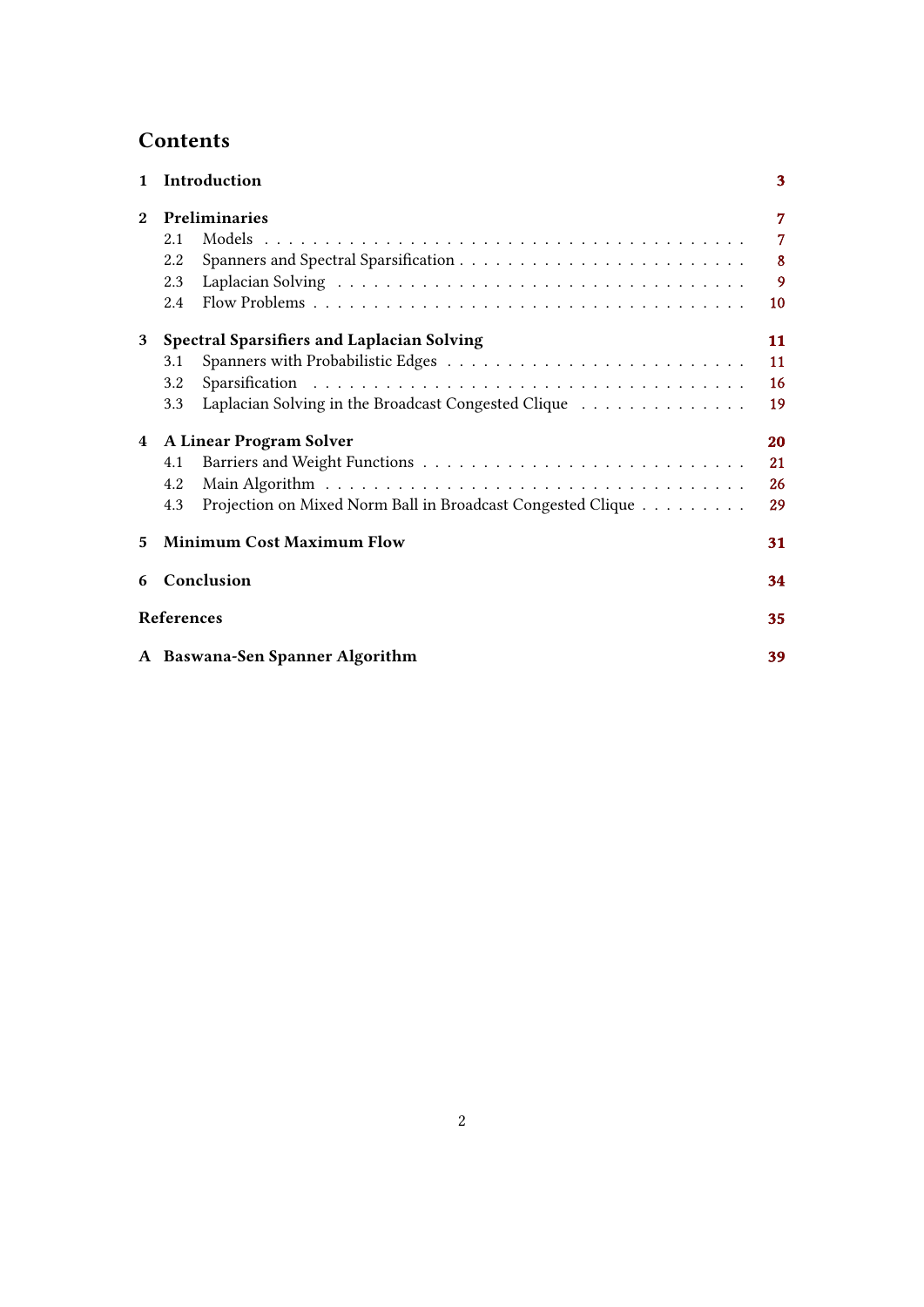## <span id="page-2-2"></span><span id="page-2-0"></span>1 Introduction

In this paper, we study algorithms for the Broadcast Congested Clique (BCC) model [\[DKO12\]](#page-35-0). In this model, the (problem-specific) input is distributed among several processors and the goal is that at the end of the computation each processor knows the output or at least the share of the output relevant to it. The computation proceeds in rounds and in each round each processor can send one message to all other processors. We can also view the communication as happening via a shared blackboard to which each processor may write (in the sense of appending) at most one message per round. The main metric in designing and analyzing algorithms for the Broadcast Congested Clique is the number of rounds performed by the algorithm.

A typical way of for example distributing an  $n \times n$  input matrix among *n* processors would be that initially processor  $i$  only knows row  $i$  of the matrix. In many graph problems, this input matrix is the adjacency matrix of the graph. If communication with other processors is only possible along the edges of this graph, then the resulting model is often called the Broadcast CONGEST model [\[Lyn96\]](#page-37-1). Note that the unicast versions of these models, in which each processor may send a different message to each (neighboring) processor, are known as the Congested Clique [\[LPPP05\]](#page-37-2) and the CONGEST model [\[Pel00\]](#page-38-1), respectively.

In this paper, we bring the main tools of the so-called Laplacian paradigm to the BCC model. In a seminal paper, Spielman and Teng developed an algorithm for approximately solving linear systems of equations with a Laplacian coefficient matrix in a near-linear number of operations [\[ST14\]](#page-38-2). The Laplacian paradigm [\[Ten10\]](#page-38-3) refers to exploring the applications of this fast primitive in algorithm design. In a broader sense, this paradigm is also understood as the more general idea of employing linear algebra methods from continuous optimization outside of their traditional domains. Using such methods is very natural in distributed models because a matrix-vector multiplication can be carried out in a single round if each processor stores one coordinate of the vector. In recent years, this methodology has been successfully employed in the CONGEST model [\[GKKL](#page-36-0)<sup>+</sup>18, [BFKL21\]](#page-34-1) and in particular, solvers for Laplacian systems with near-optimal round complexity have been developed for the CONGEST model – in networks with arbitrary topology [\[FGLP](#page-36-1)<sup>+</sup>21] and in bounded-treewidth graphs [\[AGL21\]](#page-34-2) – and for the HYBRID model [\[AGL21\]](#page-34-2). In this paper, we switch the focus to the BCC model and show that it allows a faster implementation of the basic Laplacian primitive.

What further makes the BCC model intriguing is that – in contrast to the Congested Clique – for several problems no tailored BCC algorithms are known that are signicantly faster than low-diameter versions of (Broadcast) CONGEST model algorithms. Consider, for example, the single-source shortest path problem. In the (Broadcast) CONGEST model, the fastest known algorithm takes  $\widetilde{O}(\sqrt{n}D^{1/4} + D)$  rounds [\[CM20\]](#page-35-1), where D is the diameter of the underlying (unweighted) communication network.<sup>[1](#page-2-1)</sup> In the BCC model, the state of the art for this problems is  $\widetilde{O}(\sqrt{n})$  rounds [\[Nan14\]](#page-38-4), which essentially is not more efficient than the special case  $D = 1$  of the Broadcast CONGEST model. In the Congested Clique model however,  $\sqrt{n}$  is not a barrier for the Broadcast CONGEST model. In the Congested Clique model however,  $\sqrt{n}$  is not a barrier for this problem as it can be solved in  $\widetilde{O}(n^{1/6})$  rounds [\[CDKL21\]](#page-35-2) on undirected graphs. A similar  $\alpha$  classification can be made for directed graphs [\[FN18,](#page-36-2) [CKKL](#page-35-3)<sup>+</sup>19]. This naturally leads to the

<span id="page-2-1"></span><sup>&</sup>lt;sup>1</sup>Throughout the introductory part of this paper we often assume that all weights of graphs and entries of matrices are polynomially bounded to simplify some statements of running time bounds.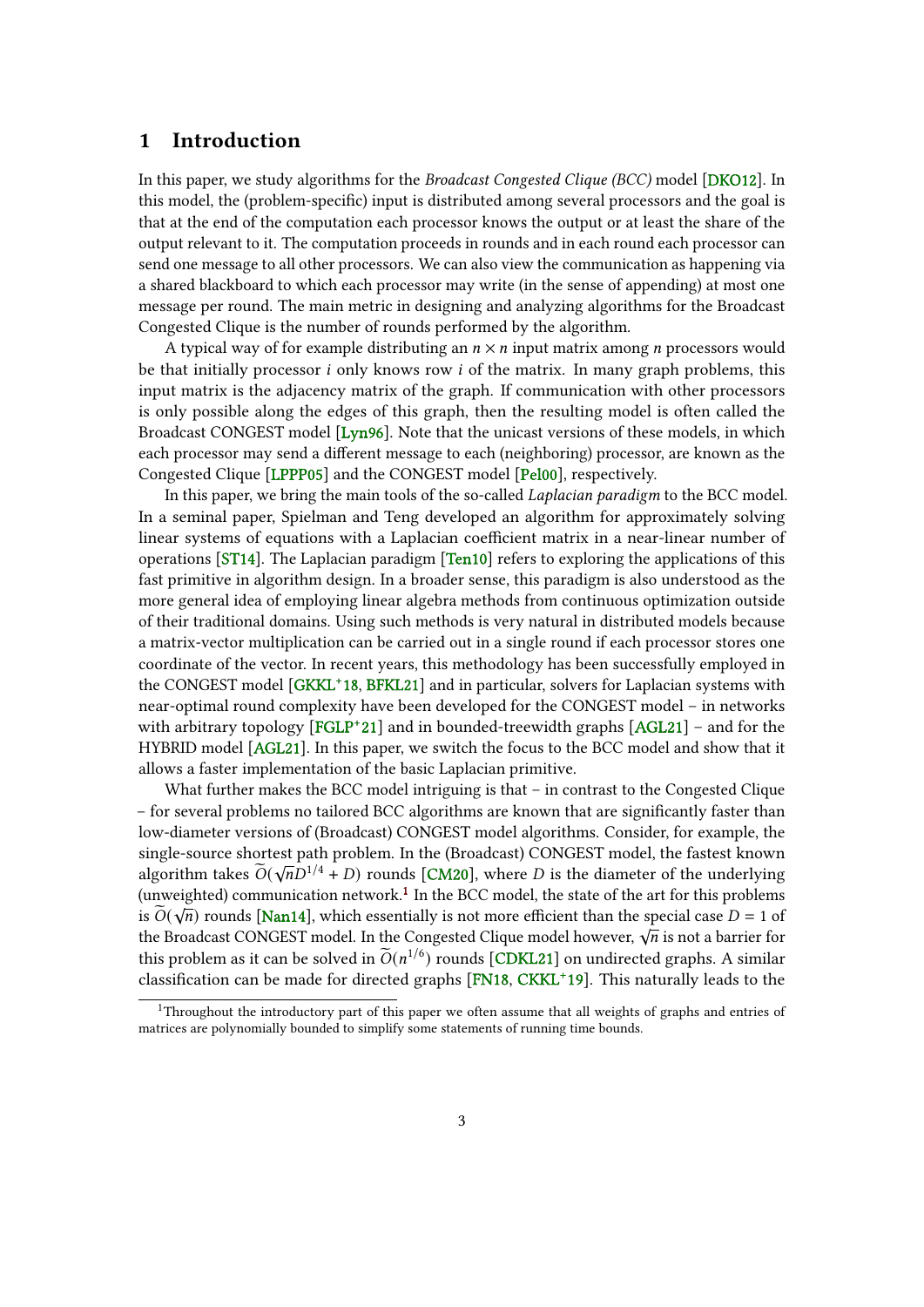<span id="page-3-4"></span>question whether BCC algorithms can be developed that are faster than their CONGEST model counterparts, since it is not clear which one dominates the other in strength.

It has recently been shown that in the CONGEST model, the maximum flow problem as well It has recently been shown that in the CONGEST model, the maximum now problem as well<br>as the unit-capacity minimum cost flow problem can be solved in  $O(m^{3/7+o(1)}(\sqrt{n}D^{1/4}+D))$ rounds [\[FGLP](#page-36-1)<sup>+</sup>21], where *m* denotes the number of edges of the input graph; note that this round complexity can only be sublinear in  $n$  for sparse graphs.

Our contributions. Our main result is an algorithm that solves the minimum cost flow problem<sup>[2](#page-3-0)</sup> (which generalizes both the single-source shortest path problem and the maximum flow problem) in  $\widetilde{O}(\sqrt{n})$  rounds in the BCC model, which in particular is sublinear for any graph density and matches the currently known upper bounds for the single-source shortest paths problem.

<span id="page-3-3"></span>Theorem 1.1. There exists a Broadcast Congested Clique algorithm that, given a directed graph  $G = (V, E)$  with integral costs  $q \in \mathbb{Z}^m$  and capacities  $c \in \mathbb{Z}_{>0}^m$  with  $||q||_{\infty} \leq M$  and  $||c||_{\infty} \leq M$ , computes a minimum cost maximum s-t flow with high probability in  $\tilde{O}(\sqrt{n}\log^3 M)$  rounds.

In obtaining this result, we develop machinery of the Laplacian paradigm that might be of independent interest. The first such tool is an algorithm for computing a spectral sparsifier in the Broadcast CONGEST model.

<span id="page-3-1"></span>**Theorem 1.2.** There exists an algorithm that, given a graph  $G = (V, E, w)$  with positive real weights satisfying  $||w||_{\infty} \leq U$  and an error parameter  $\epsilon > 0$ , with high probability outputs a  $(1 \pm \epsilon)$ -spectral sparsifier H of G, where  $|H| = O(n\epsilon^{-2} \log^4 n)$ . Moreover, we obtain an orientation on H such that with high probability each edge has out-degree  $O(\log^4(n)/\epsilon^2)$ . The algorithm runs in  $O(\log^5(n)\epsilon^{-2}\log(nU/\epsilon))$  rounds in the Broadcast CONGEST model.

At a high level, our sparsifier algorithm is a modification of the CONGEST-model algorithm of Koutis and Xu [\[KX16\]](#page-37-3); essentially, uniform edge sampling is trivial in the CONGEST model, but challenging in the Broadcast CONGEST model. Note that the sparsifier algorithm of Koutis and Xu being restricted to the CONGEST model is a major obstacle for implementing the CONGEST-model Laplacian solver of Forster et al. [\[FGLP](#page-36-1)<sup>+</sup> 21] also in the Broadcast CONGEST model.

Making the sparsifier known to every processor leads to a simple residual-correction algorithm for solving systems of linear equations with a Laplacian coefficient matrix up to high precision in the BCC model. Note that there is reduction [\[Gre96\]](#page-36-3) from solving linear equations with symmetric diagonally dominant (SDD) coefficient matrices to solving linear equations with Laplacian coefficient matrices, which also applies in the Broadcast Congested Clique.

<span id="page-3-2"></span>Theorem 1.3. There exists an algorithm in the Broadcast Congested Clique model that, given a graph  $G = (V, E, w)$ , with positive real weights satisfying  $||w||_{\infty} \leq U$  and Laplacian matrix  $L_G$ , a parameter  $\epsilon \in (0, 1/2]$ , and a vector  $b \in \mathbb{R}^n$ , outputs a vector  $y \in \mathbb{R}^n$  such that  $||x-y||_{L_G} \leq \epsilon ||x||_{L_G}$ for some  $x \in R^n$  satisfying  $L_G x = b$ . The algorithm needs  $O(log^5(n) \log(nU))$  preprocessing rounds and takes  $O(\log(1/\epsilon) \log(nU/\epsilon))$  rounds for each instance of  $(b, \epsilon)$ .

<span id="page-3-0"></span><sup>&</sup>lt;sup>2</sup>Note that in contrast to the algorithm of Forster et al. [\[FGLP](#page-36-1)<sup>+</sup>21], we do not need to assume unit capacities.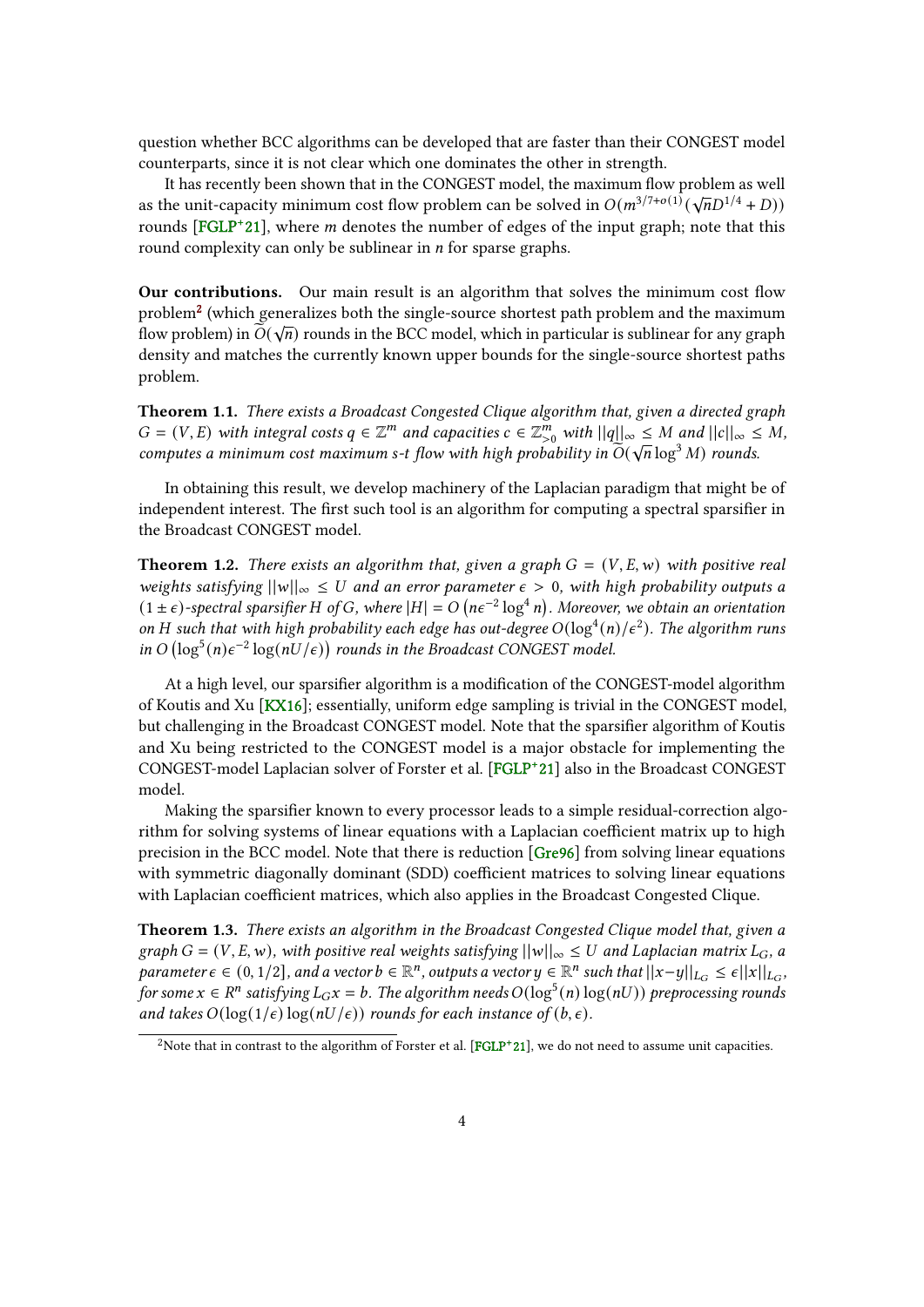<span id="page-4-3"></span>Finally, we show how to implement the algorithm of Lee and Sidford  $[LS14]^3$  $[LS14]^3$  $[LS14]^3$  for solving linear programs up to small additive error in  $\widetilde{O}(\sqrt{\text{rank}})$  iterations in the BCC model. Here, the rank refers to the constraint matrix of the LP and in each iteration a linear system needs to be solved. If the constraint matrix has a special structure – which is the case for the LP formulation of the minimum cost flow problem – then a high-precision Laplacian solver can be employed for this task.

<span id="page-4-2"></span>**Theorem 1.4.** Let  $A \in \mathbb{R}^{m \times n}$  be a constraint matrix with rank $(A) = n$ , let  $b \in \mathbb{R}^n$  be a demand vector, and let  $c \in \mathbb{R}^m$  be a cost vector. Moreover, let  $x_0$  be a given initial point in the feasible region  $\Omega^o := \{x \in \mathbb{R}^m : A^T x = b, l_i \le x_i \le u_i\}$ . Suppose a Broadcast Congested Clique network consists of  $n$  vertices, where each vertex  $i$  knows both every entire  $j$ -th row of  $A$  for which  $A_{ji} \neq 0$  and knows  $(x_0)_j$  if  $A_{ji} \neq 0$ . Moreover, suppose that for every  $y \in \mathbb{R}^n$  and positive diagonal  $D \in \mathbb{R}^{m \times m}$  we can compute  $(A^TDA)^{-1}y$  up to precision poly $(1/m)$  in  $T(n, m)$  rounds. Let  $U := \max\{||1/(u - x_0)||_{\infty}, ||1/(x_0 - l)||_{\infty}, ||u - l||_{\infty}, ||c||_{\infty}\}.$  Then with high probability the Broadcast Congested Clique algorithm LPSolve outputs a vector  $x \in \Omega^{\circ}$  with  $c^{T}x \le \text{OPT} + \epsilon$  in  $\widetilde{O}(\sqrt{n}\log(U/\epsilon))(\log^2(U/\epsilon)+T(n,m)))$  rounds.

While this approach of solving LPs is inherently parallelizable (as the PRAM depth analysis of Lee and Sidford indicates), several steps pose a challenge for the BCC model and require more than a mere "translation" between models. In particular we need to use a different version of the Johnson-Lindenstraus lemma to approximate leverage scores. Further we give a BCC algorithm for projecting vectors on a mixed norm ball.

As in the approach of Lee and Sidford, our main result on minimum cost maximum flow then follows from plugging a suitable linear programming formulation of the problem into the LP solver.

Overview. We provide a visual overview of the results in this paper and how they are interconnected in Figure [1.](#page-4-1)



<span id="page-4-1"></span>Figure 1: An overview of the results in this paper. We denote BC for Broadcast CONGEST and BCC for Broadcast Congested Clique.

To compute spectral sparsifiers in the Broadcast CONGEST model, we follow the setup of Koutis and Xu [\[KX16\]](#page-37-3). Roughly said, this consists of repeatedly computing spanners and retaining each edge that is not part of a spanner with probability 1/4. While this easily allows for an implementation in the CONGEST model (as pointed out by Koutis and Xu), it is not clear how to do this in a broadcast model – neither the Broadcast CONGEST model, nor the more

<span id="page-4-0"></span> $3$ Note that in the more technical parts of our paper we explicitly refer to the arXiv preprints [\[LS13\]](#page-37-4) and [\[LS19\]](#page-37-5) instead of the conference version [\[LS14\]](#page-37-0).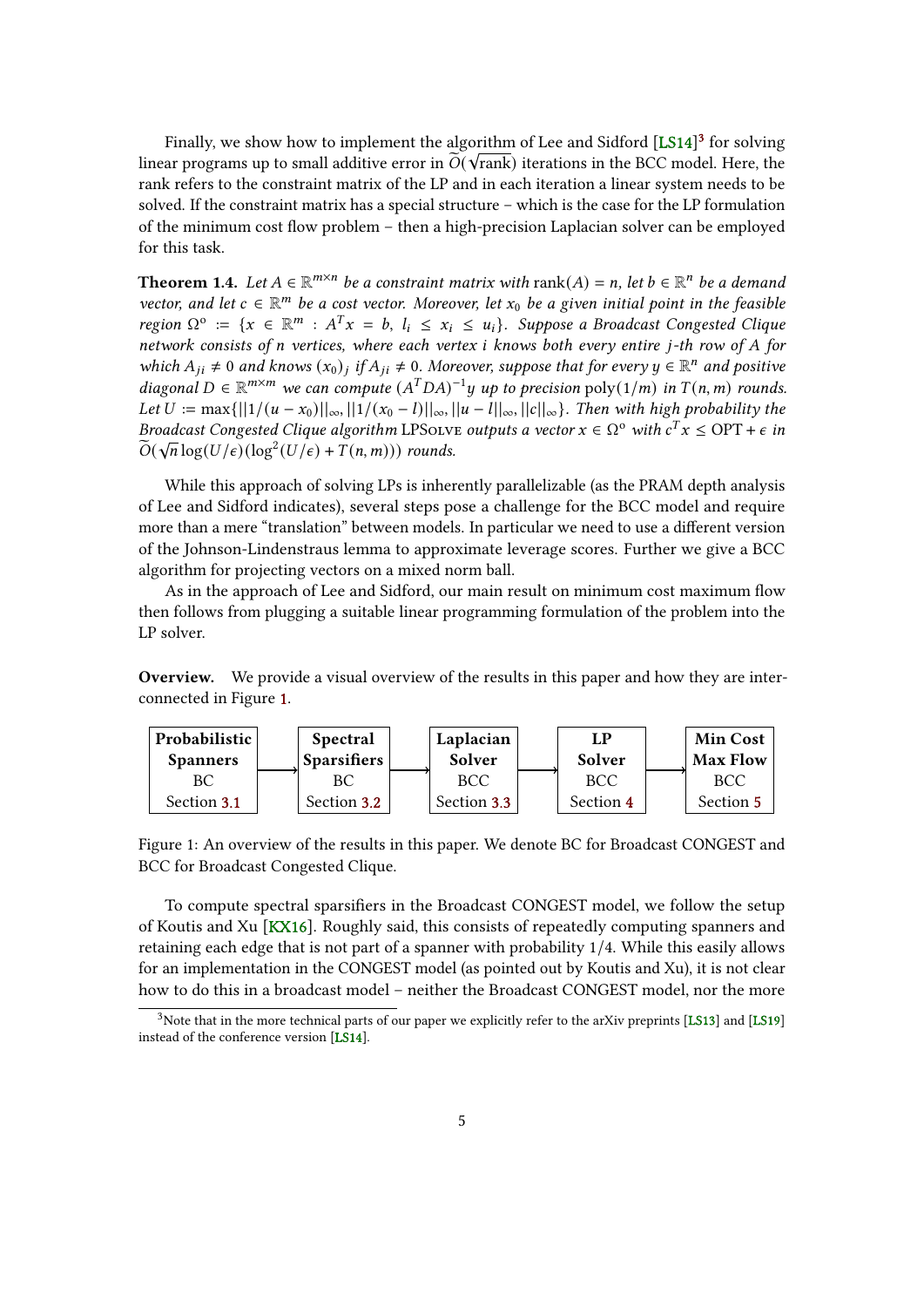<span id="page-5-2"></span>powerful Broadcast Congested Clique.[4](#page-5-0) A straightforward way to sample an edge would be that one of its endpoints (say the one with the lower ID) decides if it should further exist. The problem with this approach is that a vertex might be responsible for performing the sampling of a polynomial number of incident edges and the broadcast constraint prevents this vertex from sharing the result with each of the corresponding neighbors. We overcome this obstacle as follows. We explicitly maintain the probability that an edge still exists in the current iteration of the sparsier algorithm of Koutis and Xu. Every time that an edge should be added to the current iteration's spanner according to the spanner algorithm, one of the endpoints samples whether the edge exists using the maintained probability. Due to the vertex' subsequent action in the spanner algorithm, the corresponding neighbor can deduce the result of the sampling. We show that this idea of implicitly learning about the result of the sampling can be implemented by modifying the spanner algorithm of Baswana and Sen [\[BS07\]](#page-35-4). We present our modication to compute a spanner on a "probabilistic" graph (in the sense described above) in Section [3.1.](#page-10-1) In Section [3.2,](#page-15-0) we prove that this can be plugged into the framework of Koutis and Xu to compute a spectral sparsifier in the Broadcast CONGEST model. Subsequently, we show in Section [3.3](#page-18-0) that the spectral sparsifier can be used for Laplacian solving with standard techniques.

In Section [4,](#page-19-0) we present our LP solver. Given a linear program of the form<sup>[5](#page-5-1)</sup>

$$
\min_{x \in R: A^T x = b} c^T x,
$$

for some constraint matrix  $A \in \mathbb{R}^{m \times n}$  and some convex region  $R \subseteq \mathbb{R}^m$ , Lee and Sidford [\[LS14,](#page-37-0) [LS19\]](#page-37-5) show how to find an  $\epsilon$ -approximate solution in  $\widetilde{O}(\sqrt{\text{rank}(A)}\log(1/\epsilon))$  time. An implementation of this algorithm in the Broadcast Congested Clique is rather technical and needs new subroutines, the main one being our Laplacian solver.

The algorithm is an interior point method that uses weighted path finding to make progress. The weights used are the Lewis weights, which can be approximated up to sufficient precision using the computation of leverage scores, which are defined as  $\sigma(M) := \text{diag}(M(M^T M)^{-1} M^T)$ , where in our case  $M = DA$ , for some diagonal matrix D. Computing leverage scores exactly is expensive, hence these too are approximated. This can be done using the observation that  $\sigma(M)_i = ||M(M^T M)^{-1} M^T e_i||_2^2$  and the Johnson-Lindenstrauss lemma [\[JL84\]](#page-36-4), which states that there exists a map  $Q \in \mathbb{R}^{k \times m}$  such that  $(1-\epsilon) ||x||_2 \leq ||Qx||_2 \leq (1+\epsilon) ||x||_2$ , for polylogarithmic k. Nowadays, several different (randomized) constructions for  $Q$  exist. A common choice in the realm of graph algorithms [\[SS11,](#page-38-5) [LS19\]](#page-37-5) is to use Achlioptas' method [\[Ach03\]](#page-34-3), which samples each entry of  $O$  with a binary coin flip. However, this is in practice not feasible in the Broadcast

<span id="page-5-0"></span><sup>4</sup>We believe that it would be interesting to explore whether the bounded-independence sampling technique of Doron et al. [\[DMVZ20\]](#page-36-5) could also be applied to the algorithmic framework of Koutis and Xu [\[KX16\]](#page-37-3). Such a sampling method based on a random seed of polylogarithmic size would also signicantly simplify an argument in the quantum sparsifier algorithm of Apers and de Wolf [\[AW20\]](#page-34-4). Note that in the Broadcast Congested Clique model, a designated vertex could initially sample such a small random seed and communicate it to all other vertices with only a polylogarithmic overhead in round complexity. In the Broadcast CONGEST model, such an approach would however lead to an overhead of  $\Omega(D)$  rounds (the diameter of the underlying communication network), which, as we show, is avoidable.

<span id="page-5-1"></span><sup>&</sup>lt;sup>5</sup>Following Lee and Sidford, we write  $A<sup>T</sup> x = b$  instead of the more common  $Ax = b$  for the linear program, since this means that  $n$  corresponds with the number of vertices and  $m$  with the number of edges in LP formulations of flow problems.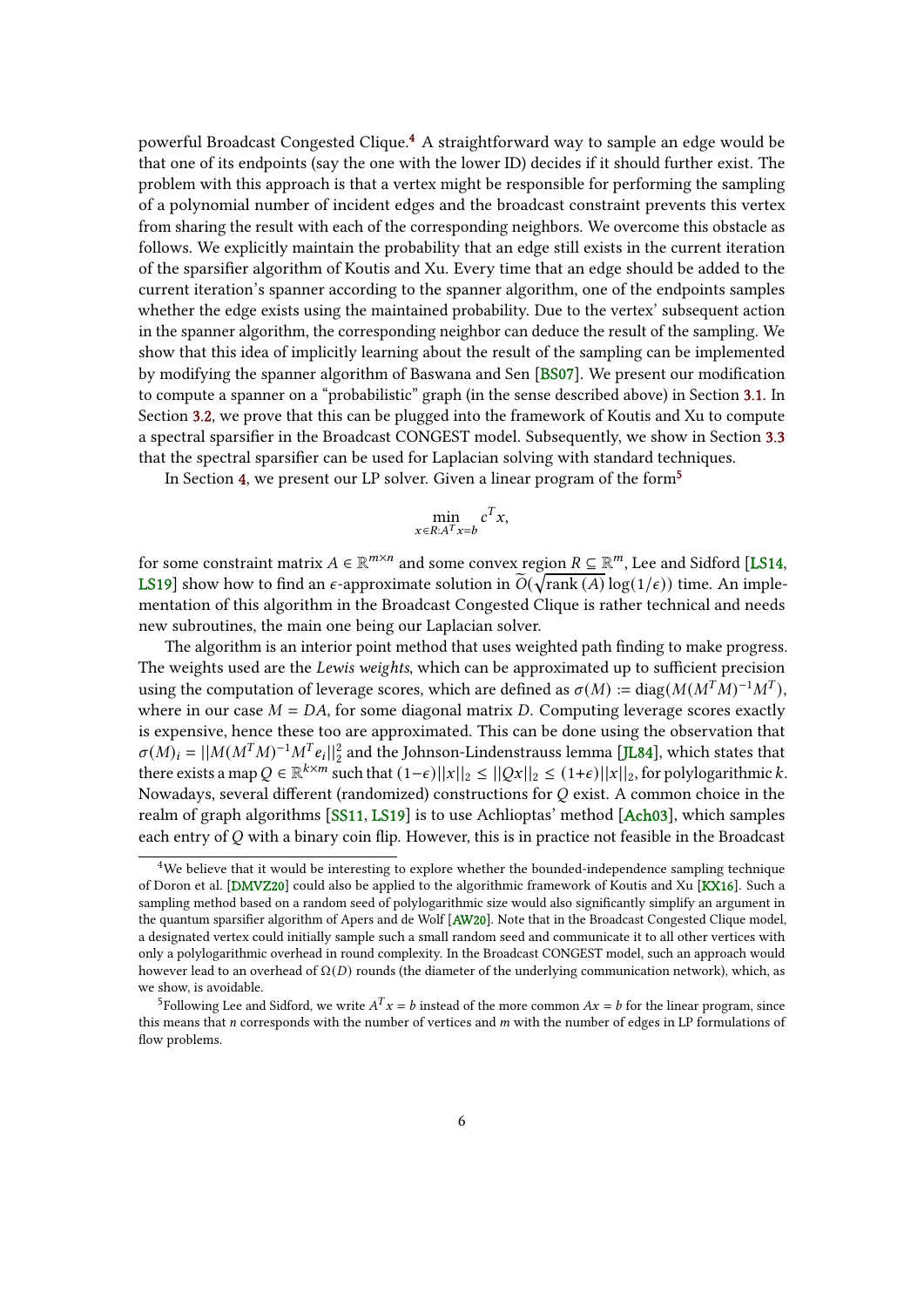<span id="page-6-2"></span>Congested Clique: we would need a coin flip for every edge, which can be performed by one of the endpoints, but cannot be communicated to the other endpoint due to the broadcast constraint. Instead we use the result of Kane and Nelson [\[KN14\]](#page-37-6), that states we need only a polylogarithmic number of random bits in total. These can simply be sampled by one vertex and broadcast to all the other, who then internally construct  $Q$ . Now if we can multiply both  $A$  and  $A<sup>T</sup>$  by a vector, and solve linear systems involving  $A<sup>T</sup>DA$ , for diagonal D, then we can compute these leverage scores efficiently. These demands on  $A$  are not unreasonable when we consider graph problems, because in such cases the constraint matrix will adhere to the structure of the graph Laplacian, and hence our Laplacian solver can be applied.

A second challenge in implementing Lee and Sidford's LP solver is a subroutine that computes projections on a mixed norm ball. To be precise: for  $a, l \in \mathbb{R}^m$  distributed over the network, the goal is to find

$$
\arg \max_{||x||_2+||l^{-1}x||_{\infty}\leq 1} a^T x.
$$

We show that we can solve this maximization problem when we know the sums  $\sum_{k \in [i]} a_k^2$  $\frac{2}{k}$  $\sum_{k \in [i]} l_k^2$  $\sum_{k=1}^{\infty}$  and  $\sum_{k \in [i]} |a_k||l_k|$  for all  $i \in [m]$ . Computing such a sum for fixed i is feasible in a polylogarithmic number of rounds. Moreover, we show that we do not need to inspect these sums for all  $i \in [m]$ , but that we can do a binary search, which reduces the total time complexity to polylogarithmic.

Following Lee and Sidford [\[LS14\]](#page-37-0), we apply the LP solver to an LP formulation of the minimum cost maximum flow problem in Section [5.](#page-30-0) The corresponding constraint matrix A has  $O(n)$  rows and thus rank  $O(\sqrt{n})$ . Furthermore,  $(A^TDA)$  (for any diagonal matrix D) is symmetric diagonally dominant and thus  $(A<sup>T</sup>DA)<sup>-1</sup>y$  can be approximated to high precision in a polylogarithmic number of rounds with our Laplacian solver. We only need to solve the LP up to precision  $\Theta(1/m^{O(1)})$ , since we can round the approximate solution to an exact solution. Hence, the minimum maximum cost flow LP can be solved in  $\widetilde{O}(\sqrt{n})$  rounds.

## <span id="page-6-0"></span>2 Preliminaries

First we detail the models we will be working with. Next, we review spanners and sparsifiers, and how to construct the latter from the former. Then we show how spectral sparsifiers can be used for solving Laplacian systems. Finally, we introduce flow problems on weighted graphs.

#### <span id="page-6-1"></span>2.1 Models

In this paper, we consider multiple variants of message passing models with bandwidth constraints on the communication. Let us start by defining the CONGEST model. The CONGEST model [\[Pel00\]](#page-38-1) consists of a network of processors, which communicate in synchronous rounds. In each round, a processor can send information to its neighbors over a non-faulty link with limited bandwidth. We model the network of processors by a graph  $G = (V, E)$ , where we identify the processors with the vertices and the communication links with the edges. We write  $n = |V|$  and  $m = |E|$ . Each vertex has a unique identifier of size  $O(\log n)$ , initially only known by the vertex itself and its neighbors. Computation in this model is done in rounds. At the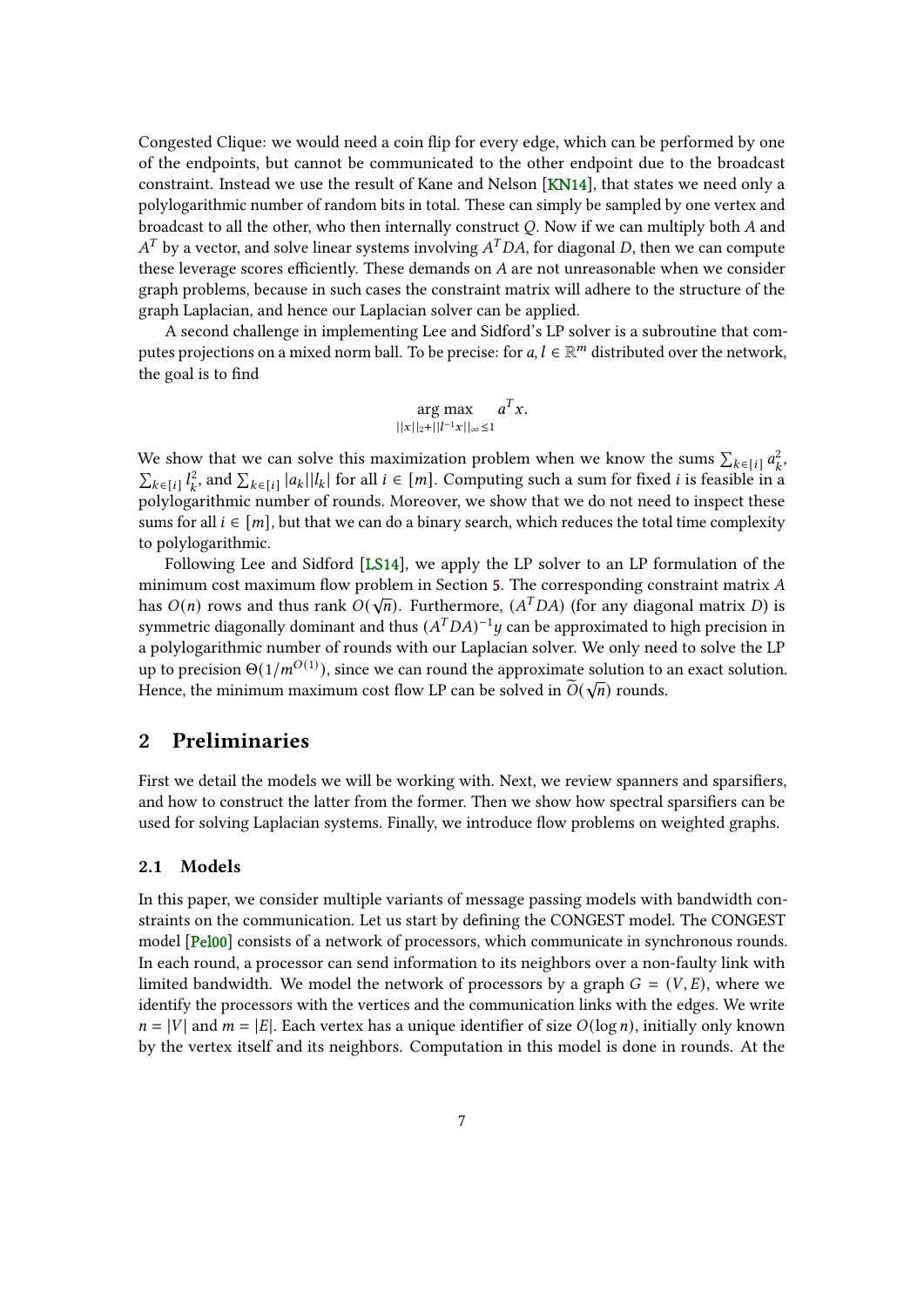<span id="page-7-2"></span>start of each round, each vertex can send one message to each of its neighbors, and receives messages from them. The messages are of size at most  $B = \Theta(\log n)$ . Before the next round, each vertex can perform (unlimited) internal computation. We measure the efficiency of an algorithm by the number of rounds.

In the CONGEST model, each vertex can send distinct messages to each of its neighbors. A more strict assumption on message passing, is that each vertex sends the same message to each of its neighbors, essentially broadcasting it to its neighbors. The CONGEST model together with this assumption is called the *Broadcast CONGEST model* [\[Lyn96\]](#page-37-1).

Alternatively, we can let the communication network be independent of the graph being studied. More precisely, we allow communication between each pair of vertices. Together with the bandwidth constraint, this is called the *Congested Clique* [\[LPPP05\]](#page-37-2). If we also impose the broadcast constraint, we have the Broadcast Congested Clique [\[DKO12\]](#page-35-0).

## <span id="page-7-0"></span>2.2 Spanners and Spectral Sparsification

J.

The Laplacian matrix of a weighted graph G, or the graph Laplacian, is a matrix  $L \in \mathbb{R}^{n \times n}$ defined by

$$
L_{uv} = \begin{cases} -w(u, v) & \text{if } u \text{ is adjacent to } v; \\ \sum_{x \in V} w(u, x) & \text{if } u = v; \\ 0 & \text{else.} \end{cases}
$$

Alternatively, we can define the Laplacian matrix in terms of the *edge-vertex incidence matrix B*, defined by

$$
B(e, v) := \begin{cases} 1 & \text{if } v = e_{\text{head}}; \\ -1 & \text{if } v = e_{\text{tail}}; \\ 0 & \text{otherwise.} \end{cases}
$$

The Laplacian then becomes  $L = B^T W B$ , where  $W \in \mathbb{R}^{m \times m}$  is the diagonal matrix defined by the weights:  $W_{ee} := w(e)$ .

Spectral sparsifiers were first introduced by Spielman and Teng [\[ST11\]](#page-38-6). A spectral sparsifier is a (reweighted) subgraph that has approximately the same Laplacian matrix as the original graph.

**Definition 2.1.** Let  $G = (V, E)$  be a graph with weights  $w_G : E \to \mathbb{R}$ , and  $n = |V|$ . We say that a subgraph  $H \subseteq G$  with weights  $w_H : E(H) \to \mathbb{R}$  is a  $(1 \pm \epsilon)$ -spectral sparsifier for G if we have for  $all x \in \mathbb{R}^n$ :

<span id="page-7-1"></span>
$$
(1 - \epsilon)x^{T}L_{H}x \le x^{T}L_{G}x \le (1 + \epsilon)x^{T}L_{H}x,
$$
\n(1)

where  $L_G$  and  $L_H$  are the Laplacians of G and H respectively.

We introduce the short-hand notation  $A \preccurlyeq B$  when  $B - A$  is positive semi-definite. This reduces equation [1](#page-7-1) to  $(1 - \epsilon)L_H \le L_G \le (1 + \epsilon)L_H$ .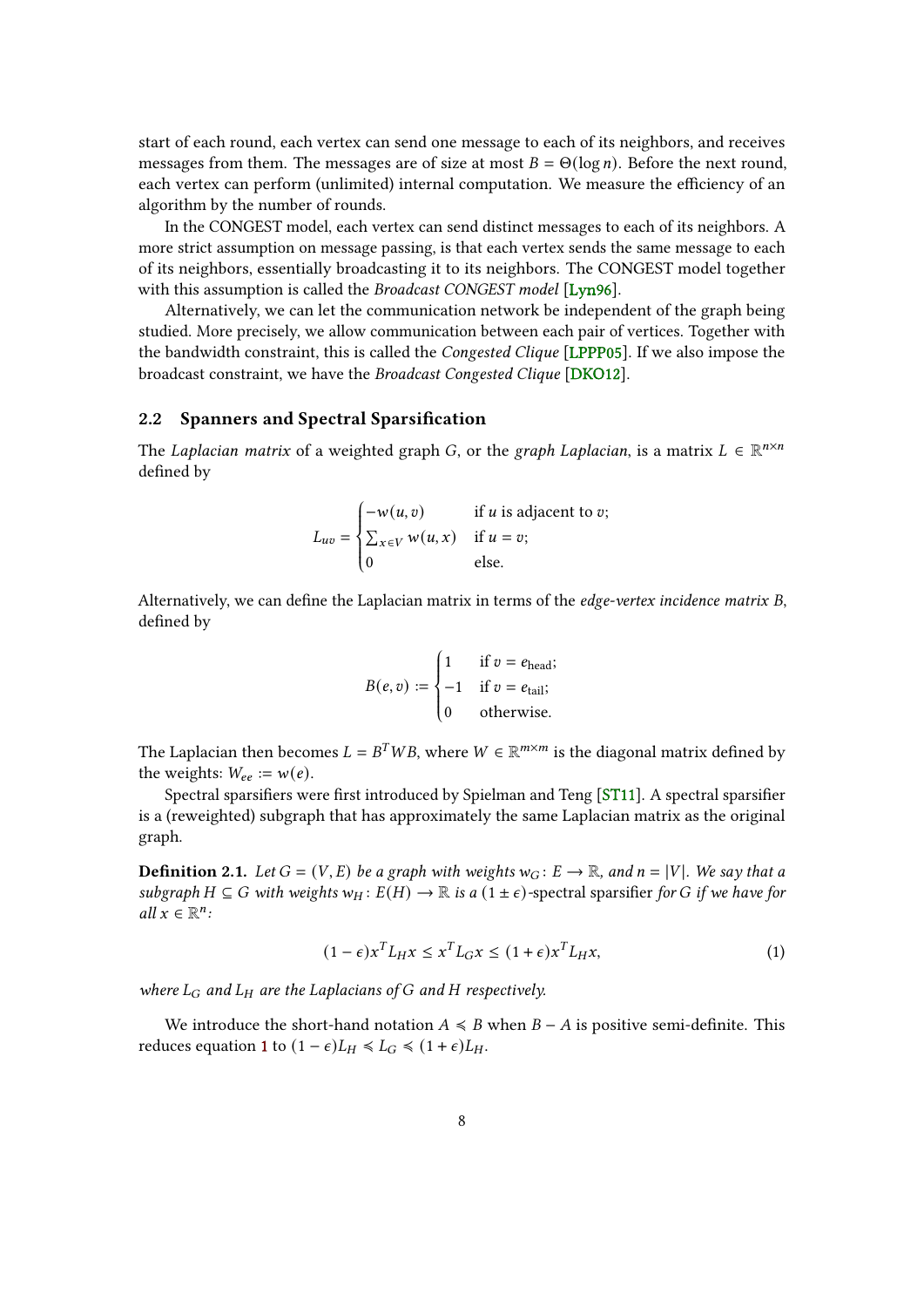<span id="page-8-3"></span>Koutis and Xu [\[KX16\]](#page-37-3) showed how to compute a spectral sparsifier by repeatedly computing spanners. This technique was later slightly improved by Kyng et al. [\[KPPS17\]](#page-37-7). Spanners are a special type of spanning subgraphs, where we demand that distances are preserved up to a constant factor. Trivially, any graph is a spanner of itself. In practice, the goal will be to find sparse subgraphs that are still spanners for the input graph.

**Definition 2.2.** Let  $G = (V, E)$  be a graph with weights  $w: E \rightarrow \mathbb{R}$ . We say that a subgraph  $S \subseteq G$  with weights  $w_S = w|_S$  is a spanner of stretch  $\alpha$  for G if for each  $u, v \in V$  we have

 $d_S(u, v) \leq \alpha d_G(u, v),$ 

where we write  $d_H(u, v)$  for the distance from u to v in H. A t-bundle spanner of stretch  $\alpha$  is a union  $T = \bigcup_{i=1}^{k} T_i$ , where each  $T_i$  is a spanner of stretch  $\alpha$  in  $G \setminus \bigcup_{j=1}^{i-1} T_j$ .

The algorithm of Koutis and Xu is relatively simple: compute a *t*-bundle spanner of stretch  $\alpha$ , sample the remaining edges with probability 1/4, repeat for  $\lceil \log(m) \rceil$  iterations on the computed bundle spanner and sampled edges. The sparsifier then consists of the last bundle spanner, together with the set of edges left after the  $\lceil \log(m) \rceil$  iterations, where edges are reweighted in a certain manner. In the original algorithm, the stretch  $\alpha$  was fixed, but the number t of spanners in each bundle grew in each iteration. Kyng et al.  $[KPPS17]$  showed that  $t$  can be kept constant throughout the algorithm, leading to a sparser result.

<span id="page-8-2"></span>Algorithm 1: SPECTRALSPARSIFYOUTLINE(V, E, w,  $\epsilon$ ) 1 Set  $k := \lceil \log n \rceil$ ,  $t := 400 \log^2(n) \epsilon^{-2}$ , and  $E_0 := E$ . 2 for  $i = 1, \ldots, \lceil \log m \rceil$  do

3 Compute a *t*-bundle spanner  $B_i$  of stretch  $k$ .  $\begin{aligned} \mathbf{4} \quad | \quad E_i := B_i. \end{aligned}$ 

5 foreach  $e \in E_{i-1} \setminus B_i$  do

- 6 With probability  $1/4$ :  $E_i \leftarrow E_i \cup \{e\}$  and  $w(e) \leftarrow 4w(e)$ .
- 7 return  $(V, E_{\lceil \log m \rceil}).$

#### <span id="page-8-0"></span>2.3 Laplacian Solving

We consider the following problem. Let  $L_G$  be the Laplacian matrix for some graph  $G$  on  $n$ vertices. Given  $b \in \mathbb{R}^n$ , we want to solve  $L_Gx = b$ . Solving Laplacian equation exactly can be computationally demanding. Therefore, we consider an approximation to this problem: we want to find  $y \in R^n$  such that  $||x - y||_{L_G} \le \epsilon ||x||_{L_G}$ , where we write  $||x||_M := \sqrt{x^T M x}$  for any  $M \in \mathbb{R}^{n \times n}$ . One way to approach this is by using a spectral sparsifier of G. Hereto we use preconditioned Chebyshev iteration, a well known technique from numerical analysis  $[Axe96,$ [Saa03\]](#page-38-7). The statement below most closely resembles the formulation of Peng [\[Pen13\]](#page-38-8).

<span id="page-8-1"></span>**Theorem 2.3.** Suppose we have symmetric positive semi-definite matrices  $A, B \in \mathbb{R}^{n \times n}$ , and a parameter  $\kappa \geq 1$  satisfying

$$
A \le B \le \kappa A.
$$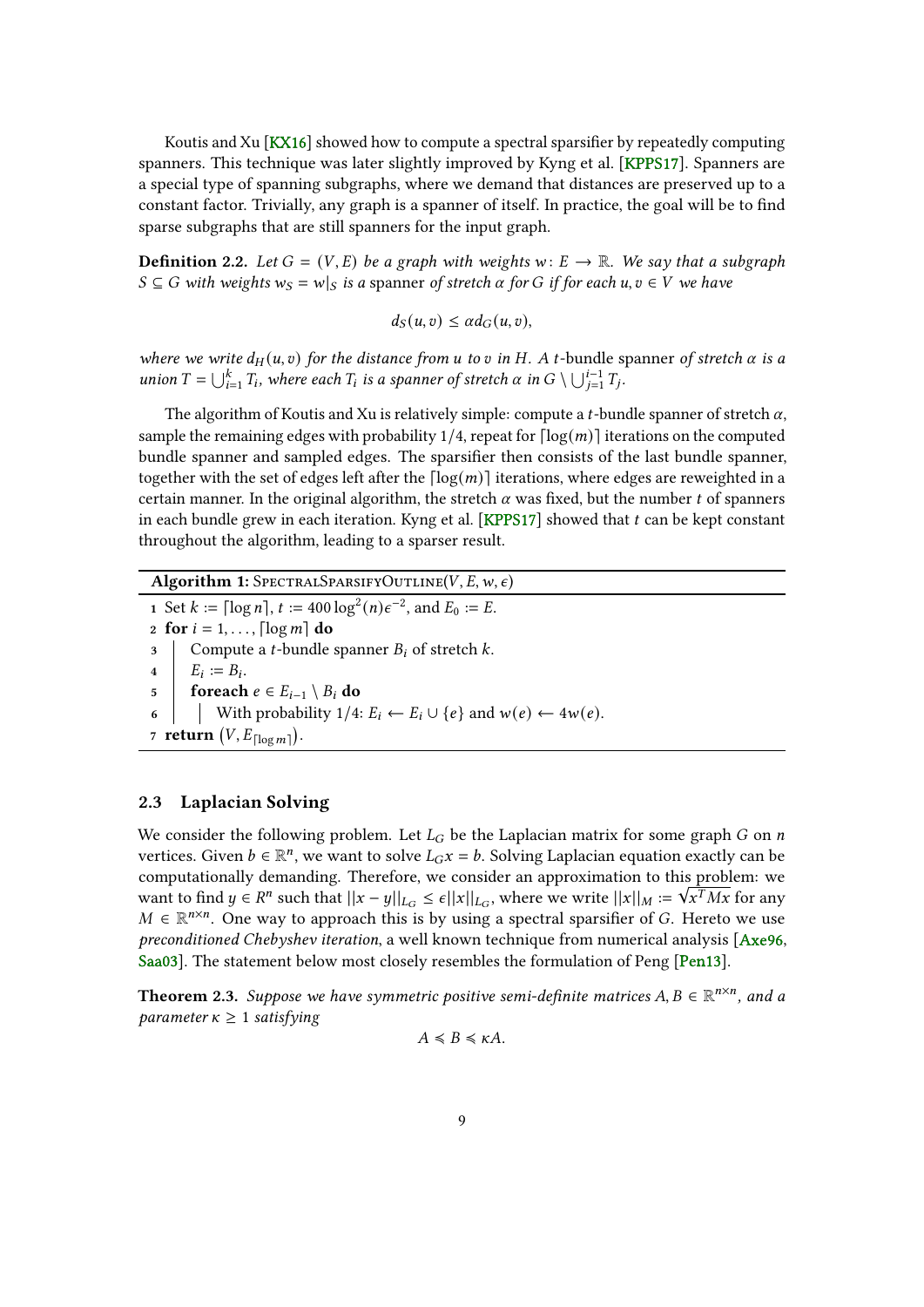Then there exists an algorithm that, given a vector  $b \in \mathbb{R}^n$  and parameter  $\epsilon \in (0, \frac{1}{2})$  $\frac{1}{2}$ ], returns a vector  $y \in \mathbb{R}^n$  such that

$$
||x - y||_A \le \epsilon ||x||_A,
$$

for some  $x\in \mathbb{R}^n$  satisfying  $Ax=b.$  The algorithm takes  $O(\sqrt{\kappa}\log(1/\epsilon))$  iterations, each consisting of multiplying  $A$  by a vector, solving a linear system involving  $B$ , and a constant number of vector operations.

This yields the following corollary for Laplacian solving using spectral sparsifiers.

<span id="page-9-1"></span>**Corollary 2.4.** Let G be a weighted graph on n vertices, let  $\epsilon \in (0, \frac{1}{2})$  $\frac{1}{2}$ ] be a parameter, and let  $b \in \mathbb{R}^n$  a vector. Suppose H is a  $(1 \pm \frac{1}{2})$  $\frac{1}{2}$ )-spectral sparsifier for G. Then there exists an algorithm that outputs a vector  $y \in \mathbb{R}^n$  such that  $||x - y||_{L_G} \le \epsilon ||x||_{L_G}$ , for some  $x \in R^n$  satisfying  $L_Gx = b$ . The algorithm takes  $O(\log(1/\epsilon))$  iterations, each consisting of a multiplying  $L_G$  by a vector, solving a Laplacian system involving  $L_H$ , and a constant number of vector operations.

*Proof.* As *H* is a sparsifier for *G*, we have:  $\left(1 - \frac{1}{2}\right)$  $(\frac{1}{2}) L_H \leq L_G \leq (1 + \frac{1}{2})$  $\frac{1}{2}$ )  $L_H$ , which we can rewrite to 1

$$
L_G \leq \left(1+\frac{1}{2}\right)L_H \leq \frac{1+\frac{1}{2}}{1-\frac{1}{2}}L_G.
$$

We set  $A := L_G$  and  $B := (1 + \frac{1}{2})$  $\frac{1}{2}$ )  $L_H$ , which are clearly both symmetric positive semi-definite. Furthermore, we set  $\kappa := \frac{1+\frac{1}{2}}{1-\frac{1}{2}} = 3$ . We apply Theorem [2.3](#page-8-1) with these settings to obtain the  $\Gamma$  result.

### <span id="page-9-0"></span>2.4 Flow Problems

In this section we formally define the maximum flow and the minimum cost maximum flow problems. Let  $G = (V, E)$  be a directed graph, with capacities  $c: E \rightarrow \mathbb{Z}_{\geq 0}$ , and designated source and target vertices  $s, t \in V$ . We say  $f: E \to \mathbb{R}_{\geq 0}$  is an s-t flow if

- 1. for each vertex  $v \in V \setminus \{s, t\}$  we have  $\sum_{e \in E: v \in e} f_e = 0$ ;
- 2. for each edge  $e \in E$  we have  $f_e \leq c_e$ .

The value of the flow  $f$  is defined as  $\sum_{u:(s,u)\in E} f_{(s,u)}.$  The maximum flow problem is to find a flow of maximum value. Additionally, we can have costs on the edges:  $q: E \to \mathbb{Z}_{\geq 0}$ . The cost of the flow f is defined as  $\sum_{e \in E} q_e f_e$ . The minimum cost maximum flow problem is to find a flow of minimum cost among all flows of maximum value.

Both problems allow for a natural linear program formulation. We present one for the minimum cost maximum flow problem, as this is the more general problem. Denote  $B$  for the edge-vertex incidence matrix (see Section [2.2\)](#page-7-0). Then we can write this as:

$$
\min_{0 \le x \le c} q^T x \text{ such that } Bx = Fe_t - Fe_s,
$$

for *F* the value of the maximum flow, and  $e_s$  and  $e_t$  the vectors defined by  $(e_i)_i := \delta_{ij}$ . The answer to the minimum cost maximum flow problem is then found by a binary search over  $F$ .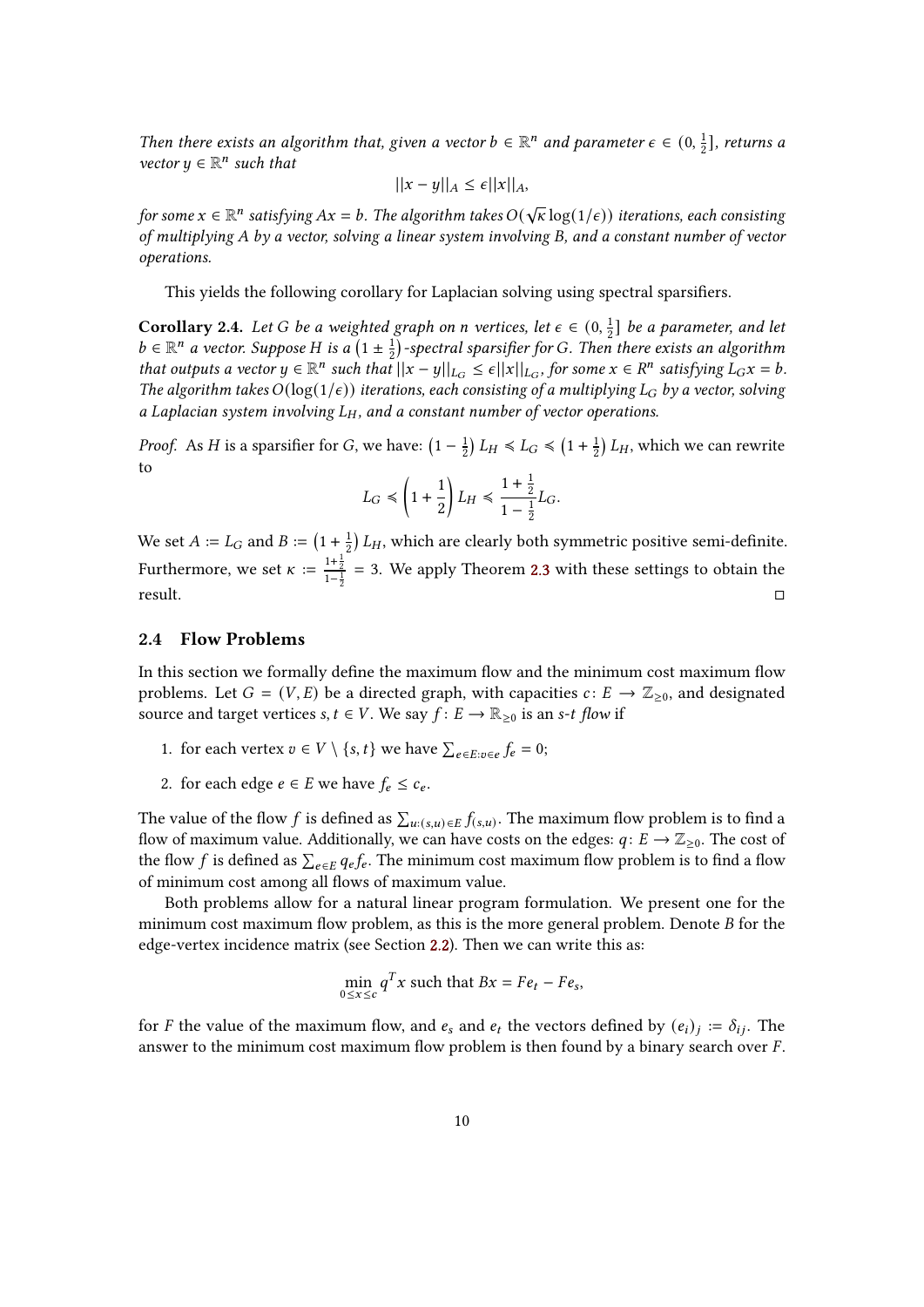## <span id="page-10-2"></span><span id="page-10-0"></span>3 Spectral Sparsifiers and Laplacian Solving

In this section, we show how to construct spectral sparsifiers in the Broadcast CONGEST model, so in particular also for the Broadcast Congested Clique. We do this following the method of Koutis and Xu [\[KX16\]](#page-37-3), which consists of repeatedly computing spanners and sampling the remaining vertices, see Section [2.2.](#page-7-0) While sampling edges is easy in the CONGEST model, it is highly non-trivial in the Broadcast CONGEST model. The reason for this is that in the CONGEST model the sampling of an edge can be done by one endpoint, and communicated to the other endpoint. In the Broadcast CONGEST model, the sampling can be done by one endpoint, but the result cannot be communicated efficiently to the other endpoint due to the broadcast constraint. To circumvent this, we show that the sampling needed for spectral sparsification can be done on the fly, rather than a priori in each iteration. Moreover, we show the result can be communicated implicitly. In Section [3.1,](#page-10-1) we show how to compute spanners where we have probabilities on edges existing, whether an edge exists is evaluated on the fly and (implicitly) communicated to the other endpoint. In Section [3.2](#page-15-0) we show how to use this spanner construction to compute spectral sparsifiers in the Broadcast CONGEST model.

#### <span id="page-10-1"></span>3.1 Spanners with Probabilistic Edges

Our goal is to compute a  $(2k - 1)$ -spanner for a given probabilistic graph. More precisely, let  $G = (V, E, w)$  be an undirected, weighted graph on *n* vertices, with  $p: E \rightarrow [0, 1], e \mapsto p_e$  a probability function on the edges, and  $k \leq n$  the parameter for the stretch of the spanner. We will give an algorithm SPANNER( $V, E, w, p, k$ ) that computes a subset  $F \subseteq E$ , and divides this into two sets  $F = F^+ \sqcup F^-$ , such that each edge  $e \in F$  is part of  $F^+$  independently with probability  $p_e$ . This results in a  $(2k - 1)$ -spanner  $S = (V, F^+)$  for all graphs  $(V, F^+ \cup E'')$ , where  $E'' \subseteq E \setminus F$ . Since this is a distributed algorithm, the output comes in a local form. At the end, each vertex  $v$ has identified  $F_v^+$  and  $F_v^-$ , where  $u \in F_v^{\pm} \iff (u, v) \in F^{\pm}$ .

When  $p \equiv 1$ , our algorithm essentially reduces to the algorithm of Baswana-Sen from [\[BS07\]](#page-35-4). All computational steps coincide, but a difference in communication remains. The reason hereto is that in our algorithm the weights of edges are included in the communication. Depending on the magnitude of the weights, this can result in multiple rounds for each message, and consequently more rounds in total.

For the presentation of Baswana and Sen's algorithm, we follow the equivalent formulation of Becker et al. [\[BFKL21\]](#page-34-1), which can be found in Appendix [A.](#page-38-0) The general idea is that clusters are formed and revised through a number of phases. In each phase, a few of the existing clusters are sampled. These clusters move onto the next phase. Vertices from an unsampled cluster try to connect to a sampled cluster and to some neighboring clusters. As edges only exist with a certain probability, they need to be sampled before they can be used. We will make sure that the two vertices adjacent to an edge, never try to use it at the same time. When a vertex has tried to use an edge, the edge will always be broadcasted if it exists. If not, it turns out that the other vertex adjacent to this edge will be able to deduce this, without it being communicated explicitly.

Whenever we speak of the neighbors of a vertex  $v$ , denoted by  $N_v$ , we mean all neighbors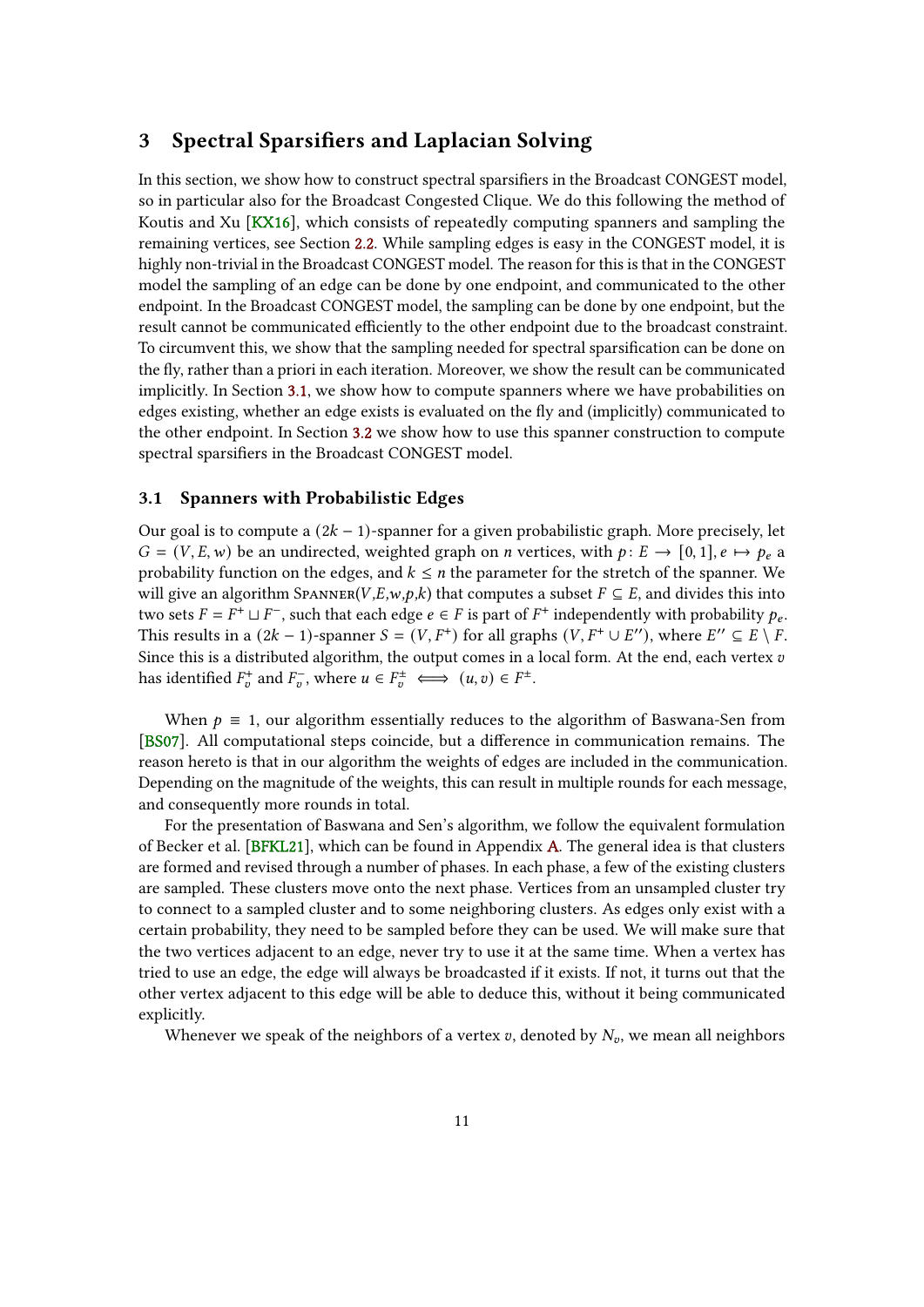that do not lie in the set  $F_{\nu}^-$  of 'deleted neighbors':  $N_{\nu} := \{u \mid (u, v) \in E \setminus F_{\nu}^-\}$ . Note that this set of neighbors will be subject to change throughout the process, as the number of elements in  $F_{\nu}$ grows.

#### Step 1: Cluster marking

Initially, each vertex is a singleton *cluster*:  $R_1 := \{ \{v\} \mid v \in V \}$ . The main part of the algorithm will be  $k - 1$  'phases', indexed  $i = 1, \ldots k - 1$ . In phase i, the center of each cluster (the first vertex in the cluster) marks the cluster with probability  $n^{-1/k}$  and broadcasts this result to the cluster. These clusters will move on to the next phase:  $R_{i+1}$  is defined to be the set of clusters marked in phase *i*. We define the identifier  $ID(X)$  of a cluster X to equal the ID of the center of the cluster. Each phase consists of cluster marking, followed by steps 2 and 3.

#### Step 2: Connecting to marked clusters

Let v be a vertex in an unmarked cluster  $X_v \in R_i$ . The first thing v does, is trying to connect to one of the marked clusters. It does this using the procedure CONNECT. Hereto we define  $N$  to be the set of all neighbors of  $v$  which lie in a marked cluster:  $N := N_v \cap \bigcup_{X \in R_{i+1}} X$ . Now we let  $(u, N_v^-) := \text{ConvECT}(N, p|_N)$ . Note that if  $N = \emptyset$ , Connect returns  $(u, N_v^-) = (\bot, \emptyset)$ . If  $u = \bot$ , we broadcast  $(\bot, W_v^{(i)} := \infty)$ . If it returns  $u \neq \bot$ , we add  $u$  to  $F_v^+$ ,  $v$  joins the cluster  $X_u$  of  $u$  (it stores this decision by saving ID( $X_u$ )), and we broadcast  $(D(X_u), u, W_v^{(i)} := w(u, v))$ . In both cases, we add  $N_v^-$  to  $F_v^-$ .

## Algorithm 2: CONNECT( $N, p$ )

1 Sort  $N$  ascendingly according to the weight of the corresponding edge. In case of equal weights, the neighbor with the smallest ID comes first. Write  $N = \{x_1, \ldots, x_{|N|}\}.$  $2 \; u := \perp$ .  $3 N^- := \emptyset$ .  $4 \; i := 1.$ 5 while  $i \leq |N|$  and  $u = \perp$  do 6 Sample  $r \in [0, 1]$  uniformly at random. 7 if  $r \leq p_{(x_i,v)}$  then  $8$   $\vert u \leftarrow x_i$ 9 else 10  $\mid N^- \leftarrow N^- \cup \{x_i\}.$ 11  $i \leftarrow i + 1$ . 12 return  $(u, N^{-})$ .

After this step, all vertices  $v$  in unmarked clusters may have joined marked clusters, and they have updated their sets  $F_v^+$  by adding u, and  $F_v^-$  by adding  $N_v^-$ . We also want to propagate these updates in  $F_v^{\pm}$  to the neighbors of v. This is easy for  $F_v^+$ , since we can broadcast u. However, we do not want to broadcast the set  $N_{v}^{-}$ , as it can be large. Instead we make use of the choices in CONNECT to communicate changes in  $F_{v}^-$  implicitly.

Let  $u$  be a neighbor of  $v$  in a marked cluster. If  $v$  has broadcasted  $\left(\mathrm{ID}(X_u), u, W_v^{(i)}:=w(u,v)\right),$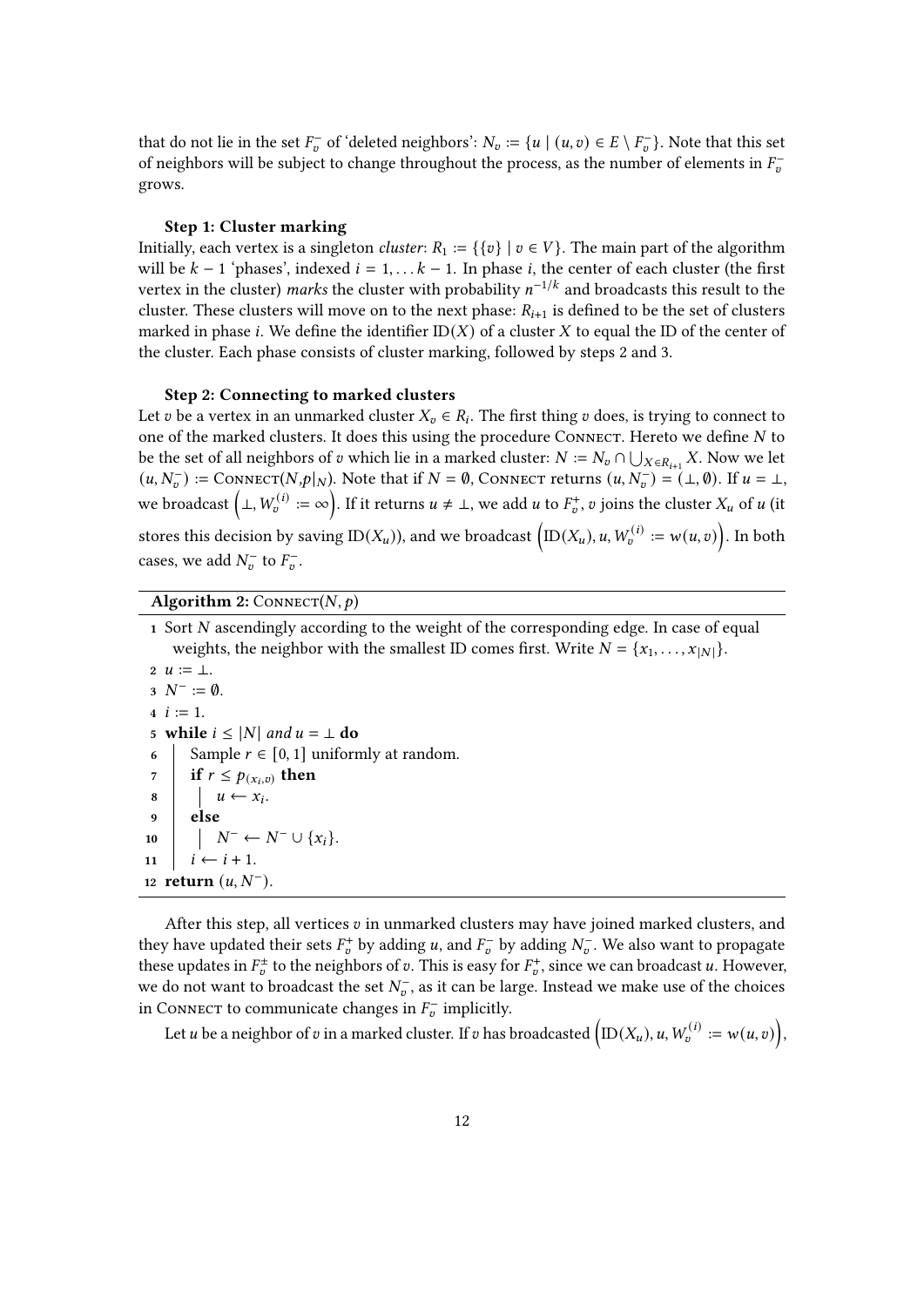then *u* adds *v* to  $F_u^+$ . There are three situations where *u* adds *v* to  $F_u^-$ .

- 1. If v broadcasted  $(\perp, W_v^{(i)})$ ;
- 2. If v broadcasted  $(D(X_{u}), u', W_v^{(i)} = w(u', v))$  with  $w(u', v) > w(u, v)$ ;
- 3. If v broadcasted  $\left(\text{ID}(X_{u}), u', W_{v}^{(i)} := w(u', v)\right)$  with  $w(u', v) = w(u, v)$  and  $\text{ID}(u') > w(u, v)$  $ID(u)$ .

In any other case,  $u$  does nothing. This step ensures that  $v$  gets added to  $F_u^-$  if and only if  $u \in N_v^-$ . In total, this results in  $u \in F_v^{\pm} \iff (u, v) \in F^{\pm}$  for all vertices  $u, v \in V$ .

As a final note: each vertex has broadcasted the ID of the cluster it joins, its neighbors keep track of these changes, as they will need the new cluster IDs when they try to connect to a marked cluster in the next phase. For the remainder of this phase (step 3), the 'old' cluster IDs are still valid.

#### Step 3: Connections between unmarked clusters

In this step, we create connections between the unmarked clusters. In the previous part, the situation was asymmetric: vertices of unmarked clusters connected to vertices in marked clusters. To make sure that at most one vertex decides upon the existence of an edge, we create two substeps. In the first substep a vertex v in cluster  $X_n \in R_i$  can only connect to a neighboring cluster X if ID(X) < ID( $X_v$ ). In the second substep, a vertex v can only connect to neighboring clusters with higher ID. This way all necessary connections can be made, while no two vertices will simultaneously try to decide on the existence of the edge between them.

#### Step 3.1: Connecting to a cluster with a smaller ID

Let v be a vertex in an unmarked cluster  $X_v \in R_i \setminus R_{i+1}$ . We will try to connect to each neighboring cluster  $X \in R_i \setminus R_{i+1}$  with  $ID(X) < ID(X_v)$ . Fix such a cluster X. Let N be the neighbors u of v in this cluster, with  $w(u, v) < W_0^{(i)}$ , i.e.  $N := \{ u \in N_v \cap X : w(u, v) < W_0^{(i)} \}$ . Similar as before, we run Connect to decide which neighbor to connect to:  $(u, N_v^-) := \text{ConvECT}(N, p|_N)$ . If it returns  $u \neq \bot$ , we add  $u$  to  $F_v^+$  and we broadcast (ID(X),  $u, w(u, v)$ ). If Connect returns  $\bot$ , we simply broadcast  $(ID(X), \perp)$ . In both cases we add  $N_{v}^{-}$  to  $F_{v}^{-}$ . Again we wish to propagate these updates to  $v$ 's neighbors. As before, we communicate this implicitly.

Let *u* be a vertex in neighboring cluster X with  $ID(X) < ID(X<sub>v</sub>)$  and  $w(u, v) < W_v^{(i)}$ . If  $v$ has broadcasted  $(ID(X), u, w(u, v))$ , then  $u$  adds  $v$  to  $F_u^+$ . Again, there are three situations where *u* adds *v* to  $F_u^-$ :

- 1. If v broadcasted  $(ID(X), \perp);$
- 2. If v broadcasted  $(ID(X), u', w(u', v))$  with  $w(u', v) > w(u, v)$ ;
- 3. If v broadcasted  $(ID(X), u', w(u', v))$  with  $w(u', v) = w(u, v)$  and  $ID(u') > ID(u)$ .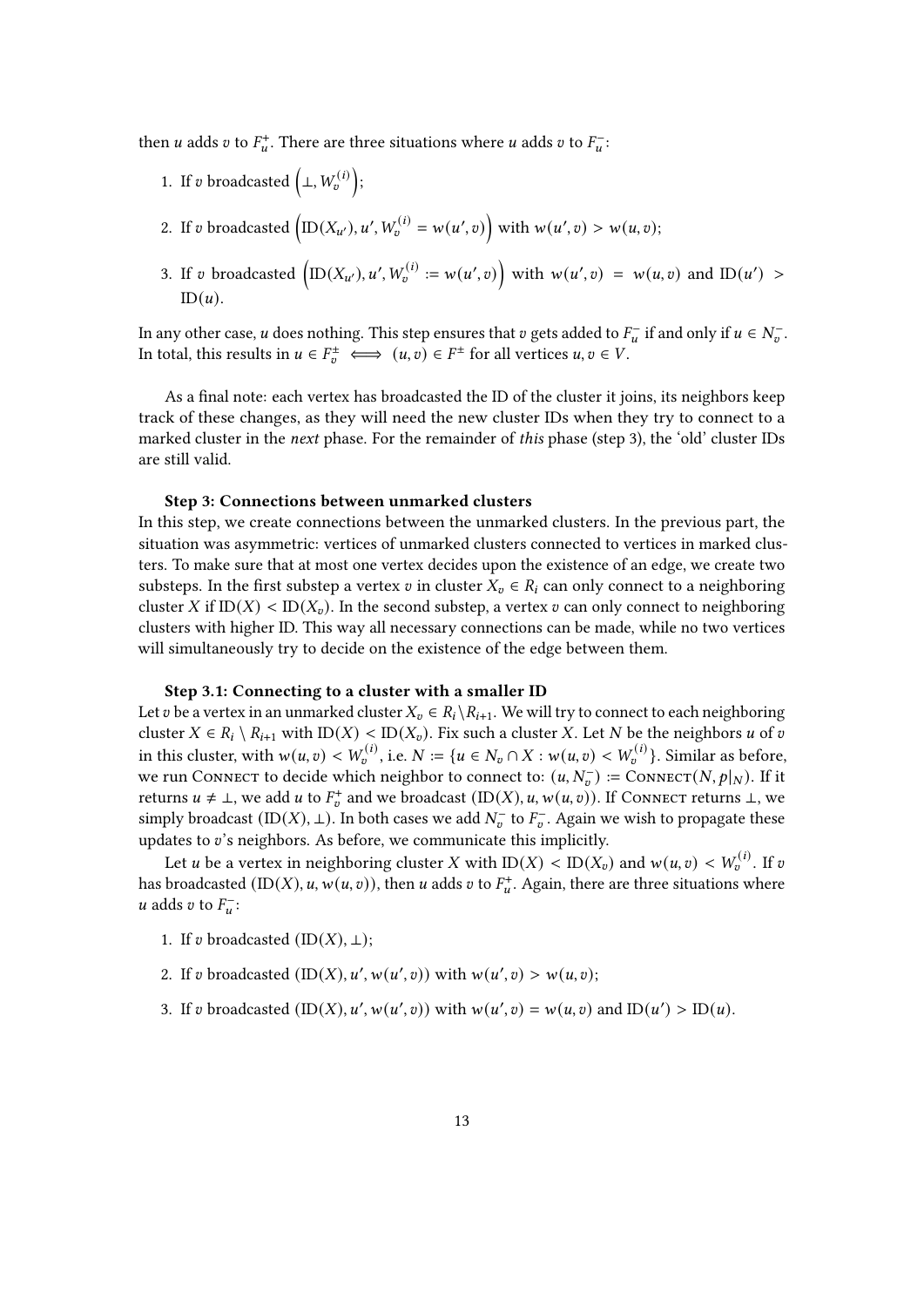In any other case, *u* does nothing. As before, note that this step ensures that  $u \in F_v^{\pm} \iff$  $(u, v) \in F^{\pm}$  for all vertices  $u, v \in V$ .

#### Step 3.2: Connecting to a cluster with a bigger ID

Vertices  $v$  in an unmarked cluster  $X_v$  have now connected to neighboring unmarked clusters X with  $ID(X) < ID(X_v)$  and the sets  $F_v^{\pm}$  have been updated accordingly. However, we need to connect to all unmarked neighboring clusters, just as in the original algorithm (as depicted in Appendix [A\)](#page-38-0). Therefore we move on to the neighboring clusters X with  $ID(X) > ID(X_n)$ . The process for these clusters is completely analogous to substep 3.1, and thus will not be given here.

#### Step 4: After the  $k - 1$  phases

In the last part of the algorithm, we want to connect each vertex  $v$  to all its neighboring clusters in  $R_k$ . This is again done in three steps, similar to the steps 2, 3.1, and 3.2 in the phases above.

- 4.1 All vertices  $v \notin \bigcup_{X \in R_k} X$  that are not part of any remaining cluster connect, using CONNECT  $(N_v \cap X', p|_{N_v \cap X'})$ , to each neighboring remaining clusters  $X' \in \bigcup_{X \in R_k} X$ . As before, they broadcast how they connect such that vertices  $u \in \bigcup_{X \in R_k} X$  in remaining clusters can add edges to  $F_u^{\pm}$  accordingly.
- 4.2 Vertices  $v \in X_v \in R_k$  connect, using CONNECT  $(N_v \cap X, p|_{N_v \cap X})$ , to each neighboring remaining clusters  $X \in R_k$  with  $ID(X) < ID(X_v)$ . As before, they broadcast the result, such that neighbors  $u$  can add edges to  $F^{\pm}_u$  accordingly.
- 4.3 Vertices  $v \in X_v \in R_k$  connect, using CONNECT  $(N_v \cap X, p|_{N_v \cap X})$ , to each neighboring remaining clusters  $X \in R_k$  with  $ID(X) > ID(X_v)$ . As before, they broadcast the result, such that neighbors  $u$  can add edges to  $F^{\pm}_u$  accordingly.

In the following lemma we show that this algorithm indeed gives a spanner of stretch  $2k - 1$ .

<span id="page-13-0"></span>**Lemma 3.1.** The spanner  $S = (V, F^+)$  has stretch at most  $2k - 1$  for all graphs  $(V, F^+ \cup E'')$ , where  $E'' \subseteq E \setminus F$ . For any choice of E, it has at most  $|F^+| = O(Kn^{1+1/k})$  edges in expectation. Moreover, we obtain an orientation on  $F^+$  such that each edge has out-degree  $O(kn^{1/k})$  in expectation.

*Proof.* First of all, note that setting  $p \equiv 1$  reduces this more involved algorithm to the original algorithm, given in Appendix [A,](#page-38-0) which we know to correctly create a spanner. We claim Span- $\textsc{ner}(V, F^+\cup E'', w|_{F^+\cup E''}, 1, k)$  also outputs  $(V, F^+)$  as spanner, under the following assumption on the marking of clusters. In step 1, each cluster marks itself with probability  $n^{-1/k}$ . We can imagine that it does this by drawing from some source of random bits. Our assumption is that these random bits are the same for both algorithms. This assumption can be made, since these bits are independent of the probability  $p$  on the edges. From now on, we call SPANNER(V, E, w,  $p$ , k) algorithm A and SPANNER(V,  $F^+ \cup E''$ ,  $w|_{F^+ \cup E''}$ , 1, k) algorithm B. We claim that if algorithm A outputs  $(F^+, F^-)$ , and  $E'' \subseteq E \setminus (F^+ \cup F^-)$ , that using  $F^+ \cup E''$  as its input, algorithm B will output  $(F^+, \emptyset)$ . Since we already know that the output of algorithm B gives a spanner for  $(V, F^+ \cup E'')$ , this proves the lemma.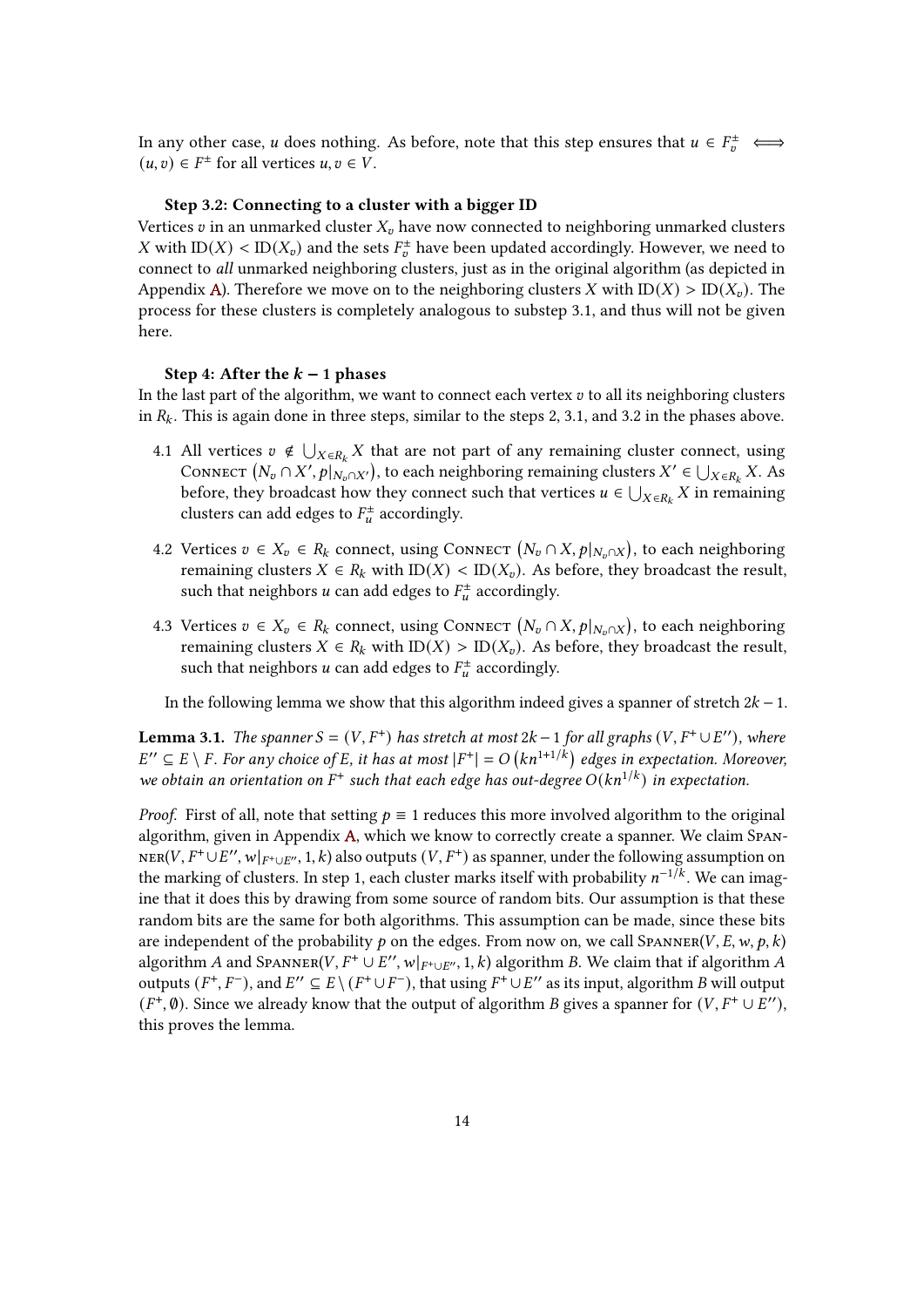<span id="page-14-1"></span>We will not only show that the output of the two algorithms is the same. We will even show that all intermediate steps (creating clusters and selecting spanner edges) are the same. We will prove this claim by induction. It is clear that the initialization of both algorithms is the same. We need to show that if both algorithms have produced the same situation up to a certain point, the next decision will also be the same. These decisions take place whenever a vertex tries to connect to some cluster. This happens in steps 2, 3.1, 3.2, 4.1, 4.2, and 4.3. Every time, the same principle is applied. We will give the proof of the induction procedure at step 2.

We assume so far the created clusters are exactly the same. Suppose  $v$  is part of some unmarked cluster  $X_v$ . We investigate what the CONNECT procedure results in for the two different algorithms. Suppose Connect outputs  $(\perp, N_{v}^{-} = N)$  in algorithm A. That means all neighbors  $u \in N$  of  $v$  end up in  $F_v^-$ . Hence  $v$  has no neighbors in  $(V, F^+ \cup E'')$ , as  $F^- \cap (F^+ \cup E'') = \emptyset$ . Therefore algorithm *B* will output  $(\bot, \emptyset)$ .

Now suppose Connect outputs  $(u, N_{\sigma}^-)$  in algorithm A. For contradiction, suppose that algorithm B outputs  $u' \neq u$ . When algorithm B calls the procedure CONNECT  $(N, 1)$ , we know  $u \in N$ , as it is a neighbor. We note that Connect sorts N ascendingly according to weights, and in case of equal weights the smallest ID comes first. Since  $p \equiv 1$ , the first option is accepted. So u', must come before u. Meaning that  $w(u', v) < w(u, v)$ , or  $w(u', v) = w(u, v)$  and  $ID(u') < ID(u)$ . In both cases,  $u'$  also comes before  $u$  when algorithm  $A$  runs Connect. Since algorithm  $A$  did not accept u', this implies that  $u' \in F_{\overline{v}}$ . That means  $(u', v) \in F^-$ , thus u' is not a neighbor of  $\overline{v}$ in  $(V, F^+ \cup E'')$ ; a contradiction.

Similar arguments hold for all other indicated steps. We conclude that both algorithms output the same graph. Baswana and Sen [\[BS07,](#page-35-4) Theorem 4.3] show that this is a  $(2k-1)$ -spanner for  $(V, F^+ \cup E'')$  and that it has at most  $O(kn^{1+1/k})$  edges in expectation.

For the orientation, we simply orient edges within a cluster from child to parent. We orient edges between clusters from the vertex that added it to the other vertex. If both endpoint of an edge want to add the edge, we orient it arbitrarily. According to Baswana and Sen, each vertex adds  $O(kn^{1/k})$  edges in expectation, giving the result.

Next, we analyze the running time of the algorithm.

## <span id="page-14-0"></span>**Lemma 3.2.** The algorithm SPANNER(V, E, w, p, k) takes  $O(kn^{1/k} (\log n + \log W))$  rounds.

*Proof.* The algorithm consists of  $k - 1$  phases, consisting of step 1, 2, and 3, and a final step 4. In step 1, the center needs to broadcast the result of the marking to all vertices in its cluster. This takes at most  $k - 1$  rounds, as the cluster is a tree of depth at most  $k - 1$ . In step 2 there is only one message: vertices in unmarked clusters announce which marked cluster they join (if any), by broadcasting the ID of the vertex they are connecting to and the weight of the corresponding edge. This takes  $1 + \frac{\log W}{\log n}$  $\frac{\log W}{\log n}$  rounds. In step 3, each vertex broadcasts the edges added to the spanner and the corresponding weights, taking  $1 + \frac{\log W}{\log n}$  $\frac{\log W}{\log n}$  rounds per edge. Clearly the number of edges added in each phase is bounded by the total number of added edges. The latter is  $O(n^{1/k})$ in expectation and  $O(n^{1/k} \log n)$  with high probability. Step 4 is adheres the same upper bound as step 3.

Adding all of this together, we obtain  $k - 1$  phases, each consisting of at most  $(k - 1) + 1 +$  $O(n^{1/k} \log n) \left(1 + \frac{\log w}{\log n}\right)$  $\frac{\log W}{\log n}$  rounds, and a final step of at most  $O(n^{1/k} \log n)$   $\left(1 + \frac{\log W}{\log n}\right)$  $\frac{\log W}{\log n}$ ) rounds.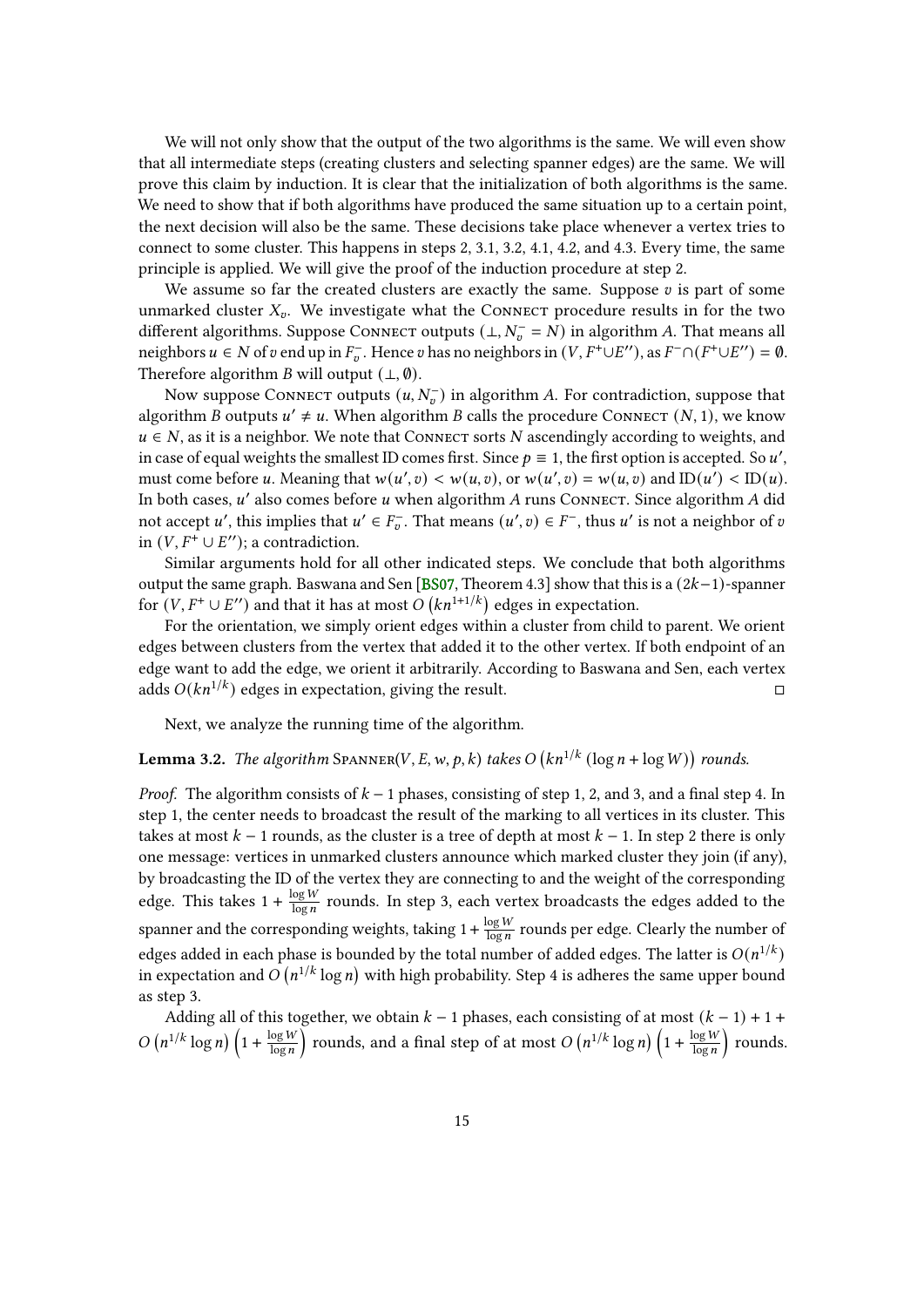<span id="page-15-2"></span>This results in a total of at most  $O(kn^{1/k} (\log n + \log W))$  rounds.

We end this section with the following straight forward algorithm to compute a bundle of spanners.

Algorithm 3: BUNDLESPANNER(V, E, w, p, k, t) 1 Set  $E_0 := E$ . 2 for  $i = 1, \ldots, t$  do 3  $\vert (F_i^+, F_i^-) \leftarrow \text{SPANNER}(V, E_{i-1}, w \vert_{E_{i-1}}, p \vert_{E_{i-1}}, k).$ 4  $E_i \leftarrow E_{i-1} \setminus (F_i^+ \cup F_i^-).$  $\mathbf{5} \quad B \leftarrow \bigcup_{i=1}^{t} F_i^+.$ 6  $C \leftarrow \bigcup_{i=1}^{t} F_i^{-}$ . 7 return  $(B, C)$ .

By Lemma [3.1,](#page-13-0) this algorithm produces a t-bundle B of  $(2k - 1)$ -spanners, where  $|B|$  =  $O(tkn^{1+1/k})$ . By Lemma [3.2,](#page-14-0) it takes a total of  $O(tkn^{1/k} (\log n + \log W))$  rounds.

## <span id="page-15-0"></span>3.2 Sparsification

The algorithm we give for spectral sparsification is based upon Algorithm [1,](#page-8-2) as given in Section [2.2.](#page-7-0) Below, in Algorithm [4,](#page-15-1) we give a more concrete version of this algorithm, specifying how to compute the bundle spanner. This algorithm repeatedly calculates a  $t$ -bundle spanner, and adds the remaining edges with probability 1/4. We amend this algorithm to be able to apply it in the Broadcast CONGEST model. The key difference is that whenever we need to keep edges with probability 1/4 we do this ad hoc and 'locally', rather than a priori and 'central'.

Kyng et al. [\[KPPS17\]](#page-37-7) have shown that the number  $t$  of spanners in each bundle can be kept the same throughout the algorithm, as opposed to increasing it in each iteration, which is done in the original algorithm of Koutis and Xu [\[KX16\]](#page-37-3). This results into a reduction of  $\log n$  in the size of the spanner.

<span id="page-15-1"></span>Algorithm 4: SPECTRALSPARSIFY-APRIORI $(V, E, w, \epsilon)$ 1 Set  $k := \lceil \log n \rceil$ ,  $t := 400 \log^2(n) \epsilon^{-2}$ , and  $E_0 := E$ . 2 for  $i = 1, \ldots$  [log m] do  $3 \mid (B_i, C_i) \leftarrow$ BUNDLESPANNER $(V, E_{i-1}, w|_{E_{i-1}}, p \equiv 1, k, t)$ .  $\begin{aligned} \mathbf{4} \quad | \quad E_i := B_i. \end{aligned}$ 5 foreach  $e \in E_{i-1} \setminus B_i$  do 6 With probability  $1/4$ :  $E_i \leftarrow E_i \cup \{e\}$  and  $w(e) \leftarrow 4w(e)$ . 7 return  $(V, E_{\lceil \log m \rceil}).$ 

We use the spanner construction given in the previous section, which incorporates the ad hoc sampling with the spanner construction.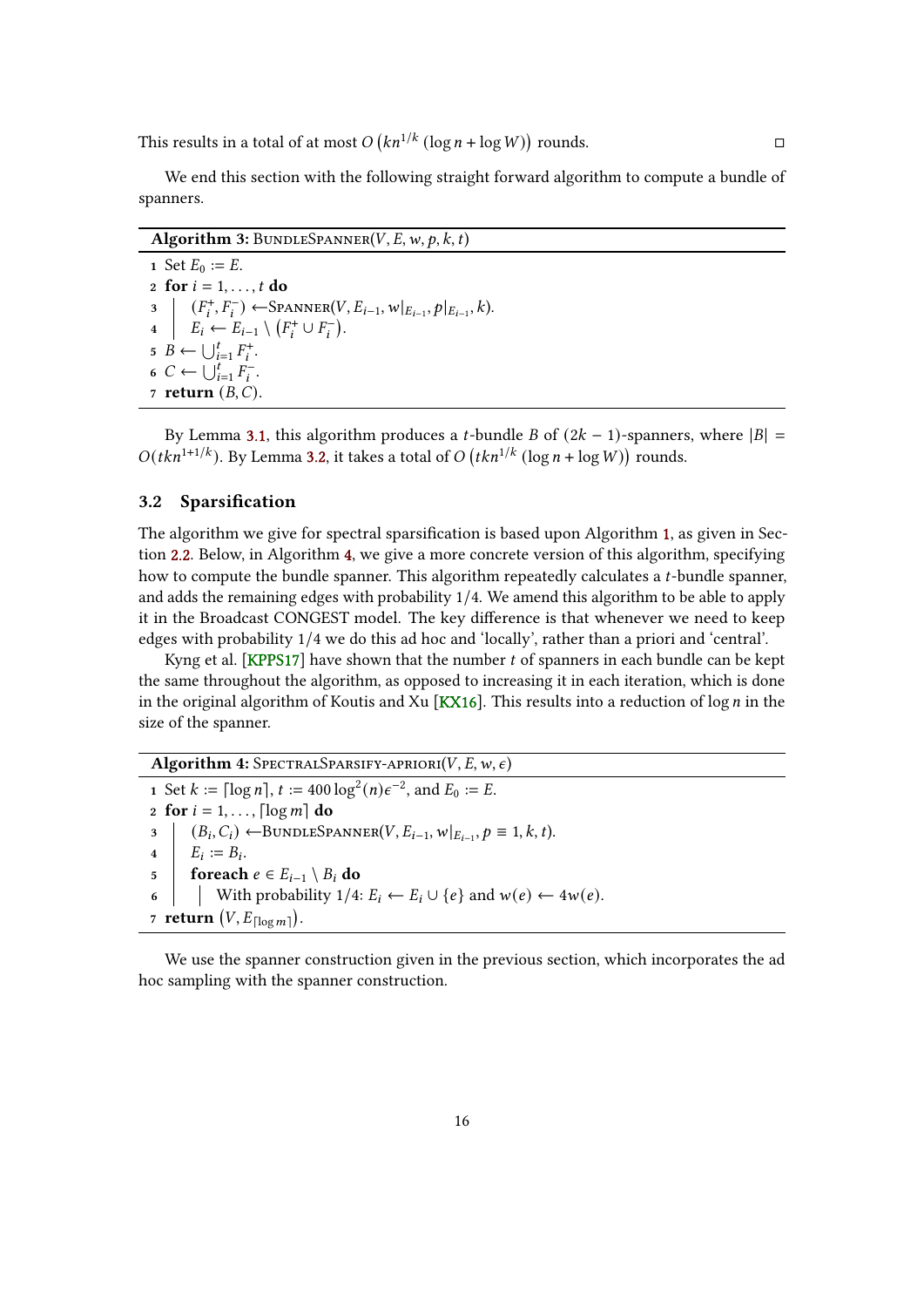<span id="page-16-1"></span>Algorithm 5: SPECTRALSPARSIFY( $V, E, w, \epsilon$ )

1 Set  $k := \lceil \log n \rceil$ ,  $t := 400 \log^2(n) \epsilon^{-2}$ , and  $E_0 := E$ . 2 Define  $p: E \rightarrow [0, 1]$ , by  $p \equiv 1$ . 3 for  $i = 1, \ldots, \lceil \log m \rceil$  do 4  $\left[ (B_i, C_i) \leftarrow \text{BUNDLESPANNER}(V, E_{i-1}, w|_{E_{i-1}}, p|_{E_{i-1}}, k, t). \right]$  $5 \mid E_i \leftarrow E_{i-1} \setminus C_i.$ 6 foreach  $e \in B_i$  do  $7 \mid \rho(e) \leftarrow 1.$ 8 foreach  $e \in E_i \setminus B_i$  do 9  $\vert p(e) \leftarrow p(e)/4.$ 10  $\vert \psi(e) \leftarrow 4w(e).$ 11 Set  $E' := B_{\lceil \log m \rceil}$ . 12 At each vertex  $v \in V$ : 13 for  $(u, v) \in E_{\lceil \log m \rceil} \setminus E'$  do 14 **if**  $ID(v) < ID(u)$  then 15 With probability  $p(u, v)$ : add  $(u, v)$  to E' and broadcast  $(u, v)$ . 16 return  $(V, E')$ .

For correctness, we relate the output of our sparsication algorithm, to the output of the sparsification algorithm from Koutis and Xu [\[KX16\]](#page-37-3), where we use the improved version of Kyng et al. [\[KPPS17\]](#page-37-7) with fixed  $t$ .

<span id="page-16-0"></span>**Lemma 3.3.** Given any input graph  $G = (V, E, w)$ , and any possible graph  $H = (V, E_H, w)$ , we have that

 $\mathbb{P} \left[ \text{SpectrumALSPARSIFY}(V, E, w, \epsilon) = H \right] = \mathbb{P} \left[ \text{SpectrumALSPARSIFY}(V, E, w, \epsilon) = H \right].$ 

Proof. Throughout this proof, we will use superscripts (ap) for the setting with a priori sampling and (ah) for the setting with ad hoc sampling, when both are equal we omit the superscript.

We will show that at every step, the probability that a certain edge gets added to the spanner is the same in both algorithms. We will prove this by induction, under the assumption that the algorithms have led to the same result up to a given point. The base case is easy: here all probabilities are 1, thus both algorithms behave the same.

Now for the induction step, we assume:

- the first  $i 1$  t-bundle spanners are created exactly the same  $B_j^{(\text{ap})} = B_j^{(\text{ah})}$  for  $j < i$ ,
- the first  $m-1$  spanners of the *i*-th *t*-bundle spanner are created the same  $(F^{\dagger})_{i,l}^{(ap)}$  =  $(F^+)^{\text{(ah)}}_{i.l}$ ,
- the first  $b 1$  phases of computing the *m*-th spanner have been the same.

Moreover, we assume that both algorithms for computing the  $m$ -th spanner use the same random bits for marking clusters.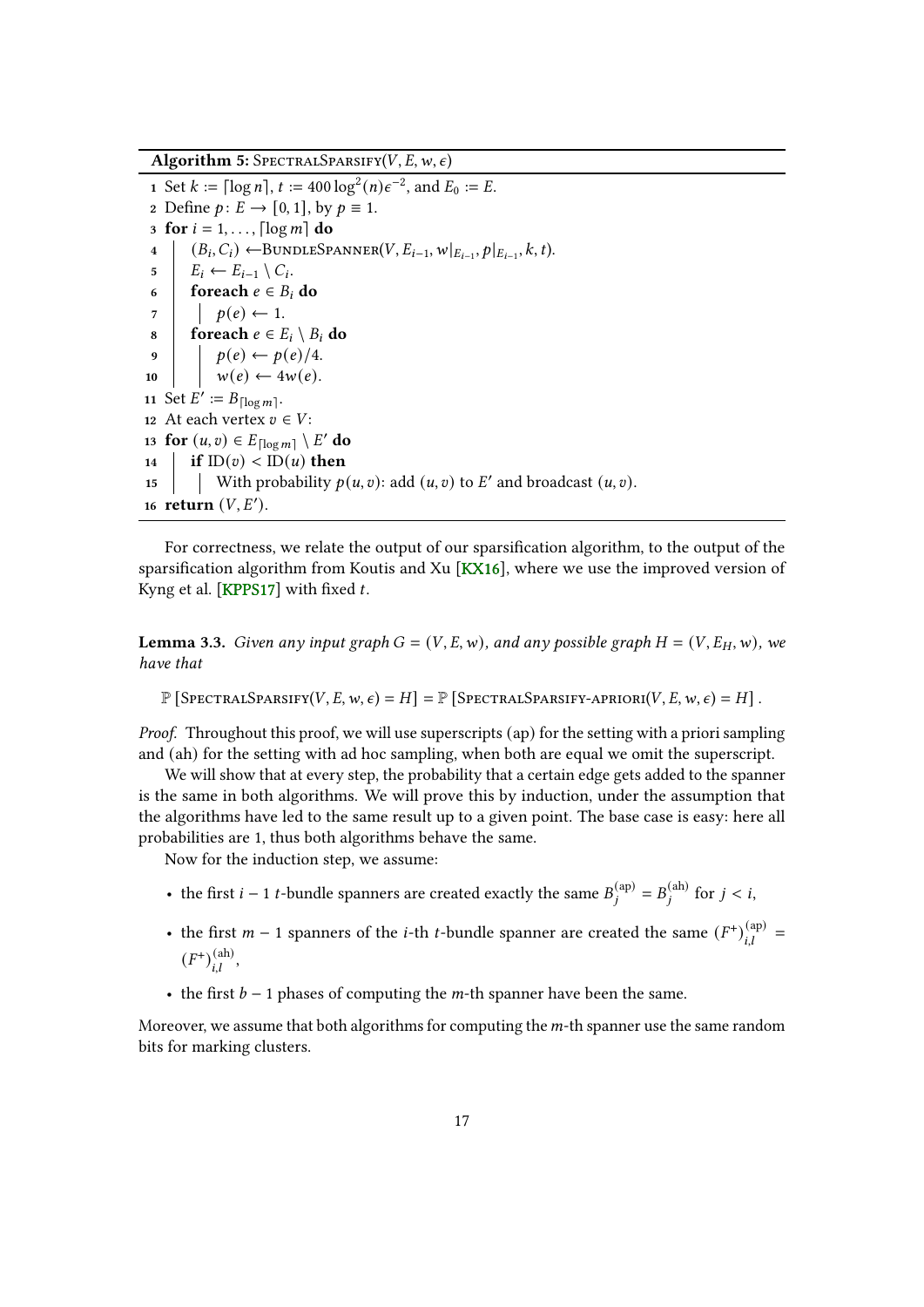There are in fact multiple induction steps, occurring whenever an edge is chosen to be part of the spanner. These decisions take place in steps 2, 3.1, 3.2, 4.1, 4.2, and 4.3. In each of these steps, the same principle is applied. We will give the proof of the induction procedure at step 2.

Let  $v \in V$  be a vertex in an unmarked cluster. Suppose that CONNECT is considering to connect to some neighbor  $u$  in an unmarked cluster  $X_u$ . We have to show that the probability that  $u$  is accepted by CONNECT with ad hoc sampling, is the same as the probability that it exists in the algorithm with a priori sampling.

First, suppose that  $(u, v) \notin \bigcup_{j,l} F_{j,l}^-$ . Let  $i'$  be the last  $t$ -bundle that  $(u, v)$  was part of. Then in the ad hoc setting it is accepted by CONNECT with probability  $1/4^{i-i'}$ . In the a priori setting, the edge exists with 1/4 times the probability it existed in  $E_{i=2}^{(\text{ap})}$  $\mathcal{L}^{(\text{ap})}_{i-2}$ , resulting in the total probability  $1/4^{i-i'}$ .

Now suppose  $(u, v) \in F_{i,l}^-$  for some j, l. We will show  $(u, v) \notin E_{i-1}^{(\text{ap})}$  $\mathcal{L}_{i-1}^{(\text{ap})}$ . We proceed by contradiction, so assume  $(u, v) \in E_{i-1}^{(\text{ap})}$  $\mathcal{L}_{i-1}^{(\text{ap})}$ . Hence also  $(u, v) \in E_{j-1}^{(\text{ap})}$  $_{j-1}^{(\text{ap})}$ . Now we look at the *l*-th spanner of the *j*-th *t*-bundle spanner. Since  $(u, v) \in F_{i,l}^-$ , we know that two things can be the case.

- When the algorithm with ad hoc sampling called CONNECT, this has accepted  $u'$  with  $w(u', v) > w(u, v)$  or  $w(u', v) = w(u, v)$  and  $ID(u') > ID(u)$ . This means that when the algorithm with a priori sampling calls Connect, it will try u before u' and thus adds  $(u, v)$  to  $(F^+)_{i,l}^{(\text{ap})}$ . This implies  $(F^+)_{i,l}^{(\text{ap})} \neq (F^+)_{i,l}^{(\text{ah})}$ , a contradiction.
- When the algorithm with ad hoc sampling called CONNECT, it returned  $\bot$ . Since  $(u, v)$ is an option for the algorithm with a priori sampling. It has at least one option, so will choose some u' (perhaps equal to u). Resulting in  $(F^+)_{i,l}^{(ap)} \neq (F^+)_{i,l}^{(ah)}$ , a contradiction.

Similar arguments hold for all other indicated steps, hence by induction, the probabilities that a certain graph  $H'$  is equal to the constructed t-bundle spanners occurring in the construction of the algorithms are the same. It is left to show that for remaining edges the probability of being added to  $E'$  is the same in both algorithms.

Suppose  $e \in E_{\text{rlex}}^{(\text{ah})}$  $\frac{(\mathrm{ah})}{\lceil \log m \rceil} \setminus B_{\lceil \log m \rceil}.$  Let  $j$  be the index of the last bundle spanner  $e$  was part of (possibly zero).

- $\bullet$  In the a priori algorithm, the probability of  $e$  being added to the next phase is 1/4 each time. Thus the probability of it lasting until the end is  $(1/4)^{\lceil \log m \rceil - j}$ .
- In the ad hoc algorithm, the probability of  $e$  existing gets lowered by a factor  $1/4$  each phase, and reset to 1 if e is part of the bundle spanner. Hence resulting in  $(1/4)^{\lceil \log m \rceil - j}$ in the last phase.

Now suppose  $e \notin E_{\text{floor}}^{(\text{ah})}$  $\frac{\binom{\{ah\}}{\lceil\log m\rceil}}{\lceil\log m\rceil}$  . This means the ad hoc algorithm will not try to add it to E', since it was part of  $C_i$  for some j. This means in creating the j-th bundle spanner, it was considered, but not accepted. As  $p \equiv 1$  in the a priori sub procedure of computing the j-th bundle spanner, and we know that  $B_i^{(ah)} = B_i^{(ap)}$ , we can deduce that  $e \notin E_{i-1}^{(ap)}$  $_{j-1}^{(\text{ap})}$ . Thus clearly  $e \notin E_{\text{floor}}^{(\text{ap})}$ (ap)<br>[log *m*]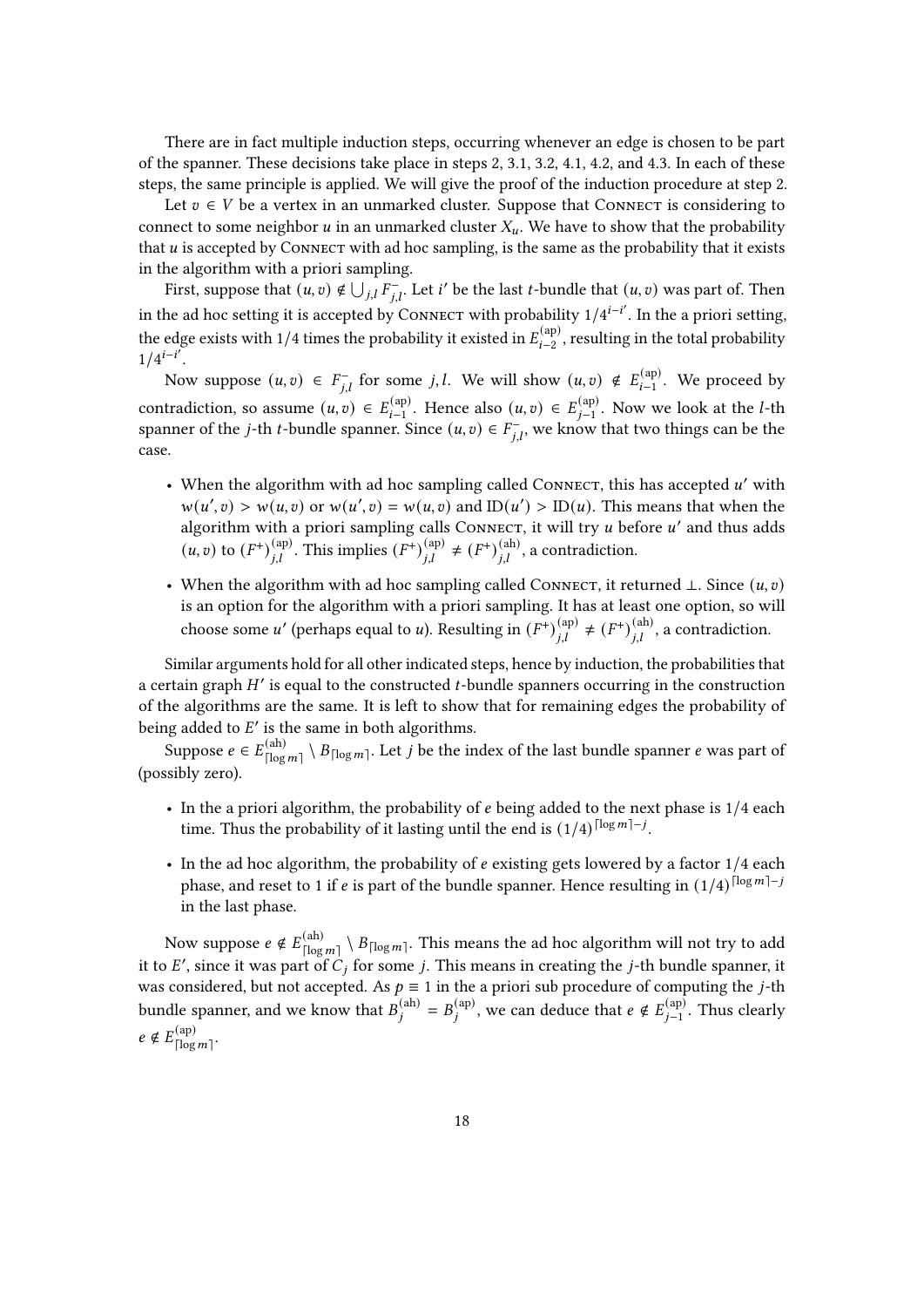<span id="page-18-2"></span>We can conclude that if the bundle spanners are created equally, the probability that the algorithms output a specific graph  $H$  after the last step will also be equal, which concludes our proof.

<span id="page-18-1"></span>**Theorem 3.4** (Theorem 4.1 in [\[KPPS17\]](#page-37-7)). Given a graph  $G = (V, E, w)$  and an error parameter  $\epsilon > 0$ , with high probability, the algorithm SPECTRALSPARSIFY-APRIORI(V, E, w,  $\epsilon$ ) outputs a  $(1 \pm \epsilon)$ -spectral sparsifier H of G.

**Theorem [1.2](#page-3-1)** (Restated). There exists an algorithm that, given a graph  $G = (V, E, w)$  with positive real weights satisfying  $||w||_{\infty} \leq U$  and an error parameter  $\epsilon > 0$ , with high probability outputs a  $(1 \pm \epsilon)$ -spectral sparsifier H of G, where  $|H| = O(n\epsilon^{-2} \log^4 n)$ . Moreover, we obtain an orientation on H such that with high probability each node has out-degree  $O(\log^4(n)/\epsilon^2)$ . The algorithm runs in  $O(\log^5(n)\epsilon^{-2}\log(nU/\epsilon))$  rounds in the Broadcast CONGEST model.

*Proof.* We will prove that the algorithm SPECTRALSPARSIFY-APRIORI( $V, E, w, \epsilon$ ) satisfies these properties. Correctness follows from Lemma [3.3](#page-16-0) together with Theorem [3.4.](#page-18-1)

The number of edges in the sparsifier is the size of the last  $t$ -bundle spanner, together with the sampled edges in the remainder. With high probability, this becomes:

$$
|E(H)| = O\left(n\epsilon^{-2}\log^4 n + m \cdot \frac{1}{4^{\log n}}\right) = O\left(n\epsilon^{-2}\log^4 n\right).
$$

For integer weights bounded by  $W$ , computing a bundle spanner takes

$$
O\left(tkn^{1/k}\left(\log n + \log W\right)\right) = O\left(\log^4(n)\epsilon^{-2}\left(\log n + \log W\right)\right)
$$

rounds, using that  $k = \lceil \log n \rceil$  and  $t = 400 \log^2(n) \epsilon^{-2}$ . To run this algorithm on real weights, we multiply all weights by  $\Theta(\text{poly}(n)/\epsilon)$  and round to integers. This gives us a graph with integer weights bounded by  $W = \Theta(\text{poly}(n) U / \epsilon)$  on which we can compute the bundle spanner in  $O(\log^4(n)\epsilon^{-2}\log(nU/\epsilon))$  rounds. Then we scale back the computed bundle spanner with  $1/\Theta(\text{poly}(n)/\epsilon)$  to obtain a result that is correct up to error  $\epsilon/\text{poly}(n)$ , which is clearly sufficient for our purposes.

Adjusting the probabilities (line 6 through 11) is done internally at each vertex, so it does not affect the number of rounds. A bundle spanner is computed a total of  $\lceil \log m \rceil = O(\log n)$ times, thus the algorithm takes  $O(\log^5(n)\epsilon^{-2}\log(nU/\epsilon))$  rounds.

Regarding the orientation, we use the orientation from Lemma [3.1](#page-13-0) for the edges that come from a spanner. We orient the remaining edges towards the vertex with the highest ID.

### <span id="page-18-0"></span>3.3 Laplacian Solving in the Broadcast Congested Clique

In this section, we restrict ourselves to the Broadcast Congested Clique: by assuming that communication between any two vertices is possible, we can make sure that in the end every vertex knows the entire sparsifier. Since the sparsification algorithm from Theorem [1.2](#page-3-1) in fact gives us a way of orienting the edges of the sparsifier such that every vertex has maximum out-degree  $O(log^4(n)/\epsilon^2)$ , it can become global knowledge in  $O(log^4(n)/\epsilon^2)$  rounds. However, each edge was explicitly added to the sparsifier in the algorithm, so when run in the BCC, at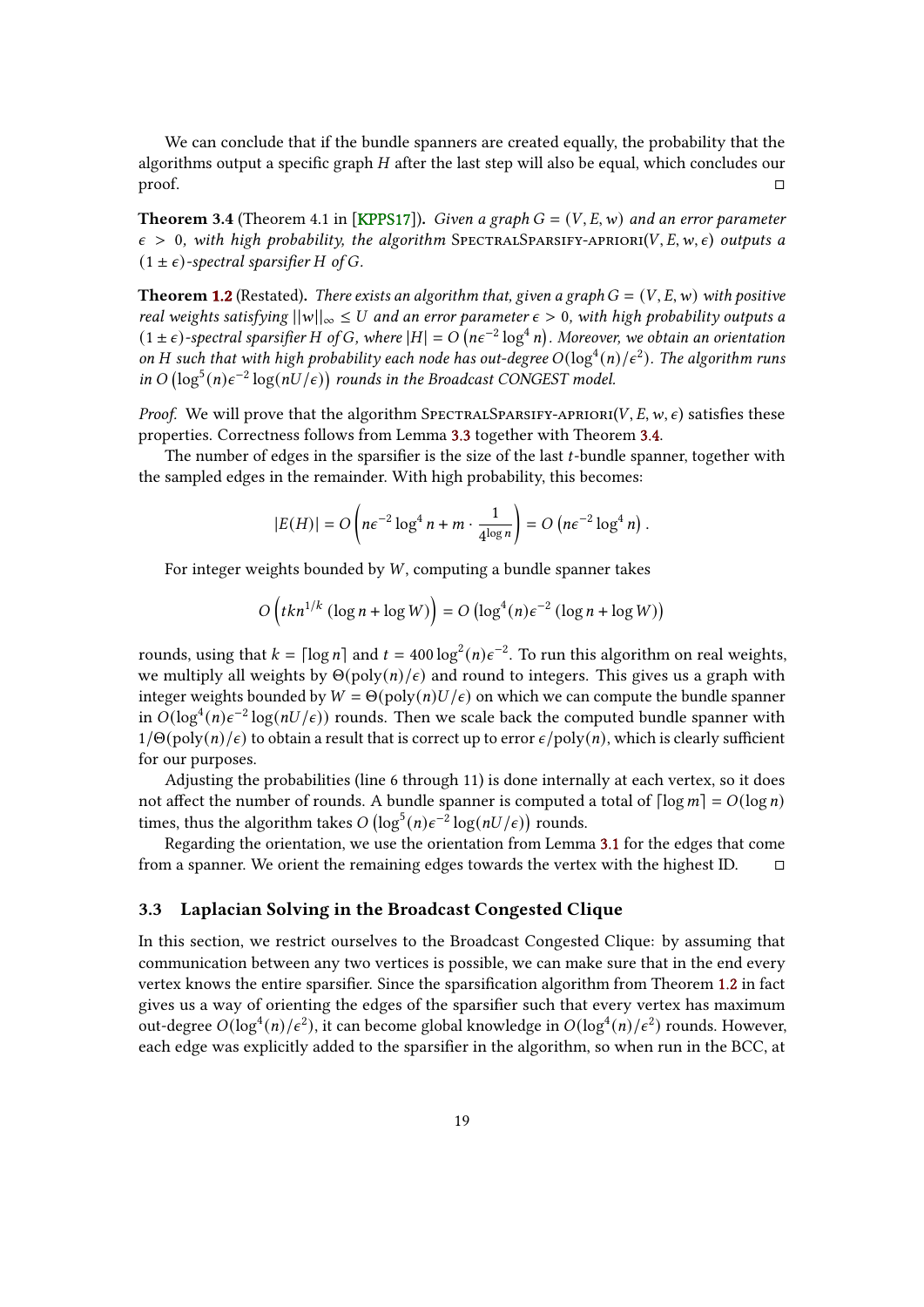<span id="page-19-1"></span>the end of the algorithm each vertex already knows the entire sparsifier. Now, we can use this spectral sparsifier for Laplacian solving, following Section [2.3.](#page-8-0)

Theorem [1.3](#page-3-2) (Restated). There exists an algorithm in the Broadcast Congested Clique model that, given a graph  $G = (V, E, w)$ , with positive real weights satisfying  $||w||_{\infty} \leq U$  and Laplacian matrix  $L_G$ , a parameter  $\epsilon \in (0,1/2]$ , and a vector  $b \in \mathbb{R}^n$ , outputs a vector  $y \in \mathbb{R}^n$  such that  $||x - y||$  $||y||_{L_G} \leq \epsilon ||x||_{L_G}$ , for some  $x \in \mathbb{R}^n$  satisfying  $L_Gx = b$ . The algorithm needs  $O(\log^5(n) \log(nU))$ preprocessing rounds and takes  $O(\log(1/\epsilon) \log(nU/\epsilon))$  rounds for each instance of  $(b, \epsilon)$ .

Proof. The algorithm satisfying these properties is as follows. In the preprocessing stage, we find a  $(1 \pm 1/2)$ -spectral sparsifier H for G, using SPECTRALSPARSIFY(V, E, w, 1/2). This takes  $O(log^5(n) \log(nU))$  rounds by Theorem [1.2.](#page-3-1) At the end of this process, *H* is known to every vertex. Hence any computation with  $H$  can be done internally. Also note that multiplying  $L_G$ by a vector in the distributed setting only requires each vertex to know the vector values in neighboring vertices and the weights of the edges corresponding to those vertices. Communicating the vector values might need several broadcast rounds, depending on the number of bits necessary to represent the values. Since we aim for error  $\epsilon$ ,  $O(log(nU/\epsilon))$  bits suffice. Hence this takes at most  $O(\log (nU/\epsilon))$  rounds. Now we apply Corollary [2.4](#page-9-1) to find *u*. This takes  $O(log(1/\epsilon))$  iterations of a solve in  $L_H$  (done internally at each vertex), a multiplication of  $L_G$ by a vector, and a constant number of vector operations (both done in  $O(\log (nU/\epsilon))$  rounds). Hence we have a total of  $O(\log(1/\epsilon) \log(nU/\epsilon))$  rounds.

## <span id="page-19-0"></span>4 A Linear Program Solver

In this section, we show how to solve certain linear programs in the Broadcast Congested Clique. The linear programs we consider are distributed over the network in such a way that certain operations with the constraint matrix are easy, these operations are matrix-vector multiplication and certain inversions.

Our linear program solver consists of an efficient implementation of Lee and Sidford [\[LS14,](#page-37-0) [LS19\]](#page-37-5) in the Broadcast Congested Clique, which shows that one can obtain an  $\epsilon$ -approximation to a linear program using  $\widetilde{O}(\sqrt{\mathrm{rank}} \log(1/\epsilon))$  linear system solves. Using our spectral sparsifier based Laplacian solver, we can solve certain linear systems up to the required precision in polylogarithmically many rounds, hence we obtain a  $\widetilde{O}(\sqrt{\text{rank}} \log(1/\epsilon))$  round algorithm for solving linear programs that give rise to the correct kind of linear system solves. One such example is in computing minimum cost flows, for which we show how to do this in Section [5.](#page-30-0)

To be precise, let  $A \in \mathbb{R}^{m \times n}$ ,  $b \in \mathbb{R}^n$ ,  $c \in \mathbb{R}^m$ ,  $l_i \in \mathbb{R} \cup \{-\infty\}$ , and  $u_i \in \mathbb{R} \cup \{+\infty\}$  for all  $i \in [m]$ . The goal is to solve linear programs in the following form

$$
\text{OPT} := \min_{\substack{x \in \mathbb{R}^m : A^T x = b \\ \forall i \in [m] : l_i \le x_i \le u_i}} c^T x.
$$

We assume that the interior polytope  $\Omega^{\circ} := \{x \in \mathbb{R}^m : A^T x = b, l_i \le x_i \le u_i\}$  is non-empty and  $dom(x_i) := \{x : l_i < x_i < u_i\}$  is never the entire real line, i.e., either  $l_i \neq -\infty$  or  $u_i \neq +\infty$ . We then obtain the following theorem.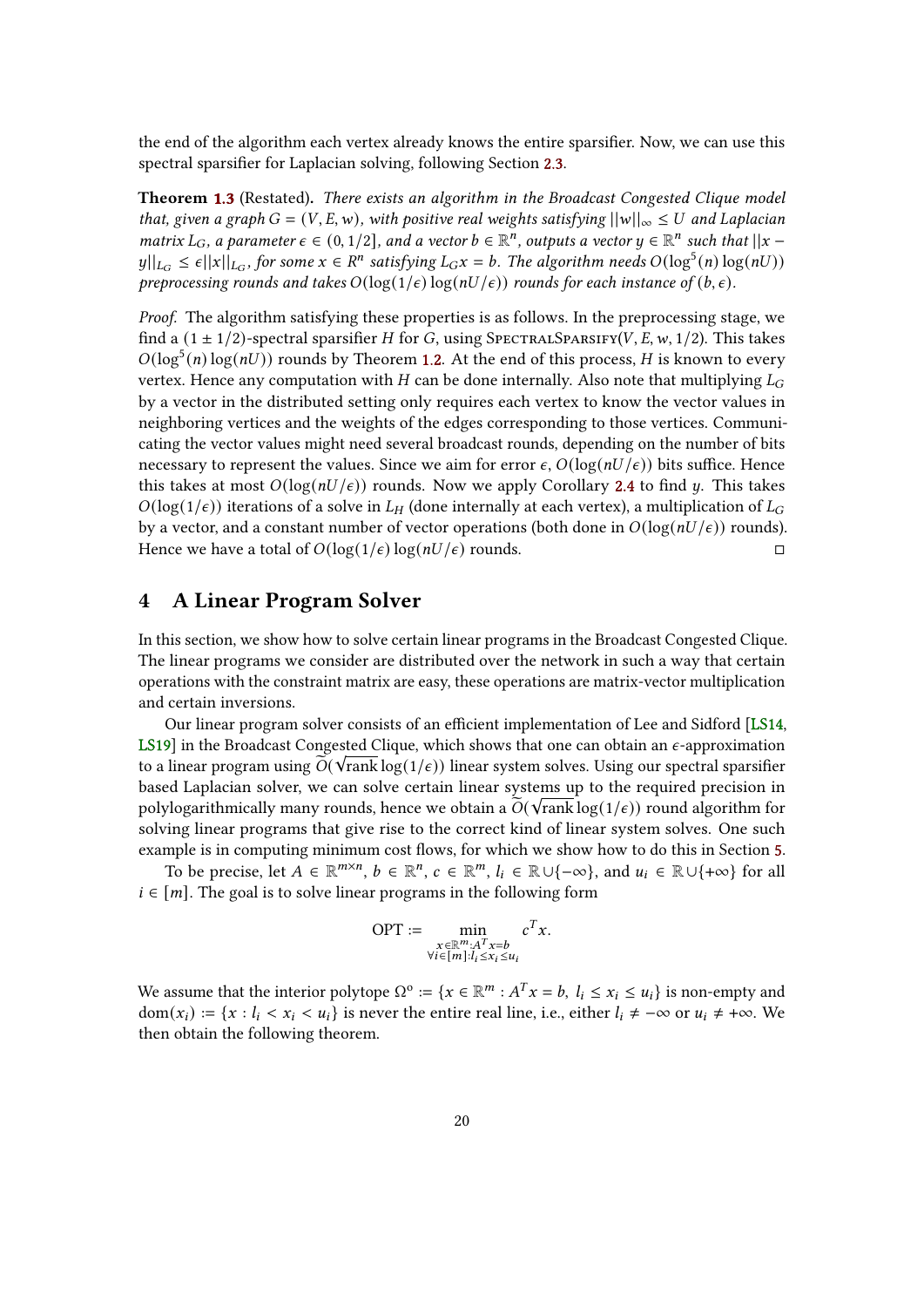<span id="page-20-2"></span>**Theorem [1.4](#page-4-2)** (Restated). Let  $A \in \mathbb{R}^{m \times n}$  be a constraint matrix with rank $(A) = n$ , let  $b \in \mathbb{R}^n$ be a demand vector, and let  $c \in \mathbb{R}^m$  be a cost vector. Moreover, let  $x_0$  be a given initial point in the feasible region  $\Omega^o := \{x \in \mathbb{R}^m : A^T x = b, l_i \le x_i \le u_i\}$ . Suppose a Broadcast Congested Clique network consists of n vertices, where each vertex  $i$  knows both every entire  $j$ -th row of  $A$  for which  $A_{ji} \neq 0$  and knows  $(x_0)_j$  if  $A_{ji} \neq 0$ . Moreover, suppose that for every  $y \in \mathbb{R}^n$  and positive diagonal  $D \in \mathbb{R}^{m \times m}$  we can compute  $(A^TDA)^{-1}y$  up to precision poly $(1/m)$  in  $T(n, m)$  rounds. Let  $U := \max\{||1/(u - x_0)||_{\infty}, ||1/(x_0 - l)||_{\infty}, ||u - l||_{\infty}, ||c||_{\infty}\}$ . Then with high probability the Broadcast Congested Clique algorithm LPSolve outputs a vector  $x \in \Omega^{\circ}$  with  $c^{T}x \le \text{OPT} + \epsilon$  in  $\widetilde{O}(\sqrt{n}\log(U/\epsilon))(\log^2(U/\epsilon)+T(n,m)))$  rounds.

As mentioned, the algorithm fulfilling this theorem is an efficient implementation of the LP solver of Lee and Sidford [\[LS14,](#page-37-0) [LS19\]](#page-37-5) in the Broadcast Congested Clique. Therefore, we refer to [\[LS19\]](#page-37-5) for a proof of correctness. We will show how to implement each step in the Broadcast Congested Clique, and bound the running time. Using our Laplacian solver, we can show that we can run most of the Lee-Sidford algorithm directly in the Broadcast Congested Clique. However, there are two subroutines that need adjustment. We need to compute the approximate leverage scores differently (see Section [4.1\)](#page-20-0), and we need to adjust the routine for projections on a mixed norm ball (See Section [4.3\)](#page-28-0).

The idea of the algorithm is to use weighted path finding, a weighted variant of the standard logarithmic barrier function. In particular we follow a central path reweighted by the  $\ell_p$  Lewis weights. This means that the barrier function is multiplied by the Lewis weight of the current point. Now each step of the interior point method consists of taking a Newton step and recomputing the weights.

Throughout this section, we will simplify to the case where  $(A^TDA)^{-1}y$  is solved exactly, rather than to precision poly( $1/m$ ). The fact that poly( $1/m$ ) precision suffices is proved by Lee and Sidford in [\[LS13\]](#page-37-4). Throughout the algorithm, vectors will be stored in the natural manner: for  $y \in \mathbb{R}^n$  vertex *i* stores  $y_i$ , and for  $y \in \mathbb{R}^m$  vertex *i* knows  $y_j$  if  $A_{ji} \neq 0$ . Together with our assumptions on which vertex knows which part of  $A$ , this means we can perform matrix-vector efficiently. Since we can assume weights and vector values to be at most  $O(poly(n, m)U/\epsilon)$ , we obtain this in  $O(\log(U/\epsilon))$  rounds.

## <span id="page-20-0"></span>4.1 Barriers and Weight Functions

Recall that we are minimizing  $c^T x$  for  $x \in \Omega^{\circ} = \{x \in \mathbb{R}^m : A^T x = b, l_i \le x_i \le u_i\}$ . To avoid working with these different domains for each  $x_i$ , Lee and Sidford introduce 1-self-concordant barrier functions  $\phi_i$ : dom $(x_i) \to \mathbb{R}$ , which satisfy the following definition.

<span id="page-20-1"></span>**Definition 4.1.** A convex, thrice continuously differentiable function  $\phi: K \to \mathbb{R}^n$  is a v-selfconcordant barrier function for open convex set  $K \subseteq \mathbb{R}^n$  if the following three conditions are satisfied

- 1.  $\lim_{i\to\infty} \phi(x_i) = \infty$  for all sequences  $(x_i)_{i\in\mathbb{N}}$  with  $x_i \in K$  converging to the boundary of K.
- 2.  $|D^3 \phi(x)[h, h, h]| \leq 2|D^2 \phi(x)[h, h]|^{3/2}$  for all  $x \in K$  and  $h \in \mathbb{R}^n$ .
- 3.  $|D\phi(x)[h]| \leq \sqrt{v}|D^2\phi(x)[h,h]|^{1/2}$  for all  $x \in K$  and  $h \in \mathbb{R}^n$ .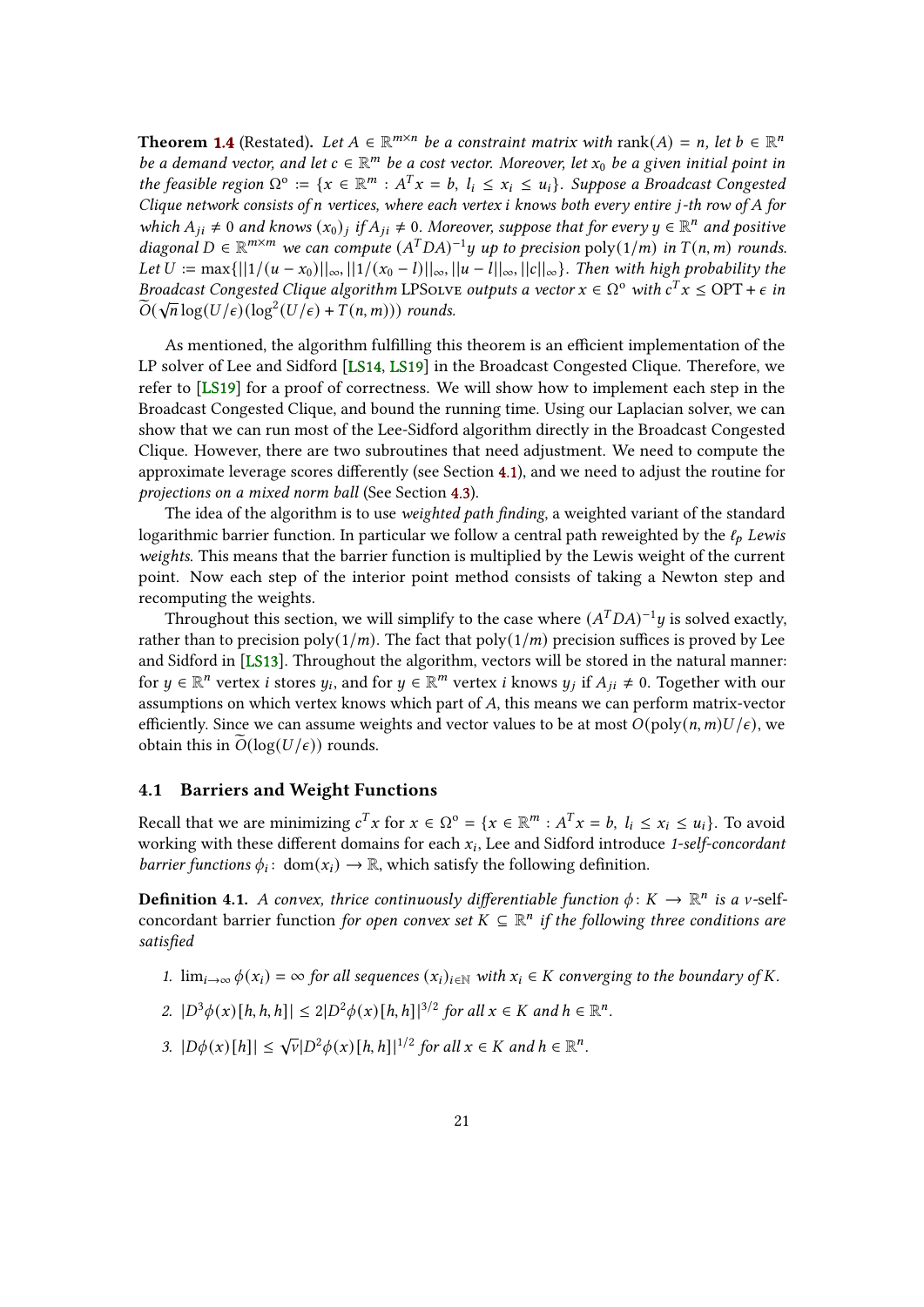<span id="page-21-0"></span>In particular, we take  $\phi_i$  as follows

- If  $l_i$  is finite and  $u_i = +\infty$ , we use a log barrier:  $\phi_i(x) := -\log(x l_i)$ .
- If  $l_i = -\infty$  and  $u_i$  is finite, we use a log barrier:  $\phi_i(x) := -\log(u_i x)$ .
- If  $l_i$  and  $u_i$  are finite, we use a trigonometric barrier:  $\phi_i(x) := -\log \cos(a_i x + b_i)$ , where  $a_i := \frac{\pi}{u_i}$  $\frac{\pi}{u_i - l_i}$  and  $b_i := -\frac{\pi}{2} \frac{u_i + l_i}{u_i - l_i}$  $\frac{u_i+ l_i}{u_i- l_i}$ .

One can easily verify that this satisfies Definition [4.1,](#page-20-1) see [\[LS19\]](#page-37-5). Moreover,  $\phi(x)$ ,  $\phi'(x)$  and  $\phi''(x)$  can all be locally computed in the Broadcast Congested Clique. Barrier functions introduce a central path in the following manner

$$
x_t := \underset{A^T x = b}{\arg \min} \left( t \cdot c^T c + \sum_{i \in [m]} \phi_i(x_i) \right).
$$

This gives an  $\widetilde{O}(\sqrt{m}\log(1/\epsilon))$  iteration method for solving the linear program called *path* following [\[Ren88\]](#page-38-9). Lee and Sidford [\[LS14,](#page-37-0) [LS19\]](#page-37-5) show that by weighting the barrier function, this can become an  $\widetilde{O}(\sqrt{n}\log(1/\epsilon))$  iteration method. Hereto, they look at the *weighted central* path:

$$
x_t := \underset{A^T x = b}{\arg \min} \left( t \cdot c^T c + \sum_{i \in [m]} g_i(x) \phi_i(x_i) \right),
$$

for some weight function  $g \colon \Omega^{\text{o}} \to \mathbb{R}_{>0}^m$ . Before we introduce the weight function we will be using, let us introduce some shorthand notation.

- For any matrix  $M \in \mathbb{R}^{n \times n}$ , we let  $diag(M) \in \mathbb{R}^n$  denote the diagonal of M, i.e.,  $diag(M)_i$  :=  $M_{ii}$ .
- For any vector  $x \in \mathbb{R}^n$ , we write upper case  $X \in \mathbb{R}^{n \times n}$  for the diagonal matrix associated to x, i.e.,  $X_{ii} := x_i$  and  $X_{ii} := 0$  if  $i \neq j$ .
- For  $x \in \Omega^0$ , we write  $A_x := (\Phi''(x))^{-1/2} A$ .
- For  $h: \mathbb{R}^n \to \mathbb{R}^m$  and  $x \in \mathbb{R}^n$ , we write  $J_h(x) \in \mathbb{R}^{m \times n}$  for the Jaccobian of h at x, i.e.,  $[J_h(x)]_{ij} := \frac{\partial}{\partial x}$  $\frac{\partial}{\partial x_i} h(x)_i$ .
- For positive  $w \in \mathbb{R}_{>0}^n$ , we let  $||\cdot||_w$  the norm defined by  $||x||_w^2 = \sum_{i\in[n]} w_i x_i^2$ , and we let  $|| \cdot ||_{w+\infty}$  the *mixed norm* defined by  $||x||_{w+\infty} = ||x||_{\infty} + C_{\text{norm}} ||x||_{w}$  for some constant  $C_{\text{norm}} > 0$  to be defined later.
- Whenever we apply scalar operation to vectors, these operations are applied coordinatewise, e.g., for  $x, y \in \mathbb{R}^n$  we have  $[x/y]_i := x_i/y_i$ , and  $[x^{-1}]_i := x_i^{-1}$ .

**Definition 4.2.** A differentiable function  $g: \Omega^{\text{o}} \to \mathbb{R}_{>0}^m$  is a  $(c_1, c_s, c_k)$ -weight function if the following bounds holds for all  $x \in \Omega^{\circ}$  and  $i \in [m]$ :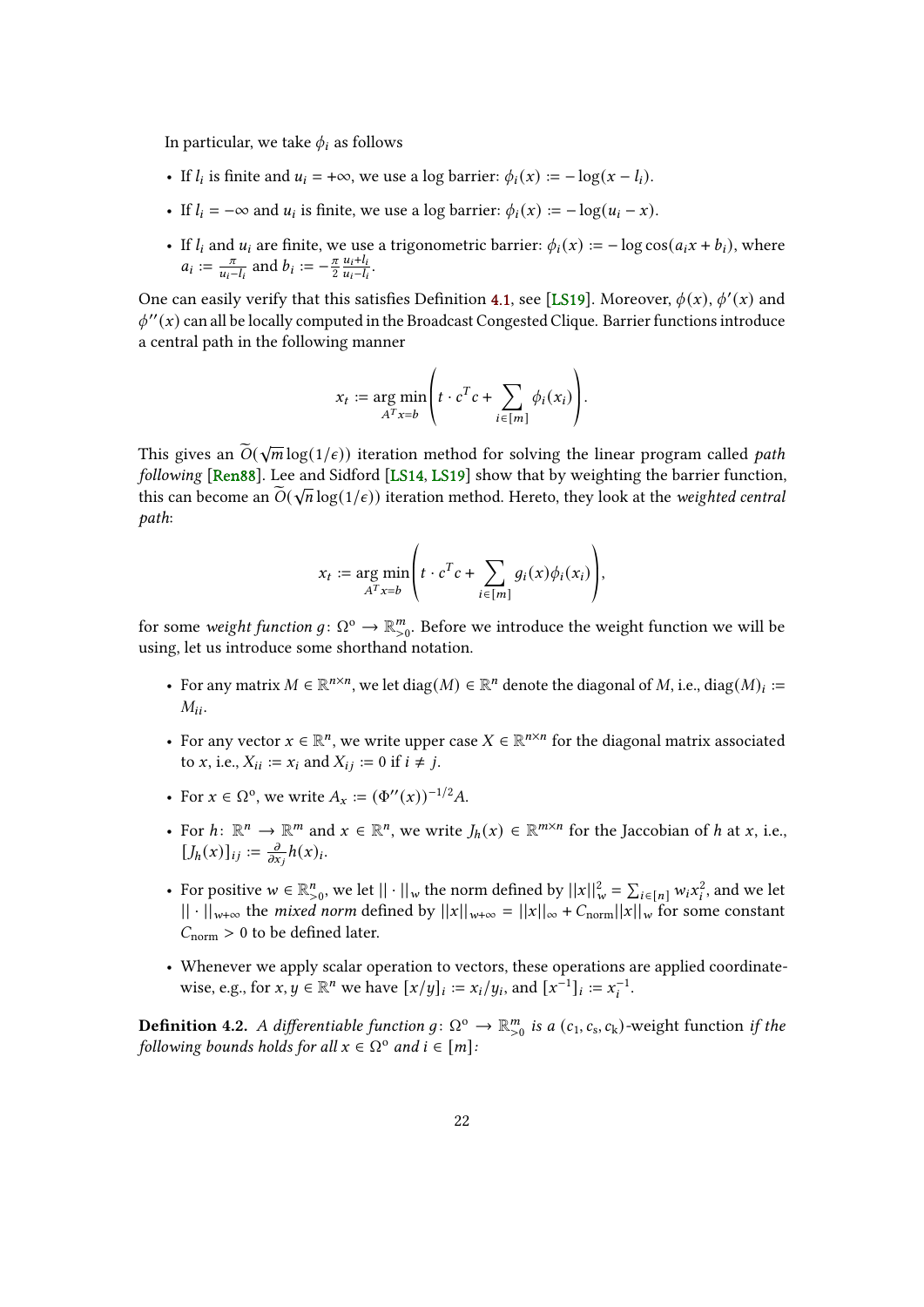- <span id="page-22-1"></span>• size bound:  $\max\{1, ||q(x)||_1\} \le c_1$ ;
- sensitivity bound:  $e_i^T G(x)^{-1} A_x (A_x^T G(x)^{-1} A_x)^{-1} A_x^T G(x)^{-1} e_i \le c_s$ ,
- consistency bound:  $||G(x)^{-1}J_g(x)(\Phi''(x))^{-1/2}||_{g(x)+\infty} \leq 1 c_k < 1$ .

We denote  $C_{\text{norm}} := 24\sqrt{c_s}c_k$ .

In this paper, we use the regularized Lewis weights.

**Definition 4.3.** For  $M \in \mathbb{R}^{m \times n}$  with rank $(M) = n$ , we let  $\sigma(M) := \text{diag}(M(M^T M)^{-1} M^T)$  denote the leverage scores of M. For all  $p > 0$ , we define the  $\ell_p$ -Lewis weights  $w_p(M)$  as the unique vector  $w \in R_{>0}^m$  such that  $w = \sigma(W^{\frac{1}{2} - \frac{1}{p}}M)$ , where  $w = \text{diag}(W)$ . We define the regularized Lewis weights as  $g(x) := w_p(M_x) + c_0$ , for  $p = 1 - \frac{1}{\log a}$  $\frac{1}{\log(4m)}$  and  $c_0 := \frac{n}{2m}$ .

We have that the regularized Lewis weight function *g* is a  $(c_1, c_s, c_k)$ -weight function with  $c_1 \leq \frac{3}{2}$  $\frac{3}{2}n$ ,  $c_s \leq 4$ , and  $c_k \leq 2\log(4m)$  [\[LS19\]](#page-37-5). Computing exact Lewis weights is hard, but we will show that we can compute a sufficient approximation efficiently.

Let us start with the leverage scores. Computing  $M(M^TM)^{-1}M^T$  to determine its diagonal is expensive, as are any other known techniques of computing  $\sigma(M)$  exactly. However, approxi-mating them is significantly less computationally heavy. As shown in [\[SS11,](#page-38-5) [DMMW12\]](#page-36-6), we can reduce the computation to solving a polylogarithmic number of regression problems (see also [\[Mah11,](#page-37-8) [LMP13,](#page-37-9) [Woo14,](#page-38-10) [CLMM](#page-35-5)<sup>+</sup>15]). Namely by noting that  $\sigma(M)_i = ||M(M^T M)^{-1} M^T e_i||_2^2$ , and using the Johnson-Lindenstrauss lemma, which states that this norm is preserved approximately under projections onto certain low dimensional subspaces. In previous work [\[SS11,](#page-38-5) [LS19\]](#page-37-5), this was done by randomly sampling subspaces. A common approach is to sample polylogarithmically many vectors in  $\mathbb{R}^m$  according to some (simple) distribution. However, this is problematic for the Broadcast Congested Clique: it is unclear how one vertex can sample the value of an edge and efficiently communicate this to its corresponding neighbor. Therefore, we use a different variant of the Johnson-Lindenstrauss lemma, by Kane and Nelson [\[KN14\]](#page-37-6), that requires significantly fewer random bits.

<span id="page-22-0"></span>**Theorem 4.4** ([\[KN14\]](#page-37-6)). For any integer  $m > 0$ , and any  $\eta > 0$ ,  $\delta < 1/2$ , there exists a family Q of  $k \times m$  matrices for  $k = \Theta(\eta^{-2} \log(1/\delta))$  such that for any  $x \in \mathbb{R}^m$ ,

$$
\mathbb{P}_{Q \in Q}[(1 - \eta)||x||_2 \le ||Qx||_2 \le (1 + \eta)||x||_2] \ge 1 - \delta,
$$

where  $Q \in \mathcal{Q}$  can be sampled with  $O(\log(1/\delta) \log(m))$  uniform random bits.

The following algorithm uses this theorem to compute  $\sigma^{(\text{apx})}$  such that  $(1 - \eta)\sigma(M)_i \leq$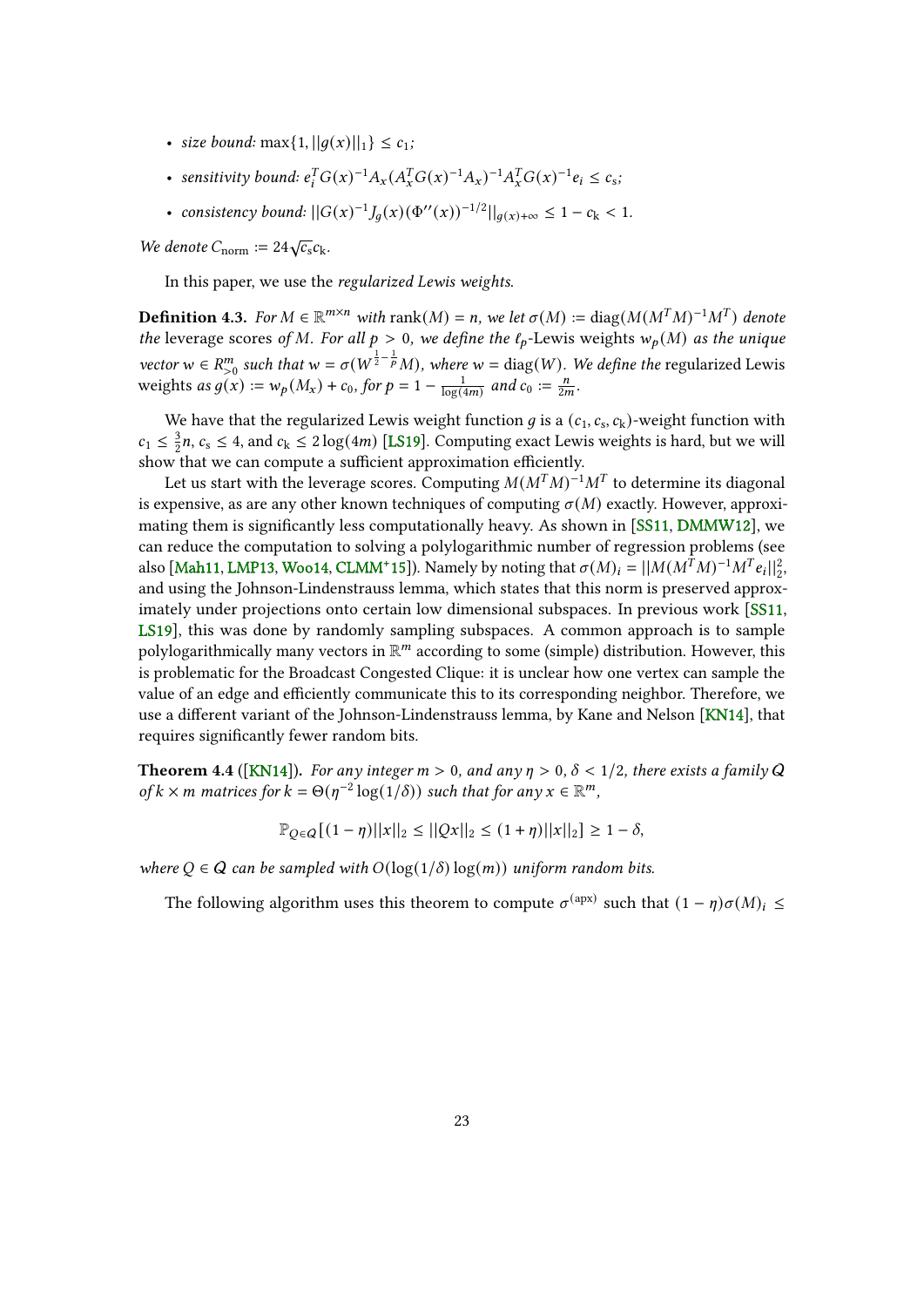$\sigma_i^{(\text{apx})} \le (1 + \eta) \sigma(M)_i$ , for all  $i \in [m]$ .

Algorithm 6: COMPUTELEVERAGESCORES( $M$ ,  $\eta$ )

1 Set  $k = \Theta(\log(m)/\eta^2)$ .

- <sup>2</sup> Broadcast vertex IDs to determine the vertex with the highest ID; declare this vertex the the leader.
- 3 The leader samples  $\Theta(\log^2(m))$  random bits and broadcasts them.
- 4 Each vertex constructs  $Q \in \mathbb{R}^{k \times m}$  from Theorem [4.4](#page-22-0) internally, using the random bits sampled by the leader.
- 5 Compute  $p^{(j)} = M(M^T M)^{-1} M^T Q^{(j)}$ .
- 6 return  $\sum_{j=1}^{k} (p^{(j)})^2$ .

<span id="page-23-0"></span>**Lemma 4.5.** For any  $\eta > 0$ , with probability at least  $1 - 1/m^{O(1)}$  the algorithm COMPUTELEVER-AGESCORES(M,  $\eta$ ) computes  $\sigma^{\text{apx}}(M)$  such that

$$
(1 - \eta)\sigma(M)_i \leq \sigma^{\text{apx}}(M)_i \leq (1 + \eta)\sigma(M)_i
$$

for all  $i \in [m]$ . If  $M = WA$ , for some diagonal  $W \in \mathbb{R}^{m \times m}$ , it runs in  $\widetilde{O}(\eta^{-2}(\log(u/\epsilon) + T(n, m)))$ rounds.

*Proof.* Note that for any  $k \times m$  matrix O and symmetric  $m \times m$  matrix X we have

$$
||QXe_i||_2 = \sum_{j=1}^k (QX)_{ji}^2 = \sum_{j=1}^k (XQ^T)_{ij}^2 = \sum_{j=1}^k ((XQ^{(j)})_i)^2.
$$

Note that  $M(M^TM)^{-1}M^T$  is a symmetric  $m \times m$  matrix and  $\sigma^{apx}(M)_i = ||QM(M^TM)^{-1}M^Te_i||_2^2$ hence  $\sigma^{\text{apx}}(M) = \sum_{j=1}^{k} ((M(M^TM)^{-1}M^TQ^{(j)}))^2$ . By Theorem [4.4,](#page-22-0) we have

$$
(1-\tilde{\eta})||M(M^TM)^{-1}M^Te_i||_2\leq ||QM(M^TM)^{-1}M^Te_i||_2\leq (1+\tilde{\eta})||M(M^TM)^{-1}M^Te_i||_2
$$

with probability at least  $1 - 1/m^{O(1)}$  for our random  $Q \in Q \subseteq \mathbb{R}^{k \times m}$  with  $k = \Theta(\tilde{\eta}^{-2} \log(m)),$ constructed from the  $\Theta(\log(m)^2)$  random bits sampled by the leader. Using that  $\sigma^{apx}(M)_i =$  $||QM(M^TM)^{-1}M^Te_i||_2^2$  and  $\sigma(M)_i = ||M(M^TM)^{-1}M^Te_i||_2^2$ , we obtain

$$
(1 - \tilde{\eta})^2 \sigma(M)_i \le \sigma^{\text{apx}}(M)_i \le (1 + \tilde{\eta})^2 \sigma(M)_i.
$$

Now setting  $\tilde{\eta} = \eta/4$  gives  $1 - \eta \le (1 - \tilde{\eta})^2$  and  $(1 + \tilde{\eta})^2 \le 1 + \eta$ , hence we obtain

$$
(1 - \eta)\sigma(M)_i \leq \sigma^{\text{apx}}(M)_i \leq (1 + \eta)\sigma(M)_i.
$$

This means that we have  $k = \Theta(\log(m)/\tilde{\eta}^2) = \Theta(\log(m)/\eta^2)$ .

For the running time, note that for  $j = 1, \ldots, k$  we need to multiply  $M<sup>T</sup>$  by a vector, solve a linear system in  $M^T M$ , and multiply M by a vector. Since  $M = WA$ , each of these steps can be done in either  $\tilde{O}(\log(U/\epsilon))$  rounds or  $T(n, m)$  rounds by assumption, giving a total running<br>time of  $\tilde{O}(k(\log(U/\epsilon) + T(n/m))) = \tilde{O}(n^{-2}(\log(U/\epsilon) + T(n/m)))$  rounds time of  $\widetilde{O}(k(\log(U/\epsilon) + T(n,m))) = \widetilde{O}(\eta^{-2}(\log(U/\epsilon) + T(n,m)))$  rounds.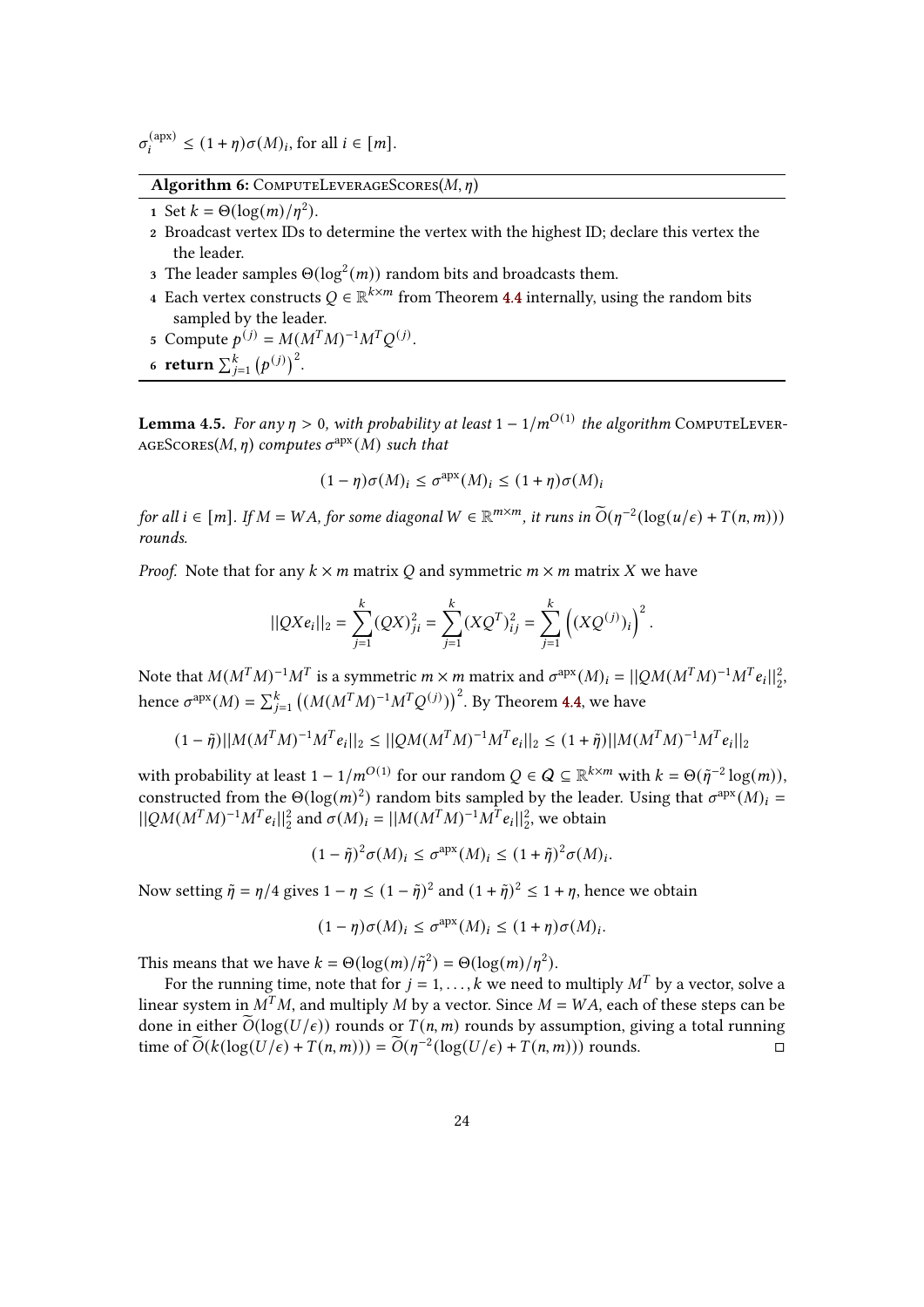<span id="page-24-1"></span>Note that this algorithm is randomized. It is actually the only randomized part of the linear program solver itself and the bottleneck for making it deterministic. However, in the Broadcast Congested Clique our Laplacian solver (Theorem [1.3\)](#page-3-2) is also randomized. On top of that, the algorithm for computing minimum cost maximum flow of Section [1.1](#page-3-3) has an auxiliary randomized component.

<span id="page-24-0"></span>**Lemma 4.6.** Let  $M \in \mathbb{R}^{m \times n}$  with rank $(M) = n$  be a matrix. For all  $\eta \in (0, 1)$ ,  $p \in [1 - \frac{1}{n}]$  $1/\text{log}(4m)$ , 2], and  $w^{(0)} \in \mathbb{R}_{>0}^m$  with  $||w_{(0)}^{-1}||$  $\int_{(0)}^{-1} (w_p(M) - w^{(0)}) ||_\infty \leq 2^{-20} p^2(4-p)$ , the algorithm COM-PUTEAPXWEIGHTS(M, p, w<sup>(0)</sup>,  $\eta$ ) returns w such that with high probability  $||w_p(M)^{-1}(w_p(M) |w||_{\infty} \leq \eta$ . If  $M = WA$ , for some diagonal matrix  $W \in \mathbb{R}^{m \times m}$ , the algorithm runs in

$$
\widetilde{O}\left(\frac{\log(1/\eta)}{\eta^2}(\log(U/\epsilon)+T(n,m))\right)
$$

rounds. Further, without given w<sup>(0)</sup>, for  $p = 1 - 1/\log(4m)$ , the algorithm COMPUTEINITIAL-WEIGHTS( $p_{\text{target}}, \eta$ ) returns w such that with high probability  $||w_{p_{\text{target}}}(A)^{-1}(w_{p_{\text{target}}}(A)-w)||_{\infty} \leq \eta$ in

$$
\widetilde{O}\left(\left(\sqrt{n} + \frac{\log(1/\eta)}{\eta^2}\right) \left(\log(U/\epsilon) + T(n, m)\right)\right)
$$

rounds.

Proof. For correctness of the algorithms, we refer to [\[LS19\]](#page-37-5). Instead we focus on the implementation in the Broadcast Congested Clique.

COMPUTEAPXWEIGHTS $(M, p, w^{(0)}, n)$  consists of

$$
T = \left[80\left(p + \frac{1}{p}\right)\log\left(\frac{pn}{32\eta}\right)\right] = \widetilde{O}\left(\left(p + \frac{1}{p}\right)\log\left(p/\eta\right)\right)
$$

iterations, where in each iteration we call ComputeLeverageScores with approximation precision  $\frac{(4-p)\eta}{512}$ , and we compute the coordinate wise median of three vectors. The latter can be done internally, while the former takes  $\widetilde{O}(((4-p)\eta)^{-2}(\log(U/\epsilon) + T(n,m)))$  rounds, by Lemma [4.5.](#page-23-0) We obtain total number of rounds

$$
\widetilde{O}\left(\left(p+\frac{1}{p}\right)\log\left(p/\eta\right)/\left((4-p)\eta\right)^2\left(\log(U/\epsilon)+T(n,m)\right)\right).
$$

Using that  $p \in [1 - 1/\log(4m), 2]$  this simplifies to  $\widetilde{O}\left(\frac{\log(1/\eta)}{\eta^2}\right)$  $\frac{N(1/\eta)}{n^2}(\log(U/\epsilon)+T(n,m))).$ 

The while loop of COMPUTEINITIALWEIGHTS(M,  $p_{\text{target}}$ ,  $\eta$ ) terminates after  $O(\sqrt{n}(p_{\text{target}} + p))$ 1 The wine toop of COMFUTENTITAL WEIGHTS(*M*, *Ptarget, If*) definitions and  $O(\sqrt{n}$  (*Pharget* = 1 - 1/log(4*m*).<br> $\frac{1}{p_{\text{target}}}$   $\cdot$  log(*m/n*)) iterations [\[LS19\]](#page-37-5), which simplifies to  $O(\sqrt{n})$  for  $p_{\text{target}} = 1 - 1/\log(4m)$ . Each iteration of the while loop consists of some internal computations and a call to Compute ApxWeights, these calls have varying values for  $p$  and  $\eta$ , where  $p$  starts out as 2 and gradually changes to  $p_{\text{target}}$ , so we always have  $p \in [1-1/\log(4m), 2]$ . In these calls, the allowed error is  $\frac{p^2(4-p)}{2}$  $\frac{(4-p)}{2^{22}}$ , which simplifies to Ω(1) when  $p ∈ [1 − 1/log(4m), 2]$ . This means we obtain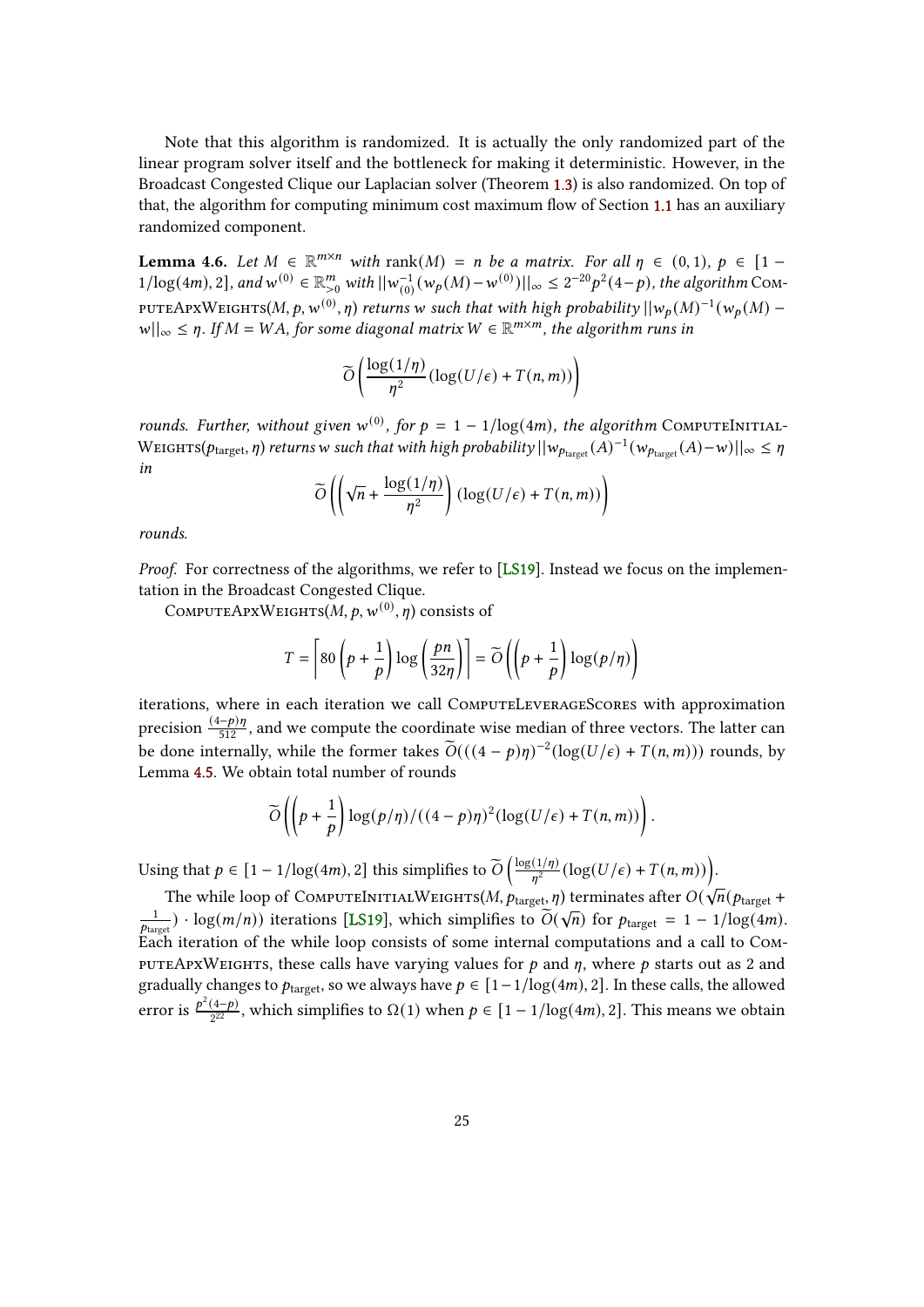total number of rounds for the while loop of  $\widetilde{O}(\sqrt{n} \cdot (\log(U/\epsilon) + T(n,m)))$  rounds. Then there remains one call to COMPUTEAPXWEIGHTS with error  $\eta$ , which takes

$$
\widetilde{O}\left(\frac{\log(1/\eta)}{\eta^2}(\log(U/\epsilon)+T(n,m))\right)
$$

rounds. We obtain a total of  $\widetilde{O}\left(\left(\sqrt{n} + \frac{\log(1/\eta)}{\eta^2}\right)\right)$  $\frac{d\Gamma(n)}{n^2}$  (log(U/ $\epsilon$ ) + T(n, m)) rounds.

Algorithm 7: COMPUTEAPXWEIGHTS(M, p, w<sup>(0)</sup>, 
$$
\eta
$$
)  
\n1  $L = \max\{4, \frac{8}{p}\}, r = \frac{p^2(4-p)}{2^{20}}, \text{ and } \delta = \frac{(4-p)\eta}{256}.$   
\n2  $T = \left[80\left(\frac{p}{2} + \frac{2}{p}\right)\log\left(\frac{pn}{32\eta}\right)\right].$   
\n3 **for**  $j = 1, ..., T - 1$  **do**  
\n4  $\sigma^{(j)} = \text{COMPUTELeverAGEScores}(W_{(j)}^{\frac{1}{2} - \frac{1}{p}}M, \delta/2).$   
\n5  $w^{(j+1)} = \text{MEDIAN}((1 - r)w^{(0)}, w^{(j)} - \frac{1}{L}\left(w^{(0)} - \frac{w^{(0)}}{w^{(j)}}\sigma^{(j)}\right), (1 + r)w^{(0)}).$   
\n6 **return**  $w^{(T)}$ .

Lastly, let us turn to the initial weights, which are also computed using the same approximation algorithm, where we gradually transform the all-ones vector into the target weight by repeatedly computing  $w_{p}(A)$ , for p' increasingly closer to p.

Algorithm 8: COMPUTEINITIALWEIGHTS( $p_{\text{target}}, \eta$ )

1  $p = 2$ . 2  $w = 12c_k \mathbb{1}$ . 3 while  $p \neq p_{\text{target}}$  do 4  $h = \frac{\min\{2,p\}}{\sqrt{n}\log\frac{me^2}{n}} \cdot r.$  $\int p^{(\text{new})} = \text{MEDIAN}(p-h, p_{\text{target}}, p+h).$ 6  $w = \text{COMPUTEAPXWEIGHTS}(A, p^{(\text{new})}, w^{\frac{p^{(\text{new})}}{p}}, \frac{p^2(4-p)}{2^{22}})$  $\frac{(4-p)}{2^{22}})$ .  $p = p^{\text{(new)}}$ . 8 return COMPUTEAPXWEIGHTS $(A, p_{\text{target}}, w, \eta)$ .

#### <span id="page-25-0"></span>4.2 Main Algorithm

In this section we show how to implement the weighted path nding algorithm, using the weight approximation algorithms of the previous section. The routine LPSOLVE is shown in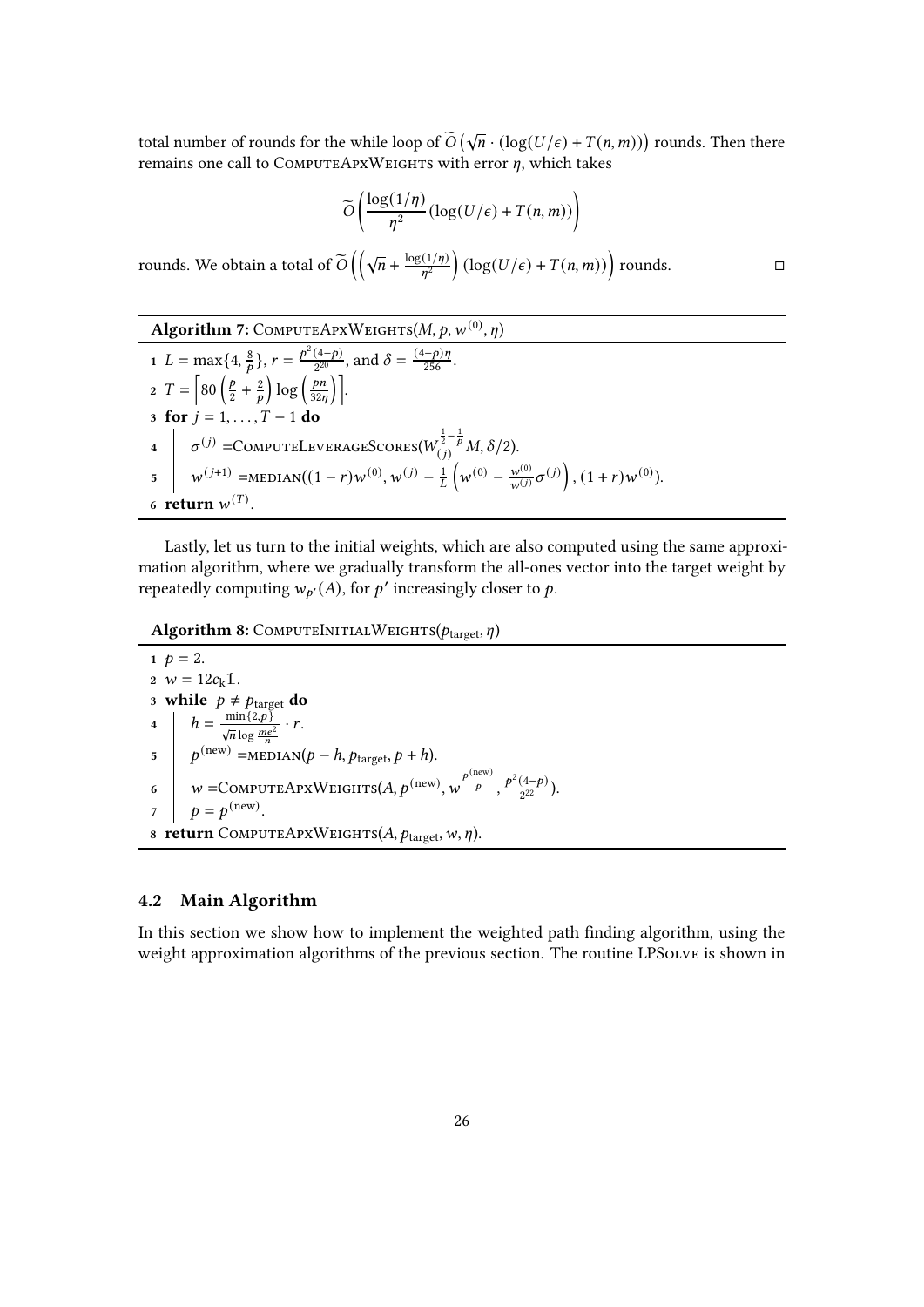Algorithm [9.](#page-26-0)

<span id="page-26-0"></span>Algorithm 9: LPSOLVE $(x_0, \epsilon)$ **Input:** an initial point  $x_0$  such that  $A^T x_0 = b$ . 1 W =COMPUTEINITIALWEIGHTS $(1-1/\log(4m), \frac{1}{2^{16}})$  $\frac{1}{2^{16} \log^3 m}$  +  $\frac{n}{2m}$ ,  $d = -w\phi'(x_0)$ . 2  $t_1 = (2^{27}m^{3/2}U^2 \log^4 m)^{-1}$ ,  $t_2 = \frac{2m}{n}$  $\frac{2m}{n}$ ,  $\eta_1 = \frac{1}{2^{18} \log n}$  $\frac{1}{2^{18} \log^3 m}$ , and  $\eta_2 = \frac{\epsilon}{8U^2}$ .  $\mathfrak{g}(\mathfrak{X}^{(\text{new})}, \mathfrak{w}^{(\text{new})}) = \text{PATHFOLUTIONING}(x_0, w, 1, t_1, \eta_1, d).$  $\mathcal{L}\left(\mathbf{x}^{(\text{final})}, \mathbf{w}^{(\text{final})}\right) = \text{PATHFOLUTIONING}(\mathbf{x}^{(\text{new})}, \mathbf{w}^{(\text{new})}, t_1, t_2, \eta_2, c).$ 5 return  $x^{\text{(final)}}$ .

In this algorithm, the first time we call PATHFOLLOWING, we use it to move the starting point to a more central starting point with respect to the cost vector  $c$ . The second call to PATHFOLLOWING it to actually solve the problem. First, we take a closer look at the improvement steps by PATHFOLLOWING, see Algorithm [10.](#page-26-1)

<span id="page-26-1"></span>Algorithm 10: PATHFOLLOWING(x, w,  $t_{\text{start}}, t_{\text{end}}, \eta, c$ ) 1  $t = t_{\text{start}}, R = \frac{1}{768c^2 \log(3)}$  $\frac{1}{768c_k^2\log(36c_1c_sc_km)}$ , and  $\alpha = \frac{R}{1600\sqrt{n}\log^2 m}$ . 2 while  $t \neq t_{end}$  do  $3 \mid (x, w) =$ CENTERINGINEXACT $(x, w, t, c)$ . 4  $\vert t \leftarrow \text{MEDIAN}((1 - \alpha)t, t_{end}, (1 + \alpha)t).$ 5 for  $i = 1, ..., 4c_k \log(\frac{1}{n})$  $\frac{1}{n}$ ) do 6  $(x, w)$  =CENTERINGINEXACT $(x, w, t_{end}, c)$ . 7 return  $(x, w)$ .

Here MEDIAN(x, y, z) simply returns the median of x, y, and z. The first loop consists of making a progress step, while the second loop improves centrality. Both are done by calling CENTERINGINEXACT, see Algorithm [11.](#page-26-2)

<span id="page-26-2"></span>Algorithm 11: CENTERNGINEXACT
$$
(x, w, t, c)
$$
  
\n1  $R = \frac{1}{768c_k^2 \log(36c_1c_s c_k m)},$  and  $\eta = \frac{1}{2c_k}$ .  
\n2  $\delta = \left\| P_{x,w} \left( \frac{tc + w\phi'(x)}{w\sqrt{\phi''(x)}} \right) \right\|_{w+\infty}$   
\n3  $x^{(\text{new})} = x - \frac{1}{\sqrt{\phi''(x)}} P_{x,w} \left( \frac{tc - w\phi'(x)}{w\sqrt{\phi''(x)}} \right)$ .  
\n4  $z = \log \left( \text{COMPUTEAPXWEIGHTS}(A_{x^{(\text{new})}}, 1 - 1/\log(4m), w, e^R - 1) \right)$ .  
\n5  $u = \left( 1 - \frac{6}{7c_k} \right) \delta \cdot \text{PROJECTMIXEDBAL}(-\nabla \Phi \frac{\eta}{12R}(z - \log(w)), C_{\text{norm}} \sqrt{w})$ .  
\n6  $w^{(\text{new})} = \exp(\log(w) + u)$ .  
\n7 **return**  $(x^{(\text{new})}, w^{(\text{new})})$ .

We present the subroutine PROJECTMIXEDBALL in Section [4.3.](#page-28-0) The algorithm CENTERINGINEXACT shows how to make a Newton step on  $x$  and change the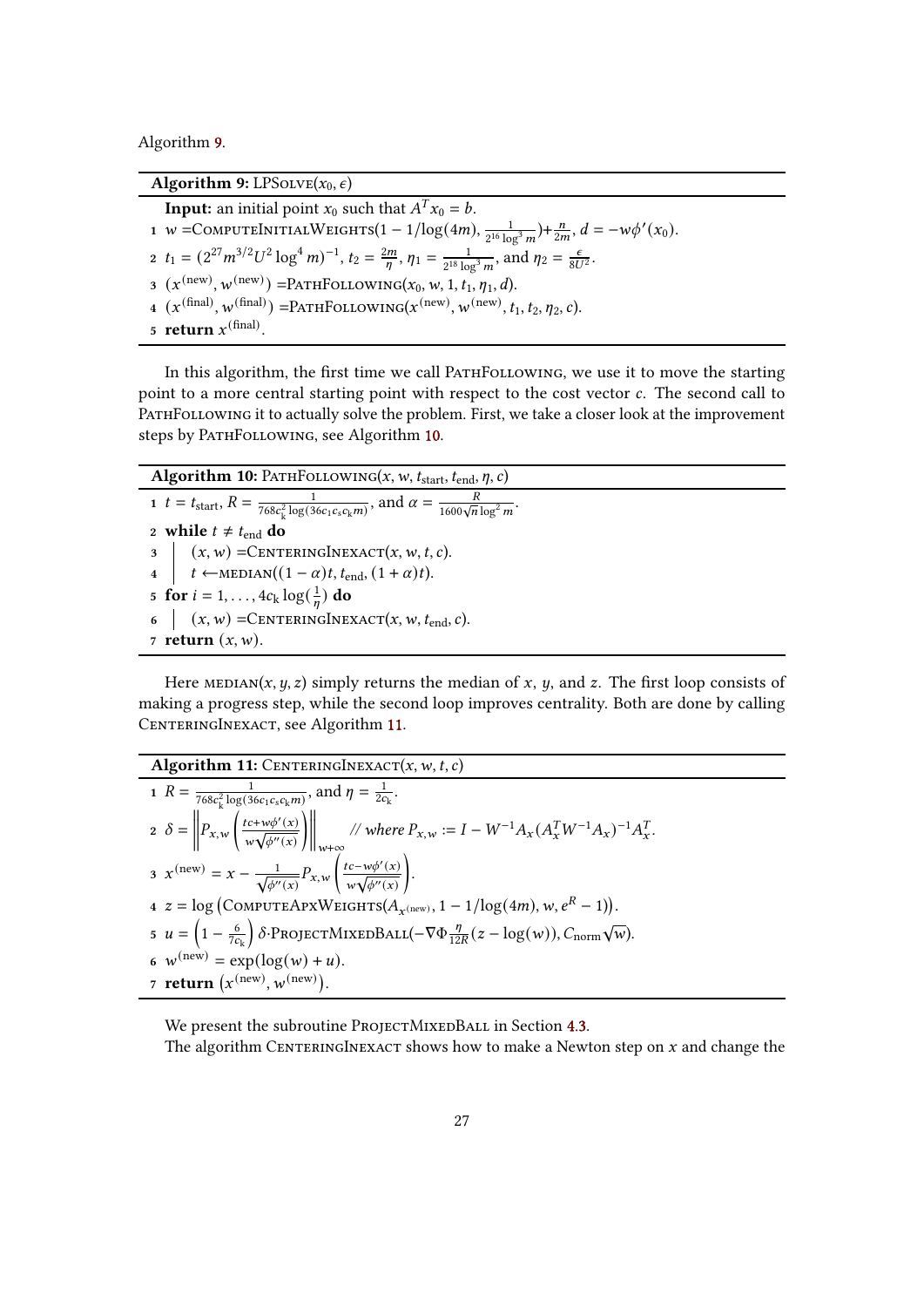<span id="page-27-2"></span>weights  $w$  accordingly.

<span id="page-27-0"></span>**Lemma 4.7.** The algorithm CENTERINGINEXACT(x, w, t, c) runs in  $\widetilde{O}(\log^2(U/\epsilon) + T(n, m))$  rounds. *Proof.* In line 2, we first need to compute a vector  $y := \frac{tc + w\phi'(x)}{\sqrt{1 + c^2}}$  $\frac{tc + w\phi'(x)}{w\sqrt{\phi''(x)}}$ , which can be done internally at each vertex. Next we compute

$$
P_{x,w}y = y - W^{-1}A_x (A_x^T W^{-1} A_x)^{-1} A_x^T y
$$
  
=  $y - W^{-1} \Phi''(x)^{-1/2} A (A^T \Phi''(x)^{-1/2} W^{-1} \Phi''(x)^{-1/2} A)^{-1} A^T \Phi''(x)^{-1/2} y,$ 

which we can split up into matrix-vector multiplications, and a linear system solve for  $A<sup>T</sup>DA$ . with  $D = \Phi''(x)^{-1/2} W^{-1} \Phi''(x)^{-1/2}$ . Matrix-vector multiplications take  $\widetilde{O}(\log(U/\epsilon))$  rounds, and the linear system solve takes  $T(n, m)$  rounds by assumption. Next we need to compute z, by calling COMPUTEAPXWEIGHTS with with precision parameter  $\eta = e^R - 1 \ge R = \Omega(1/\log^5 m)$ . By Lemma [4.6,](#page-24-0) this takes  $\widetilde{O}(\log(U/\epsilon) + T(n,m))$  rounds. Next we call ProjectMixedBall, which runs in  $\widetilde{O}(\log^2(U/\epsilon))$  rounds (see Lemma [4.10\)](#page-28-1), and we perform some vector operations, which can be done internally. We obtain a total of  $\widetilde{O}(\log^2(U/\epsilon) + T(n,m))$  rounds.

Now we use this to analyze the running time of PATHFOLLOWING.

<span id="page-27-1"></span>**Lemma 4.8.** The algorithm PATHFOLLOWING(x, w,  $t_{\text{start}}, t_{\text{end}}, \eta, c$ ) runs in

$$
\widetilde{O}(\sqrt{n}(|\log(t_{\text{end}}/t_{\text{start}})| + \log(1/\eta))(\log^2(U/\epsilon) + T(n, m)))
$$

rounds.

*Proof.* The while loop of PATHFOLLOWING(x, w,  $t_{\text{start}}$ ,  $t_{\text{end}}$ ,  $\eta$ , c) terminates after at most

$$
\widetilde{O}(\sqrt{n}(|\log(t_{\text{end}}/t_{\text{start}})| + \log(1/\eta)))
$$

iterations, see [\[LS19\]](#page-37-5) for a proof. Each iterations consists of some internal computations and a call to CENTERINGINEXACT, which takes  $\widetilde{O}(\log^2(U/\epsilon) + T(n,m))$  rounds by Lemma [4.7.](#page-27-0) The for loop consists of  $4c_k \log(1/\eta) = O(\log(m) \log(1/\eta))$  calls to CENTERINGINEXACT, which is is dominated by the aforementioned while loop. We obtain total a total number of

$$
\widetilde{O}(\sqrt{n}(\log^2(U/\epsilon) + T(n,m)))
$$

rounds.

Lastly, we consider the complete algorithm.

**Lemma 4.9.** The algorithm LPS $_{\text{OLVE}}(x_0, \epsilon)$  runs in  $\widetilde{O}(\sqrt{n}\log(U/\epsilon)(\log^2(U/\epsilon)+T(n, m)))$  rounds.

Proof. The algorithm consists of three parts:

1. A call to COMPUTEINITIALWEIGHTS $(1 - 1/\log(4m), \frac{1}{2\log(1-\log n)})$  $\frac{1}{2^{16}\log^3 m}$ ). By Lemma [4.6,](#page-24-0) this takes

$$
\widetilde{O}((\sqrt{n} + \log(2^{16} \log^3 m)(2^{16} \log^3 m)^2)(\log(U/\epsilon) + T(n, m))) = \widetilde{O}(\sqrt{n}(\log(U/\epsilon) + T(n, m)))
$$
  
rounds.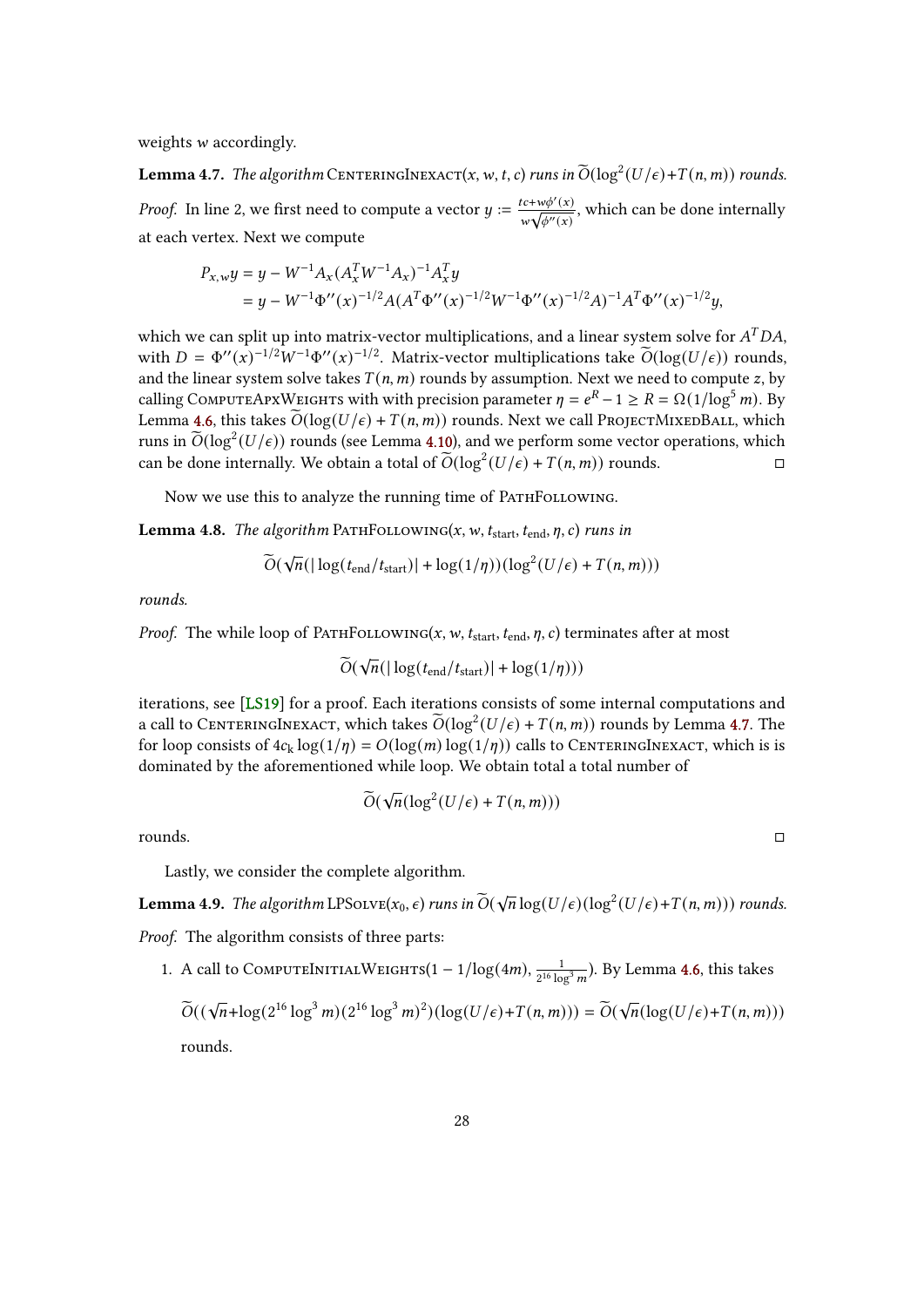<span id="page-28-2"></span>2. A call to PATHFOLLOWING( $x_0$ , w, 1,  $t_1$ ,  $\eta_1$ , d) with  $t_1 = (2^{27} m^{3/2} U^2 \log^4 m)^{-1}$  and  $\eta_1$ 1  $\frac{1}{2^{18} \log^3 m}$ . By Lemma [4.8](#page-27-1) takes

$$
\widetilde{O}(\sqrt{n}(|\log(t_1/1)| + \log(1/\eta_1))(\log^2(U/\epsilon) + T(n, m)))
$$
  
=  $\widetilde{O}(\sqrt{n}\log(U)(\log^2(U/\epsilon) + T(n, m)))$ 

rounds.

3. A call to PATHFOLLOWING( $x^{(\text{new})}$ ,  $w^{(\text{new})}$ ,  $t_1$ ,  $t_2$ ,  $\eta_2$ , c) with  $t_1 = (2^{27}m^{3/2}U^2 \log^4 m)^{-1}$ ,  $t_2 =$  $2m$  $\frac{2m}{n}$ , and  $\eta_2 = \frac{\epsilon}{8U^2}$ . By Lemma [4.8](#page-27-1) this takes

$$
\widetilde{O}(\sqrt{n}(|\log(t_2/t_1)| + \log(1/\eta_2))(\log^2(U/\epsilon) + T(n, m)))
$$
  
= 
$$
\widetilde{O}(\sqrt{n}\log(U/\epsilon)(\log^2(U/\epsilon) + T(n, m)))
$$

rounds.

Since the first two operations are dominated by the last, we obtain a total of

$$
\widetilde{O}(\sqrt{n}\log(U/\epsilon)(\log^2(U/\epsilon)+T(n,m)))
$$

rounds.

## <span id="page-28-0"></span>4.3 Projection on Mixed Norm Ball in Broadcast Congested Clique

In this section, we show how to solve the following problem in the Broadcast Congested Clique. Let  $a, l \in \mathbb{R}^m$ , the goal is to find

$$
\arg \max_{||x||_2+||l^{-1}x||_{\infty}\leq 1} a^T x.
$$

Hereto, Lee and Sidford [\[LS19\]](#page-37-5) initially sort  $m$  values and precompute  $m$  functions on  $a$  and  $l$ . For both we have to find an alternative solution, since sorting  $m \gg n$  values is difficult and precomputing  $m$  functions naively takes  $m$  rounds in the Broadcast Congested Clique. We overcome this issue by only sorting implicitly, and doing a binary search, such that we only have to compute logarithmically many functions.

<span id="page-28-1"></span>**Lemma 4.10.** Suppose the vectors a,  $l \in \mathbb{R}^m$  are distributed over the network such that: 1) for each  $i \in [m]$ ,  $a_i$  and  $l_i$  are known by exactly one vertex, 2) a vertex knows  $a_i$  if and only if it knows  $l_i$ . Moreover, suppose that  $||a||_{\infty}$ ,  $||l||_{\infty} \leq O(poly(m)U)$ . Then there exists an algorithm that finds

$$
\arg \max_{||x||_2 + ||l^{-1}x||_{\infty} \le 1} a^T x
$$

up to precision  $O(1/(\text{poly}(m)\epsilon))$  in  $\widetilde{O}(\log^2(U/\epsilon)$  rounds in the Broadcast Congested Clique.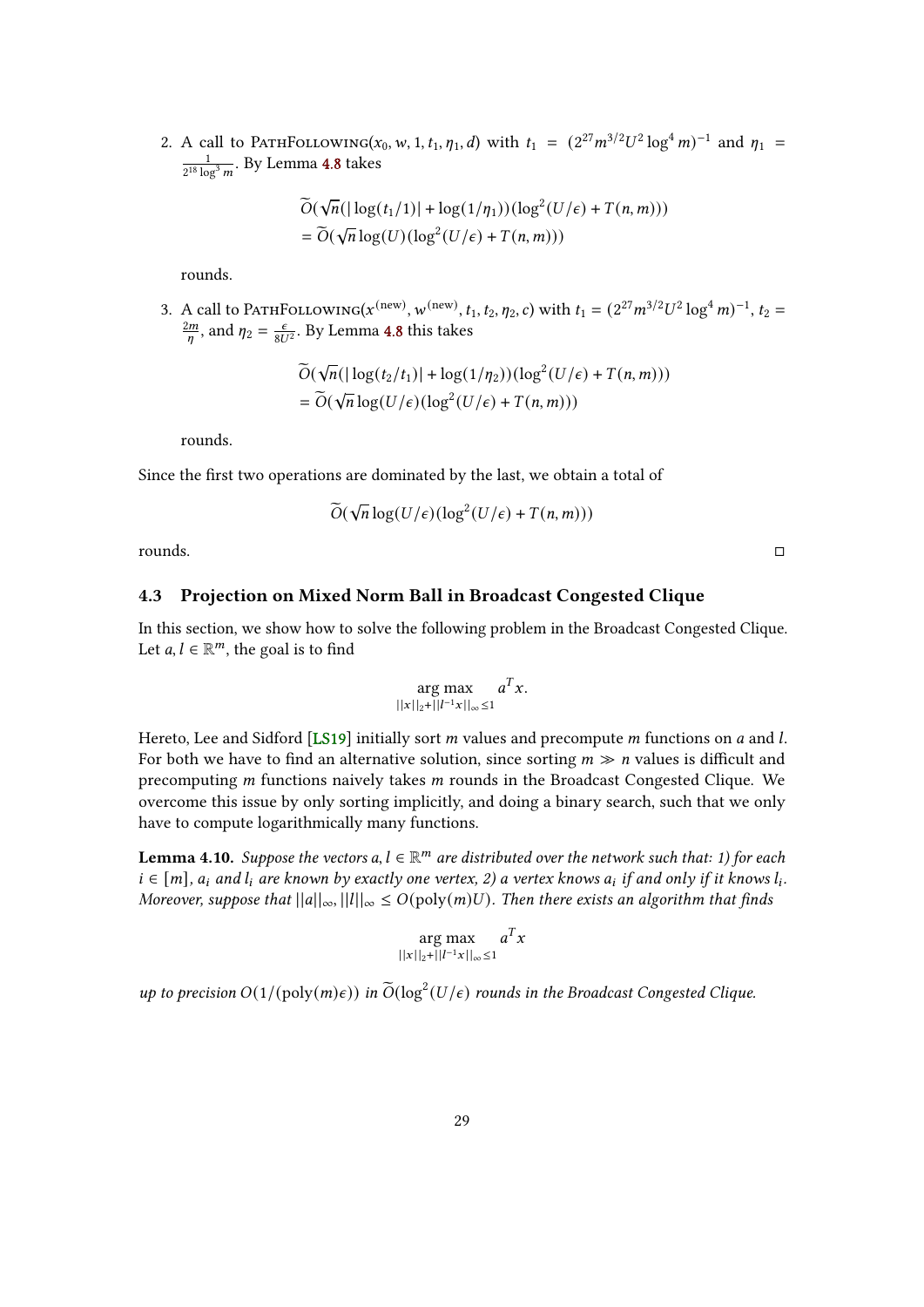*Proof.* We describe an algorithm PROJECTMIXEDBALL $(a, l)$ , which fulfills the lemma.

First, we rewrite the problem such that we split the mixed norm into two maximization problems:

$$
\max_{\|x\|_2 + \|l^{-1}x\|_\infty \le 1} a^T x = \max_{0 \le t \le 1} \left[ \max_{\|x\|_2 \le 1-t, -t l_i \le x_i \le t l_i} a^T x \right]
$$

$$
= \max_{0 \le t \le 1} (1-t) \left[ \max_{\|x\|_2 \le 1, -\frac{t}{1-t} l_i \le x_i \le \frac{t}{1-t} l_i} a^T x \right].
$$

For brevity, we write

$$
g(t) := (1-t) \left[ \max_{\|x\|_2 \leq 1, -\frac{t}{1-t} l_i \leq x_i \leq \frac{t}{1-t} l_i} a^T x \right],
$$

which simplifies the objective to  $\max_{0 \le t \le 1} g(t)$ . Now assume that the coordinates are sorted with  $|a_i|/l_i$  monotonically decreasing. Later, we will show that we do not have to perform this sorting – a hard problem in the Broadcast Congested Clique – explicitly. It can be shown that the vector that attains the maximum in  $g(t)$  is  $x^{i_t} \in \mathbb{R}^m$ , where

$$
x_j^{i_t} = \begin{cases} \frac{t}{1-t} \operatorname{sign}(a_j) l_j & \text{if } j \in [i_t] \\ \sqrt{\frac{1 - \left(\frac{t}{1-t}\right)^2 \sum_{k \in [i_t]} l_k^2}{||a||_2^2 - \sum_{k \in [i_t]} a_k^2}} & \text{otherwise.} \end{cases}
$$

Here we write  $i_t$  for the first coordinate  $i \in [m]$  such that

$$
\frac{1 - \left(\frac{t}{1-t}\right)^2 \sum_{k \in [i_t]} l_k^2}{||a||_2^2 - \sum_{k \in [i_t]} a_k^2} \le \frac{\left(\frac{t}{1-t}\right)^2 l_i^2}{a_i^2}.
$$

Note that  $i_t \ge i_s$  if  $t \le s$ , hence the set of t such that  $i_t = j$  is an interval. Now by substitution one can show

$$
g(t) = t \sum_{k \in [i_t]} |a_k||l_k| + \sqrt{(1-t)^2 - t^2 \sum_{k \in [i_t]} l_k^2} \sqrt{||a||_2^2 - \sum_{k \in [i_t]} a_k^2}.
$$

By looking at its second derivative, one can easily show that that  $q(t)$  is a concave function, hence it has a unique maximum. Now we define

$$
g_i(t) = t \sum_{k \in [i]} |a_k||l_k| + \sqrt{(1-t)^2 - t^2 \sum_{k \in [i]} l_k^2} \sqrt{||a||_2^2 - \sum_{k \in [i]} a_k^2}.
$$

We can rewrite the problem to

$$
\max_{0 \le t \le 1} g(t) = \max_{0 \le t \le 1} \max_{i \in [m]} g_i(t)
$$

$$
= \max_{i \in [m]} \max_{t:i_t=i} g_i(t).
$$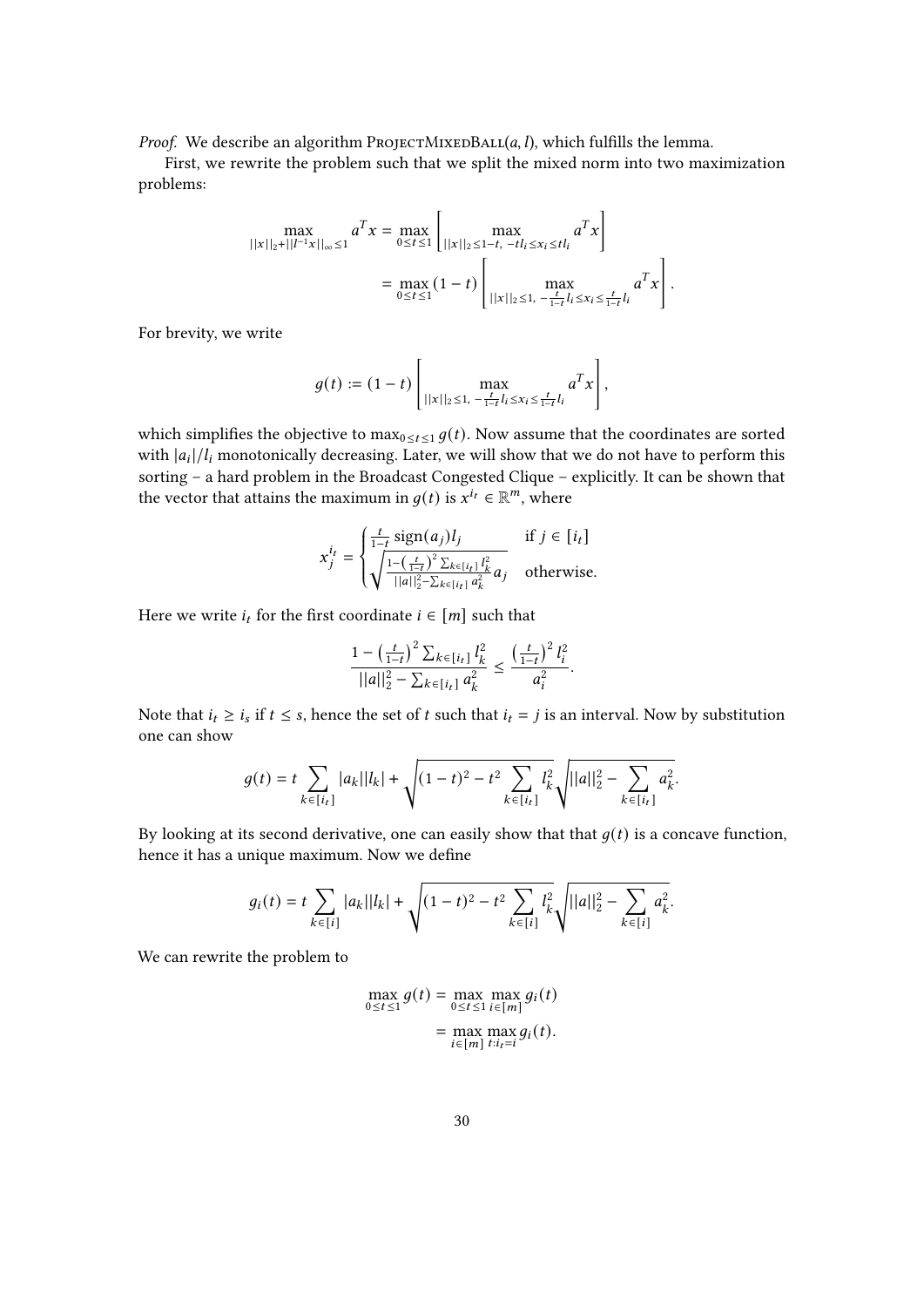Suppose for fixed  $i \in [m]$  we have calculated  $\sum_{k \in [i]} |a_k||l_k|$ ,  $\sum_{k \in [i]} l_k^2$  $l_k^2$ , and  $\sum_{k \in [i]} l_k^2$  $l_k^2$ , then internally a vertex can easily calculate max $_{t:i}=q_i(t)$ .

Moreover, calculating these sums can be done in  $O(log(m)R)$  rounds as follows. For fixed  $i \in [m]$ , let the vertex  $u_i$  denote the vertex that knows  $a_i$  and  $l_i$ . Then  $u_i$  computes  $|a_i|/l_i$  and broadcasts this value in R rounds. Each vertex *u* looks at its indices  $E_u := \{j : |a_j|/l_i \leq |a_i|/l_i\}$ which are the entries with  $j \leq i$ . Then u computes its part of the sum:  $\sum_{j \in E_u} f(j)$ , where  $f(j) = |a_j||l_j|, a_j^2, l_j^2$ . Each vertex *u* broadcasts the computed sums in  $\widetilde{O}(\log(U/\epsilon))$  rounds, and the vertex  $u_i$  sums the sums to obtain the totals  $\sum_{j \in [i]} f(j)$ , for each of the three instances of f.

Now we will find the outer maximum by performing a version of binary search over the different  $j \in [m]$ . Note that we do not actually have the numbers *j*, so we bypass this by doing a binary search over a bigger space. Each vertex broadcasts their minimum and maximum  $|a_i|/l_i$ , and the least common multiple of of all their denominators of their values  $|a_i|/l_i$ . From this we find the global minimum and maximum and step size of the binary search, which is the least common multiple of all the least common multiples. Now we perform binary search on the given range and step size, which has a total of  $O(\text{poly}(m) U/\epsilon)$  options. In each iteration, we ask the vertices of the network what their closest value  $|a_i|/l_i$  to the aimed value is and use that one, since not all appearing values in the range will be valid. When an  $i$  is chosen, we compute  $\max_{t:i_t=i} q_i(t)$  and  $\max_{t:i_t=i+1} q_{i+1}(t)$  to see in which direction the binary search should continue. Note that this is a valid method since the overall function  $q(t)$  is concave. The process ends within  $\widetilde{O}(\log(U/\epsilon))$  iterations, taking a total of  $\widetilde{O}(\log^2(U/\epsilon))$  rounds.

When we apply this lemma in our LP solver, multiple vertices will know the same values  $a_i$  and  $l_i$ , however, each vertex will know which other vertices know  $a_i$  and  $l_i$ , hence we can simply allocate the values  $a_i$  and  $l_i$  to the vertex with the highest ID.

## <span id="page-30-0"></span>5 Minimum Cost Maximum Flow

In this section, we apply the linear program solver of the previous section to the minimum cost maximum flow problem. This problem is defined as follows. Let  $G = (V, E)$  be a connected directed graph, with capacities  $c: E \to \mathbb{Z}_{>0}$  and costs  $q: E \to \mathbb{Z}^6$  $q: E \to \mathbb{Z}^6$ . The goal is to compute a maximum flow of minimal cost, see Section [2.4.](#page-9-0) In this section, we prove the following result.

Theorem [1.1](#page-3-3) (Restated). There exists a Broadcast Congested Clique algorithm that, given a directed graph  $G = (V, E)$  with integral costs  $q \in \mathbb{Z}^{|E|}$  and capacities  $c \in \mathbb{Z}_{>0}^{|E|}$  with  $||q||_{\infty} \leq M$  and  $||c||_{\infty} \leq M$ , computes a minimum cost maximum s-t flow with high probability in  $\widetilde{O}(\sqrt{|V|}\log^3 M)$ rounds.

To prove this, we have to show that the minimum cost maximum flow problem satisfies the conditions of Theorem [1.4.](#page-4-2) Clearly, the linear program as presented in Section [2.4](#page-9-0) satisfies this. However, this would incur two problems. The first is that the LP solver computes an approximate solution. It is not clear how to efficiently transform this into an exact solution. The second problem is that we need an auxiliary binary search to find the maximum flow.

<span id="page-30-1"></span><sup>&</sup>lt;sup>6</sup>In this section, we will write |V| and |E|, so that we can reserve *n* and *m* for the dimensions of the linear program.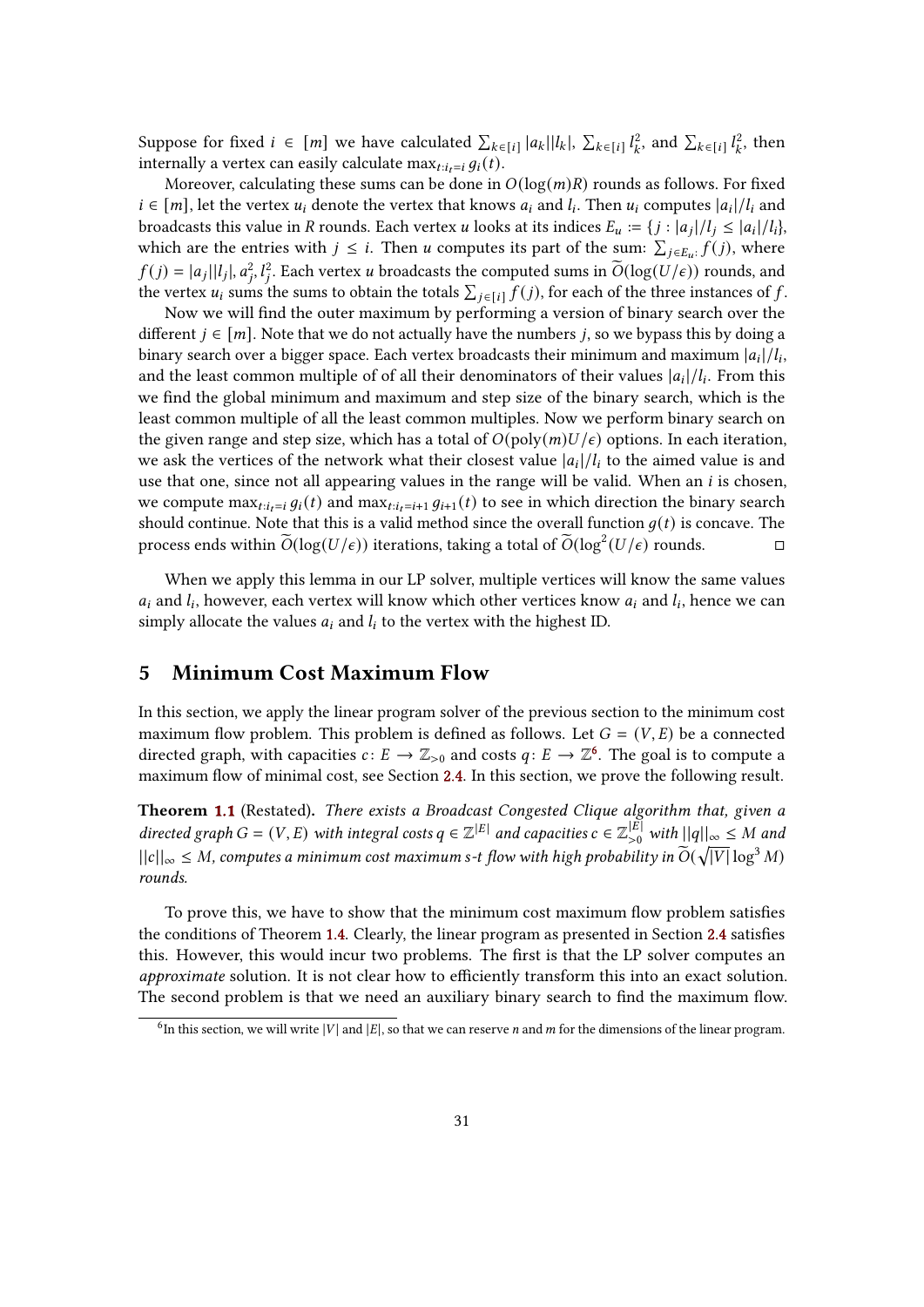<span id="page-31-1"></span>Both problems are solved simultaneously by considering a closely related LP, see Daitch and Spielman [\[DS08\]](#page-36-7) and Lee and Sidford [\[LS19\]](#page-37-5).

We let  $B \in \mathbb{R}^{(|V|-1)\times |E|}$  be the edge-vertex incidence matrix where we omit the row for the source s. We let our variables consist of  $x \in \mathbb{R}^{|E|}$ ,  $y, z \in \mathbb{R}^{|V|}$  and  $F \in \mathbb{R}$ . We define the linear program as follows.

$$
\min \tilde{q}^T x + \lambda (1^T y + 1^T z) - 2n\tilde{M}F
$$
\n
$$
subject \ to \ Bx + y - z = Fe_t,
$$
\n
$$
0 \le x_i \le c_i,
$$
\n
$$
0 \le y_i \le 4|V|M,
$$
\n
$$
0 \le z_i \le 4|V|M,
$$
\n
$$
0 \le F \le 2|V|M,
$$

where  $\tilde{M} := 8|E|^2 M^3$ ,  $\lambda := 440|E|^4 \tilde{M}^2 M^3$ , and  $\tilde{q}$ , satisfying  $\tilde{q} \leq \tilde{M}$ , is defined as follows. For every edge, take a uniformly random number from  $\begin{matrix} 1 & 1 \\ 1 & 1 \end{matrix}$  $\frac{1}{4|E|^2M^2}$ ,  $\frac{2}{4|E|^2}$  $\frac{2}{4|E|^2M^2}, \ldots, \frac{2|E|M}{4|E|^2M}$  $\frac{2|E|M}{4|E|^2M^2}$ , and add this to  $q_e$ . With probability at least 1/2, the problem with this cost vector has a unique solution, and this solution is also a valid solution for the original problem  $[DS08]$ <sup>[7](#page-31-0)</sup>. We apply this reduction and scale the problem such that the cost vector is integral again.

It is easy to check that the following is an interior point:  $F = |V|M$ ,  $x = \frac{c}{2}$ ,  $y = 2|V|M1 (B_2^c)^-$  +  $Fe_t$ ,  $z = 2|V|M\mathbb{1} + (B_2^c)^+$ , where we denote  $a^+$  and  $a^-$  for the vectors defined by

$$
(a^+)_i := \begin{cases} a_i & \text{if } a_i \ge 0; \\ 0 & \text{else.} \end{cases} \qquad \text{and} \qquad (a^-)_i := \begin{cases} a_i & \text{if } a_i \le 0 \\ 0 & \text{else.} \end{cases}
$$

respectively.

A solution to this linear program can be transformed to a solution to the minimum cost maximum flow problem. To be precise, one can find an exact solution to the minimum cost maximum  $s$ -t flow problem, if we can find a feasible solution to the above LP with cost value within  $\frac{1}{12M}$  of the optimum. This solution x is then transformed in two steps: it is made a feasible flow  $\tilde{x}$  for the original graph by subtracting the error we may have created by introducing additional variables y and z. One can show this is at most  $\epsilon := \frac{1}{401616}$  $\frac{1}{40|E|^2\tilde{M}M}$ , since the LP is solved up to precision  $\frac{1}{12M}$  [\[LS19\]](#page-37-5). We set  $\tilde{x} := (1 - \epsilon)x$ . This is not yet optimal, but by integrality of costs and the fact that the min-cost solution is unique, we have that the flow  $\tilde{x}_e$  on each edge is at most 1/6 off from the optimal value [\[LS19\]](#page-37-5). We obtain the optimal value simply by rounding  $\tilde{x}_e$  to the closest integer. In the Broadcast Congested Clique, multiplication by  $(1 - \epsilon)$ and rounding can be done internally, so this requires no rounds.

<span id="page-31-0"></span><sup>&</sup>lt;sup>7</sup>We can easily boost the success probability from 1/2 to 1 –  $n^c$  at the cost of a factor  $O(c \log n)$ , by running the algorithm  $O(c \log n)$  times. Each time we can check in one round whether the flow is feasible: each node checks the constraints and broadcasts whether they are satisfied. In the end we take the flow of minimum cost of all flows of maximum value. With probability at least  $1 - n^c$  this is the minimum cost maximum flow.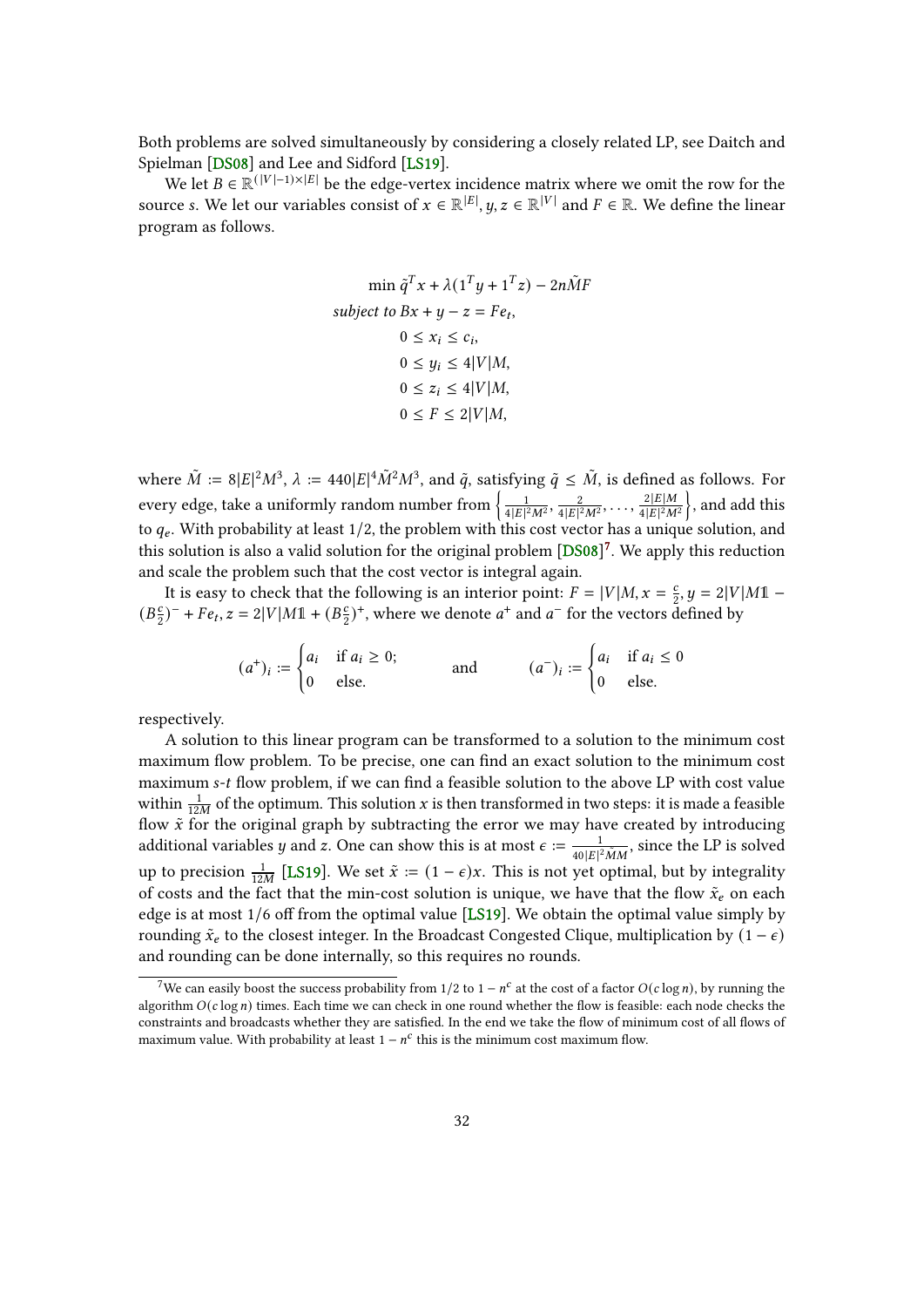Next, we show how to actually solve the above LP. We set  $A := [B I - I - e_t]^T$ , and use the LP solver of Section [4](#page-19-0) with this constraint matrix. To be precise, we run the algorithm on a network of  $n = |V| - 1$  vertices, as s does not need to participate. It is clear the knowledge of A is distributed in the required manner, as local knowledge of the edge-vertex incidence matrix  $B$ is known by default.

Next we show that we can solve linear equations in  $A^TDA$  in  $\widetilde{O}(\log(M))$  rounds. Then Theorem [1.4](#page-4-2) solves the LP in  $\widetilde{O}(\sqrt{n}\log^3 M)$  rounds, where we use that  $T(n, m) = \widetilde{O}(\log(M)).$ 

**Lemma 5.1.** Let  $D \in \mathbb{R}^{(|E|+2|V|-1)\times(|E|+2|V|-1)}$  be any positive diagonal matrix, then there is a BCC algorithm that solves linear equations in  $A^TDA$  up to precision  $1/m^{O(1)}$  in  $\widetilde{O}(\log(M))$  rounds.

Proof. We write

$$
D = \begin{pmatrix} D_1 & 0 & 0 & 0 \\ 0 & D_2 & 0 & 0 \\ 0 & 0 & D_3 & 0 \\ 0 & 0 & 0 & D_4 \end{pmatrix},
$$

for  $D_1 \in \mathbb{R}^{|E| \times |E|}$ ,  $D_2, D_3 \in \mathbb{R}^{(|V|-1) \times (|V|-1)}$  and  $D_4 \in \mathbb{R}$  the diagonal submatrices, then we can rewrite  $A^TDA$  as

$$
A^T DA = [B | I | -I | -e_t]D[B | I | -I | -e_t]^T
$$
  
= [B | I | -I | -e\_t] [BD<sub>1</sub> | D<sub>2</sub> | -D<sub>3</sub> | -e<sub>t</sub>D<sub>4</sub>]<sup>T</sup>  
= BD<sub>1</sub>B<sup>T</sup> + D<sub>2</sub> + D<sub>3</sub> + e<sub>t</sub>D<sub>4</sub>e<sub>t</sub><sup>T</sup>.

We will show that we can locally compute  $BD_1B^T$ . The other three components are either known locally or easy to compute, so we can determine the final  $(|V| - 1) \times (|V| - 1)$  matrix.

$$
(BD1BT)u,v = \sum_{e \in E} Bu,e (D1)e,e Be,vT
$$

$$
= \sum_{e \in E} Bu,e (D1)e,e Bv,e
$$

Note that if  $u \notin e$  or  $v \notin e$ , then the summand is zero. Now we get a case distinction between  $u = v$ , and  $u \neq v$ 

$$
(BD_1B^T)_{u,v} = \begin{cases} -(D_1)_{(u,v),(u,v)} - (D_1)_{(v,u),(v,u)} & \text{if } u \neq v \\ \sum_{e \in E: u \in e} (D_1)_{e,e} & \text{if } u = v, \end{cases}
$$

where we write by abuse of notation that  $(D_1)_{(u,v),(u,v)} = 0$  if  $(u, v) \notin E$ . From this formula, it is immediate that each vertex can determine its row and column in the matrix, since this has only contributions from edges in which this vertex takes part, hence are known to it. Moreover, the matrix  $M := BD_1B^T + D_2 + D_3 + e_tD_4e_t^T$  is clearly symmetric and it is diagonally dominant. The latter holds since  $BD_1B^T$  is the only summand with non-zero off-diagonal entries, and here the sum of each row/column is zero.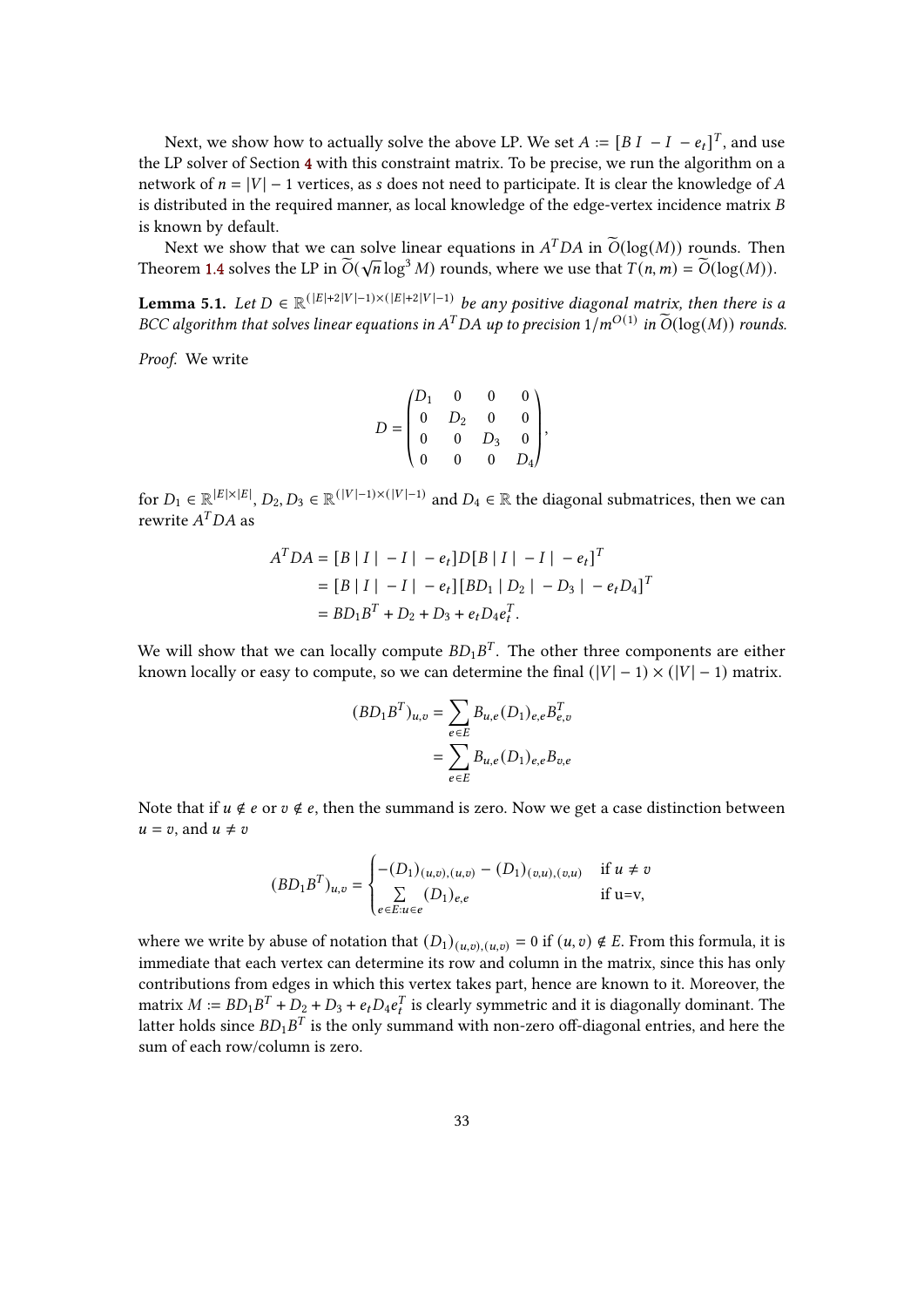<span id="page-33-1"></span>We conclude that we have to solve a linear system with symmetric diagonally dominant (SDD) L, a  $(|V| - 1) \times (|V| - 1)$  matrix M where each vertex knows its row/column. In general, this matrix is not a Laplacian matrix for which we can use our Broadcast Congested Clique Laplacian solver. However, there is a standard reduction from SDD systems to Laplacian systems. This reduction is first presented by Gremban [\[Gre96\]](#page-36-3), here we use the notation of Kelner et al. [\[KOSZ13\]](#page-37-10). We get

- $M_n$  all the negative off-diagonal entries of  $M$ ;
- $M_p$  all the positive off-diagonal entries of  $M$ ;
- $C_1$  the diagonal matrix defined by  $C_1(u, u) := \sum_v |M(u, v)|;$
- $C_2 := M M_n C_1$ .

Note that in our case we have  $M_p = 0$  and that the contribution of each vertex to each of the other matrices can simply be determined internally. Now we get a Laplacian matrix  $L$  defined by

$$
L = \begin{pmatrix} C_1 + C_2/2 + M_n & -C_2/2 - A_p \\ -D_2/2 - A_p & D_1 + D_2/2 + A_n \end{pmatrix}.
$$

It is not hard to verify that L is Laplacian, and that, given  $y \in \mathbb{R}^{|V|-1}$  , we have that an (approximate) solution  $\int_0^1 x_1$  $\mathbf{x}_2$  $\int$  to  $L^{x_1}$  $\mathbf{x}_2$  $=\left(\begin{array}{c}y\end{array}\right)$  $-y$ implies that  $x = \frac{x_1 - x_2}{2}$  is an (approximate) solution to  $Mx = y$ . So we turn to solving equations in L, which is a Laplacian matrix of a virtual graph G' on  $2(n-1)$  vertices. Note that L is a  $2(|V|-1) \times 2(|V|-1)$  matrix, which we can simulate on our network of  $|V|$  – 1 vertices (s remains inactive) by letting vertex *i* simulate row i and row  $i + |V| - 1$ . This works well, as these are exactly the matrix entries that it knows. Now we can run our BCC Laplacian solver (see Theorem [1.3\)](#page-3-2) in  $\widetilde{O}(\log(M))$  rounds on this graph. We do this by simulating each round by two rounds: in the first one each vertex  $i$  sends messages corresponding to virtual vertex  $i$ , and in the second round it sends messages corresponding to virtual vertex  $i + |V| - 1$ .

## <span id="page-33-0"></span>6 Conclusion

As explained in this paper, the algorithm of Lee and Sidford is based on an interior-point method that (1) performs  $\widetilde{O}(\sqrt{n})$  iterations and (2) spends  $\widetilde{O}(m)$  operations per iteration using primitives like matrix-vector multiplication and solving a Laplacian system. Recent advances show how to (slightly) improve upon the  $\widetilde{O}(m\sqrt{n})$  bound by employing sophisticated dynamic data structures to decrease the (amortized) number of operations spent per iteration [\[BLLS](#page-35-6)<sup>+</sup> 21, [AMV22\]](#page-34-6). In an even more recent breakthrough  $\sqrt{\text{CKLP}+22}$ , the minimum cost flow problem has been solved in  $O(m^{1+o(1)})$  time in the centralized model. This is done by an interior point method that (1) performs  $O(m^{1+o(1)})$  iterations and (2) spends  $O(m^{o(1)})$  time per operation. One might wonder whether alternatively it would also be possible to improve upon the  $\widetilde{O}(m\sqrt{n})$  bound purely by finding an interior-point method with a reduced number of iterations.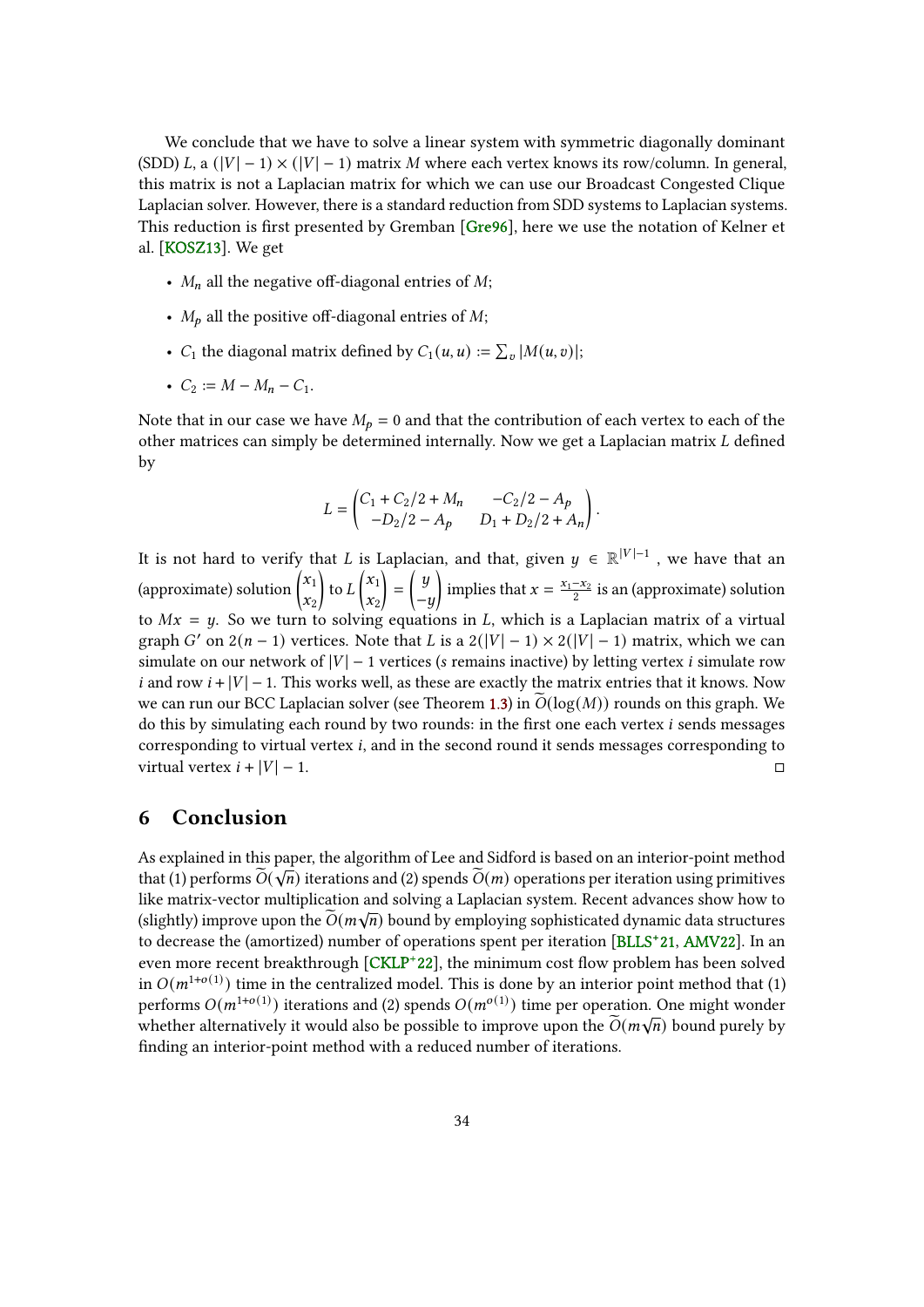<span id="page-34-7"></span>In this paper we have demonstrated how the primitives employed in each iteration can be carried out efficiently in the Broadcast Congested Clique and thus provide evidence that improvements in the iteration count of the interior-point method would likely carry over to the round complexity in the Broadcast Congested Clique – currently this leads to an algorithm with  $\widetilde{O}(\sqrt{n})$  rounds. This motivates the question of whether a lower bound for the min-cost flow problem can be obtained in this model since such a lower bound would rule out the possibility of an improvement of the iteration count using the same fast primitives. Note that in contrast to the (Unicast) Congested Clique – for which lower bounds would yield a breakthrough in circuit complexity [\[DKO14\]](#page-35-8) – the Broadcast Congested Clique seems much more amenable to lower bounds; in particular polynomial lower bounds exist for several graph problems in the broadcast model [\[FHW12,](#page-36-8) [DKO14,](#page-35-8) [CKKL](#page-35-3)<sup>+</sup> 19, [HP15,](#page-36-9) [BMRT20\]](#page-35-9).

## Acknowledgements

This work is supported by the Austrian Science Fund (FWF): P 32863-N. This project has received funding from the European Research Council (ERC) under the European Union's Horizon 2020 research and innovation programme (grant agreement No 947702).

## <span id="page-34-0"></span>References

<span id="page-34-6"></span><span id="page-34-5"></span><span id="page-34-4"></span><span id="page-34-3"></span><span id="page-34-2"></span><span id="page-34-1"></span>

| [AGL21]     | Ioannis Anagnostides, Themis Gouleakis, and Christoph Lenzen. "Accelerated<br>Distributed Laplacian Solvers via Shortcuts". In: CoRR abs/2109.05151 (2021).<br>arXiv: 2109.05151 (cit. on p. 3).                                                                                                                                             |
|-------------|----------------------------------------------------------------------------------------------------------------------------------------------------------------------------------------------------------------------------------------------------------------------------------------------------------------------------------------------|
| [AMV22]     | Kyriakos Axiotis, Aleksander Madry, and Adrian Vladu. "Faster Sparse Minimum<br>Cost Flow by Electrical Flow Localization". In: Proc. of the 62nd Annual IEEE<br>Symposium on Foundations of Computer Science (FOCS 2021). 2022. arXiv: 2111.<br>10368 (cit. on p. 34).                                                                      |
| [AW20]      | Simon Apers and Ronald de Wolf. "Quantum Speedup for Graph Sparsification,<br>Cut Approximation and Laplacian Solving". In: Proc. of the 61st IEEE Annual<br>Symposium on Foundations of Computer Science (FOCS 2020). 2020, pp. 637-648.<br>DOI: 10.1109/FOCS46700.2020.00065. arXiv: 1911.07306 (cit. on p. 6).                            |
| [ $Ach03$ ] | Dimitris Achlioptas. "Database-friendly random projections: Johnson-Lindenstrauss<br>with binary coins". In: Journal of computer and System Sciences 66.4 (2003). An-<br>nounced at PODS 2001, pp. 671-687. DOI: 10.1016/S0022-0000(03)00025-4<br>(cit. on p. 6).                                                                            |
| [ $Axe96$ ] | Owe Axelsson. Iterative solution methods. Cambridge university press, 1996 (cit.<br>on p. 9).                                                                                                                                                                                                                                                |
| [BFKL21]    | Ruben Becker, Sebastian Forster, Andreas Karrenbauer, and Christoph Lenzen.<br>"Near-Optimal Approximate Shortest Paths and Transshipment in Distributed<br>and Streaming Models". In: SIAM Journal on Computing 50.3 (2021). Announced<br>at DISC 2017, pp. 815-856. DOI: 10.1137/19M1286955. arXiv: 1607.05127 (cit. on<br>pp. 3, 11, 39). |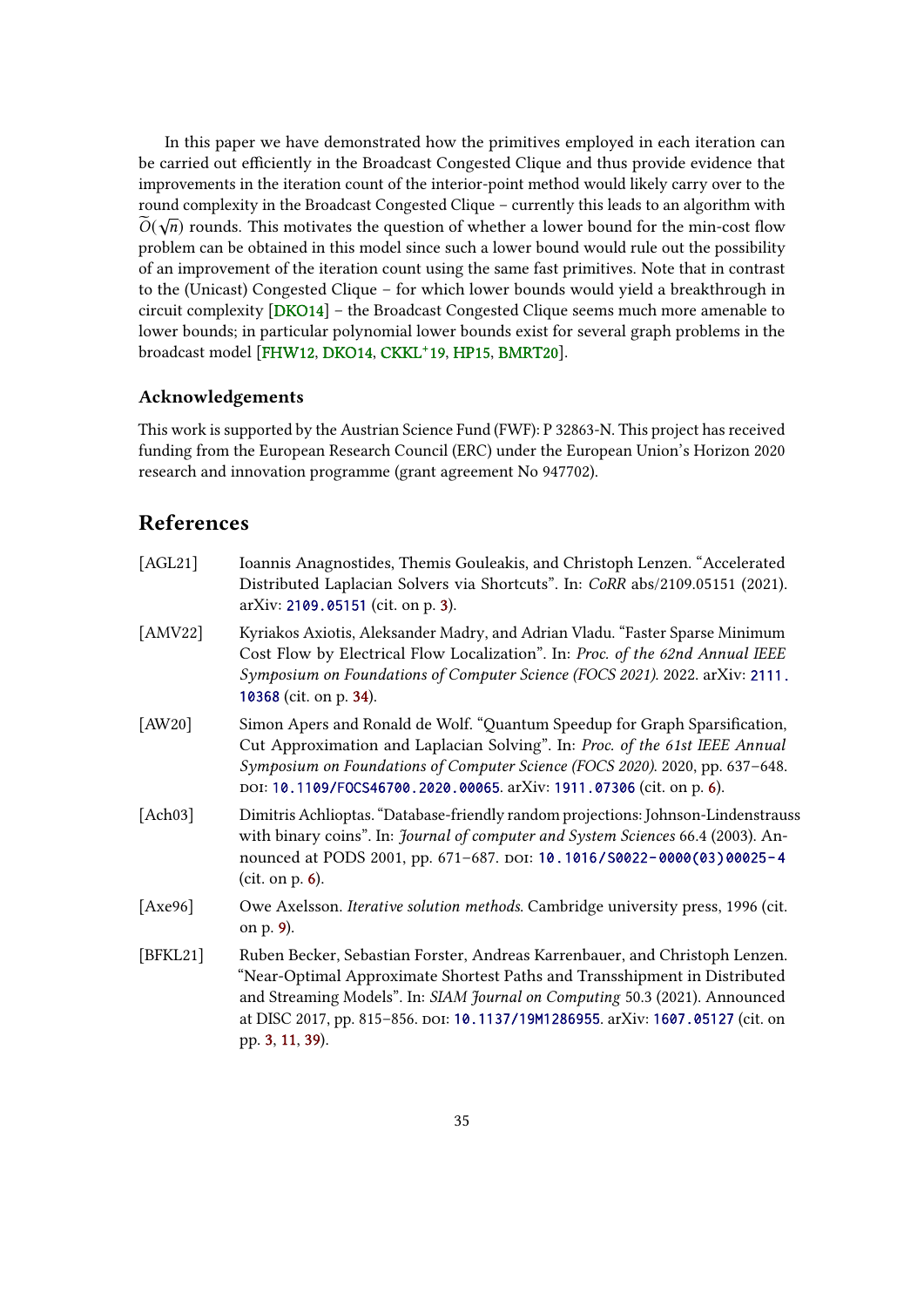- <span id="page-35-6"></span> $[**BLLS**<sup>+</sup>21]$ Jan van den Brand, Yin Tat Lee, Yang P. Liu, Thatchaphol Saranurak, Aaron Sidford, Zhao Song, and Di Wang. "Minimum cost flows, MDPs, and  $\ell_1$ -regression in nearly linear time for dense instances". In: Proc. of the 53rd Annual ACM SIGACT Symposium on Theory of Computing (STOC 2021). 2021, pp. 859-869. DOI: [10.1145/3406325.3451108](https://doi.org/10.1145/3406325.3451108). arXiv: [2101.05719](https://arxiv.org/abs/2101.05719) (cit. on p. [34\)](#page-33-1).
- <span id="page-35-9"></span>[BMRT20] Florent Becker, Pedro Montealegre, Ivan Rapaport, and Ioan Todinca. "The Impact of Locality in the Broadcast Congested Clique Model". In: SIAM Journal on Discrete Mathematics 34.1 (2020). Announced at LATIN 2018, pp. 682-700. poi: [10.1137/18M1233534](https://doi.org/10.1137/18M1233534) (cit. on p. [35\)](#page-34-7).
- <span id="page-35-4"></span>[BS07] Surender Baswana and Sandeep Sen. "A simple and linear time randomized algorithm for computing sparse spanners in weighted graphs". In: Random Structures & Algorithms 30.4 (2007), pp. 532–563. doi: [10.1002/rsa.20130](https://doi.org/10.1002/rsa.20130) (cit. on pp. [6,](#page-5-2) [11,](#page-10-2) [15,](#page-14-1) [39\)](#page-38-11).
- <span id="page-35-2"></span>[CDKL21] Keren Censor-Hillel, Michal Dory, Janne H. Korhonen, and Dean Leitersdorf. "Fast approximate shortest paths in the congested clique". In: Distributed Computing 34.6 (2021). Announced at PODC 2019, pp. 463-487. Doi: [10.1007/s00446-020-](https://doi.org/10.1007/s00446-020-00380-5) [00380-5](https://doi.org/10.1007/s00446-020-00380-5). arXiv: [1903.05956](https://arxiv.org/abs/1903.05956) (cit. on p. [3\)](#page-2-2).
- <span id="page-35-3"></span> $[CKKL+19]$ Keren Censor-Hillel, Petteri Kaski, Janne H. Korhonen, Christoph Lenzen, Ami Paz, and Jukka Suomela. "Algebraic methods in the congested clique". In: Distributed Computing 32.6 (2019). Announced at PODC 2015, pp.  $461-478$ . poi: [10.1007/s00446-016-0270-2](https://doi.org/10.1007/s00446-016-0270-2). arXiv: [1503.04963](https://arxiv.org/abs/1503.04963). url: [https://doi.org/10.](https://doi.org/10.1007/s00446-016-0270-2) [1007/s00446-016-0270-2](https://doi.org/10.1007/s00446-016-0270-2) (cit. on pp. [3,](#page-2-2) [35\)](#page-34-7).
- <span id="page-35-7"></span> $[CKLP+22]$ Li Chen, Rasmus Kyng, Yang P. Liu, Richard Peng, Maximilian Probst Gutenberg, and Sushant Sachdeva. "Maximum Flow and Minimum-Cost Flow in Almost-Linear Time". In: CoRR abs/2203.00671 (2022). arXiv: [2203.00671](https://arxiv.org/abs/2203.00671) (cit. on p. [34\)](#page-33-1).
- <span id="page-35-5"></span> $[CLMM^+15]$ Michael B. Cohen, Yin Tat Lee, Cameron Musco, Christopher Musco, Richard Peng, and Aaron Sidford. "Uniform sampling for matrix approximation". In: Proc. of the Conference on Innovations in Theoretical Computer Science (ITCS 2015). 2015, pp. 181-190. doi: [10.1145/2688073.2688113](https://doi.org/10.1145/2688073.2688113). arXiv: [1408.5099](https://arxiv.org/abs/1408.5099) (cit. on p. [23\)](#page-22-1).
- <span id="page-35-1"></span>[CM20] Shiri Chechik and Doron Mukhtar. "Single-Source Shortest Paths in the CON-GEST Model with Improved Bound". In: In Proc. of the ACM Symposium on Principles of Distributed Computing (PODC 2020). 2020, pp. 464-473. DOI: 10. [1145/3382734.3405729](https://doi.org/10.1145/3382734.3405729) (cit. on p. [3\)](#page-2-2).
- <span id="page-35-0"></span>[DKO12] Andrew Drucker, Fabian Kuhn, and Rotem Oshman. "The communication complexity of distributed task allocation". In: Proc. of the ACM Symposium on Principles of Distributed Computing (PODC 2012). 2012, pp. 67-76. DOI: [10.1145/2332432.](https://doi.org/10.1145/2332432.2332443) [2332443](https://doi.org/10.1145/2332432.2332443) (cit. on pp. [3,](#page-2-2) [8\)](#page-7-2).
- <span id="page-35-8"></span>[DKO14] Andrew Drucker, Fabian Kuhn, and Rotem Oshman. "On the power of the congested clique model". In: Proc. of the ACM Symposium on Principles of Dis-tributed Computing (PODC 2014). ACM, 2014, pp. 367-376. DOI: [10.1145/2611462.](https://doi.org/10.1145/2611462.2611493) [2611493](https://doi.org/10.1145/2611462.2611493) (cit. on p. [35\)](#page-34-7).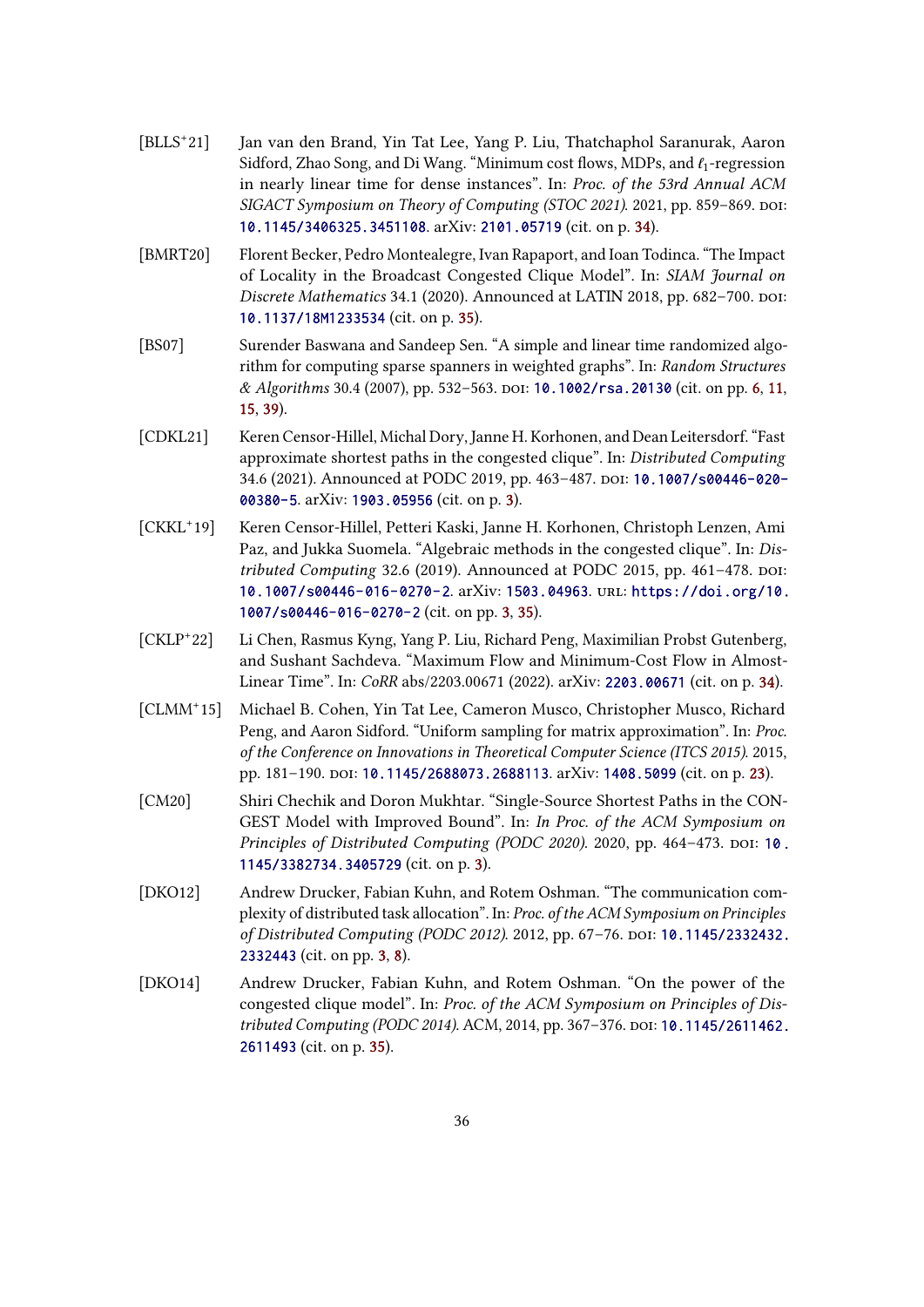- <span id="page-36-6"></span>[DMMW12] Petros Drineas, Malik Magdon-Ismail, Michael W. Mahoney, and David P. Woodruff. "Fast approximation of matrix coherence and statistical leverage". In: The Journal of Machine Learning Research 13.1 (2012). Announced at ICML 2012, pp. 3475– 3506. arXiv: [1109.3843](https://arxiv.org/abs/1109.3843) (cit. on p. [23\)](#page-22-1).
- <span id="page-36-5"></span>[DMVZ20] Dean Doron, Jack Murtagh, Salil P. Vadhan, and David Zuckerman. "Spectral Sparsification via Bounded-Independence Sampling". In: Proc. of the 47th International Colloquium on Automata, Languages, and Programming (ICALP 2020). Vol. 168. 2020, 39:1–39:21. doi: [10 . 4230 / LIPIcs . ICALP . 2020 . 39](https://doi.org/10.4230/LIPIcs.ICALP.2020.39). arXiv: [2002 . 11237](https://arxiv.org/abs/2002.11237)  $(cit. on p. 6)$  $(cit. on p. 6)$ .
- <span id="page-36-7"></span>[DS08] Samuel I. Daitch and Daniel A. Spielman. "Faster approximate lossy generalized flow via interior point algorithms". In: Proc. of the 40th Annual ACM Symposium on Theory of Computing (STOC 2008). 2008, pp. 451-460. DOI: [10.1145/1374376.](https://doi.org/10.1145/1374376.1374441) [1374441](https://doi.org/10.1145/1374376.1374441). arXiv: [0803.0988](https://arxiv.org/abs/0803.0988) (cit. on p. [32\)](#page-31-1).
- <span id="page-36-1"></span> $[FGLP^+21]$ 21] Sebastian Forster, Gramoz Goranci, Yang P. Liu, Richard Peng, Xiaorui Sun, and Mingquan Ye. "Minor Sparsifiers and the Distributed Laplacian Paradigm". In: 62nd IEEE Annual Symposium on Foundations of Computer Science, FOCS 2021, Denver, CO, USA, February 7-10, 2022. IEEE, 2021, pp. 989-999. DOI: [10.1109/](https://doi.org/10.1109/FOCS52979.2021.00099) [FOCS52979.2021.00099](https://doi.org/10.1109/FOCS52979.2021.00099). arXiv: [2012.15675](https://arxiv.org/abs/2012.15675). url: [https://doi.org/10.1109/](https://doi.org/10.1109/FOCS52979.2021.00099) [FOCS52979.2021.00099](https://doi.org/10.1109/FOCS52979.2021.00099) (cit. on pp. [3,](#page-2-2) [4\)](#page-3-4).
- <span id="page-36-8"></span>[FHW12] Silvio Frischknecht, Stephan Holzer, and Roger Wattenhofer. "Networks cannot compute their diameter in sublinear time". In: Proc. of the Twenty-Third Annual ACM-SIAM Symposium on Discrete Algorithms (SODA 2012). Ed. by Yuval Rabani. 2012. poi: [10.1137/1.9781611973099.91](https://doi.org/10.1137/1.9781611973099.91) (cit. on p. [35\)](#page-34-7).
- <span id="page-36-2"></span>[FN18] Sebastian Forster and Danupon Nanongkai. "A Faster Distributed Single-Source Shortest Paths Algorithm". In: Proc. of the 59th IEEE Annual Symposium on Foun-dations of Computer Science (FOCS 2018). 2018, pp. 686-697. DOI: [10.1109/FOCS.](https://doi.org/10.1109/FOCS.2018.00071) [2018.00071](https://doi.org/10.1109/FOCS.2018.00071). arXiv: [1711.01364](https://arxiv.org/abs/1711.01364) (cit. on p. [3\)](#page-2-2).
- <span id="page-36-0"></span> $[GKKL+18]$ Mohsen Ghaffari, Andreas Karrenbauer, Fabian Kuhn, Christoph Lenzen, and Boaz Patt-Shamir. "Near-Optimal Distributed Maximum Flow". In: SIAM Journal on Computing 47.6 (2018). Announced at PODC 2015, pp. 2078-2117. poi: [10.](https://doi.org/10.1137/17M113277X) [1137/17M113277X](https://doi.org/10.1137/17M113277X). arXiv: [1508.04747](https://arxiv.org/abs/1508.04747) (cit. on p. [3\)](#page-2-2).
- <span id="page-36-3"></span>[Gre96] Keith D. Gremban. "Combinatorial preconditioners for sparse, symmetric, diagonally dominant linear systems". PhD thesis. Pittsburgh: Carnegie Mellon University, 1996 (cit. on pp. [4,](#page-3-4) [34\)](#page-33-1).
- <span id="page-36-9"></span>[HP15] Stephan Holzer and Nathan Pinsker. "Approximation of Distances and Shortest Paths in the Broadcast Congest Clique". In: Proc. of the 19th International Conference on Principles of Distributed Systems (OPODIS 2015). Vol. 46. 2015, 6:1–6:16. doi: [10.4230/LIPIcs.OPODIS.2015.6](https://doi.org/10.4230/LIPIcs.OPODIS.2015.6). arXiv: [1412.3445](https://arxiv.org/abs/1412.3445) (cit. on p. [35\)](#page-34-7).
- <span id="page-36-4"></span>[JL84] William B. Johnson and Joram Lindenstrauss. "Extensions of Lipschitz mappings into a Hilbert space 26". In: Contemporary mathematics 26 (1984) (cit. on p. [6\)](#page-5-2).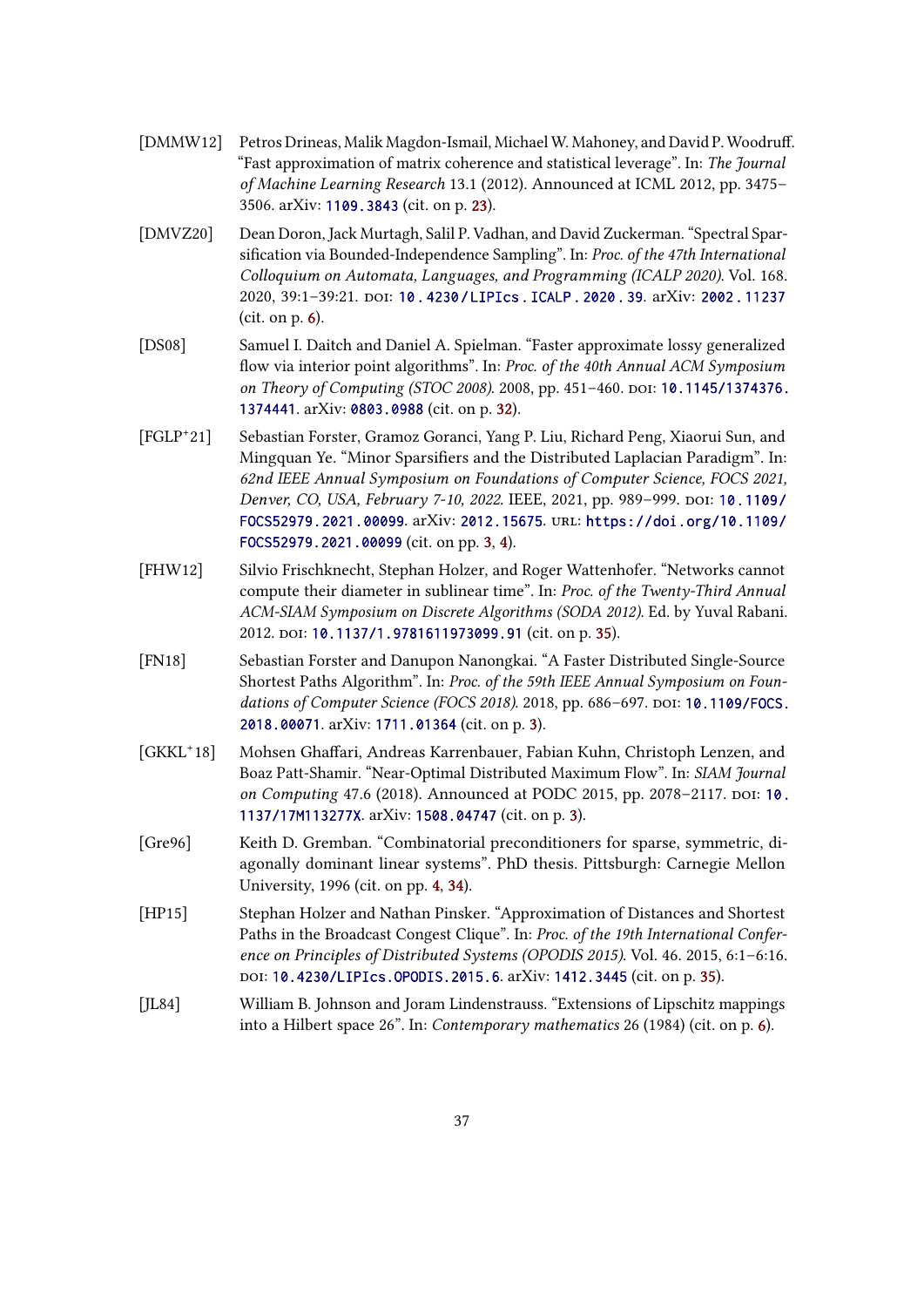<span id="page-37-6"></span>

| [ $KN14$ ] | Daniel M. Kane and Jelani Nelson. "Sparser Johnson-Lindenstrauss Transforms".  |
|------------|--------------------------------------------------------------------------------|
|            | In: vol. 61, 1. Announced at SODA 2012, 2014, 4:1-4:23, por: 10, 1145/2559902. |
|            | arXiv: 1012.1577 (cit. on pp. 7, 23).                                          |

- <span id="page-37-10"></span>[KOSZ13] Jonathan A. Kelner, Lorenzo Orecchia, Aaron Sidford, and Zeyuan Allen Zhu. "A simple, combinatorial algorithm for solving SDD systems in nearly-linear time". In: Proc. of the 45th Annual ACM Symposium on Theory of Computing (STOC 2013). 2013, pp. 911-920. DOI: [10.1145/2488608.2488724](https://doi.org/10.1145/2488608.2488724). arXiv: [1301.6628](https://arxiv.org/abs/1301.6628) (cit. on p. [34\)](#page-33-1).
- <span id="page-37-7"></span>[KPPS17] Rasmus Kyng, Jakub Pachocki, Richard Peng, and Sushant Sachdeva. "A Framework for Analyzing Resparsification Algorithms". In: Proceedings of the Twenty-Eighth Annual ACM-SIAM Symposium on Discrete Algorithms (SODA 2017). 2017, pp. 2032-2043. poi: [10.1137/1.9781611974782.132](https://doi.org/10.1137/1.9781611974782.132). arXiv: [1611.06940](https://arxiv.org/abs/1611.06940) (cit. on pp. [9,](#page-8-3) [16,](#page-15-2) [17,](#page-16-1) [19\)](#page-18-2).
- <span id="page-37-3"></span>[KX16] Ioannis Koutis and Shen Chen Xu. "Simple Parallel and Distributed Algorithms for Spectral Graph Sparsification". In: ACM Trans. Parallel Comput. 3.2 (2016), 14:1-14:14. DOI: [10.1145/2948062](https://doi.org/10.1145/2948062) (cit. on pp. [4](#page-3-4)-6, [9,](#page-8-3) [11,](#page-10-2) [16,](#page-15-2) [17\)](#page-16-1).
- <span id="page-37-9"></span>[LMP13] Mu Li, Gary L. Miller, and Richard Peng. "Iterative row sampling". In: Proc. of the 54th Annual IEEE Symposium on Foundations of Computer Science (FOCS 2013). 2013, pp. 127–136. doi: [10.1109/FOCS.2013.22](https://doi.org/10.1109/FOCS.2013.22). arXiv: [1211.2713](https://arxiv.org/abs/1211.2713) (cit. on p. [23\)](#page-22-1).
- <span id="page-37-2"></span>[LPPP05] Zvi Lotker, Boaz Patt-Shamir, Elan Pavlov, and David Peleg. "Minimum-weight spanning tree construction in  $O(log log n)$  communication rounds". In: SIAM Journal on Computing 35.1 (2005), pp. 120-131. DOI: [10.1137/S0097539704441848](https://doi.org/10.1137/S0097539704441848) (cit. on pp. [3,](#page-2-2) [8\)](#page-7-2).
- <span id="page-37-4"></span>[LS13] Yin Tat Lee and Aaron Sidford. "Path Finding II: An  $\tilde{O}(m\sqrt{n})$  Algorithm for the Minimum Cost Flow Problem". In: CoRR abs/1312.6713 (2013). arXiv: [1312.6713](https://arxiv.org/abs/1312.6713) (cit. on pp. [5,](#page-4-3) [21\)](#page-20-2).
- <span id="page-37-0"></span>[LS14] Yin Tat Lee and Aaron Sidford. "Path finding methods for linear programming: Solving linear programs in  $\tilde{O}(\sqrt{\text{rank}})$  iterations and faster algorithms for maximum flow". In: Proc. of the 55th IEEE Annual Symposium on Foundations of Computer Science (FOCS 2014). 2014, pp. 424-433. DOI: [10.1109/FOCS.2014.52](https://doi.org/10.1109/FOCS.2014.52) (cit. on pp. [1,](#page-0-0) [5](#page-4-3)[–7,](#page-6-2) [20–](#page-19-1)[22\)](#page-21-0).
- <span id="page-37-5"></span> $[LS19]$  Yin Tat Lee and Aaron Sidford. "Solving Linear Programs with  $\tilde{O}(\sqrt{\text{rank}})$  Linear System Solves". In: CoRR abs/1910.08033 (2019). arXiv: [1910.08033](https://arxiv.org/abs/1910.08033) (cit. on pp. [5,](#page-4-3) [6,](#page-5-2) [20–](#page-19-1)[23,](#page-22-1) [25,](#page-24-1) [28,](#page-27-2) [29,](#page-28-2) [32\)](#page-31-1).
- <span id="page-37-1"></span>[Lyn96] Nancy A. Lynch. Distributed Algorithms. Morgan Kaufmann, 1996. ISBN: 1-55860-348-4 (cit. on pp. [3,](#page-2-2) [8\)](#page-7-2).
- <span id="page-37-8"></span>[Mah11] Michael W. Mahoney. "Randomized Algorithms for Matrices and Data". In: Foun-dations and Trends® in Machine Learning 3.2 (2011), pp. 123-224. DOI: [10.1561/](https://doi.org/10.1561/2200000035) [2200000035](https://doi.org/10.1561/2200000035). arXiv: [1104.5557](https://arxiv.org/abs/1104.5557) (cit. on p. [23\)](#page-22-1).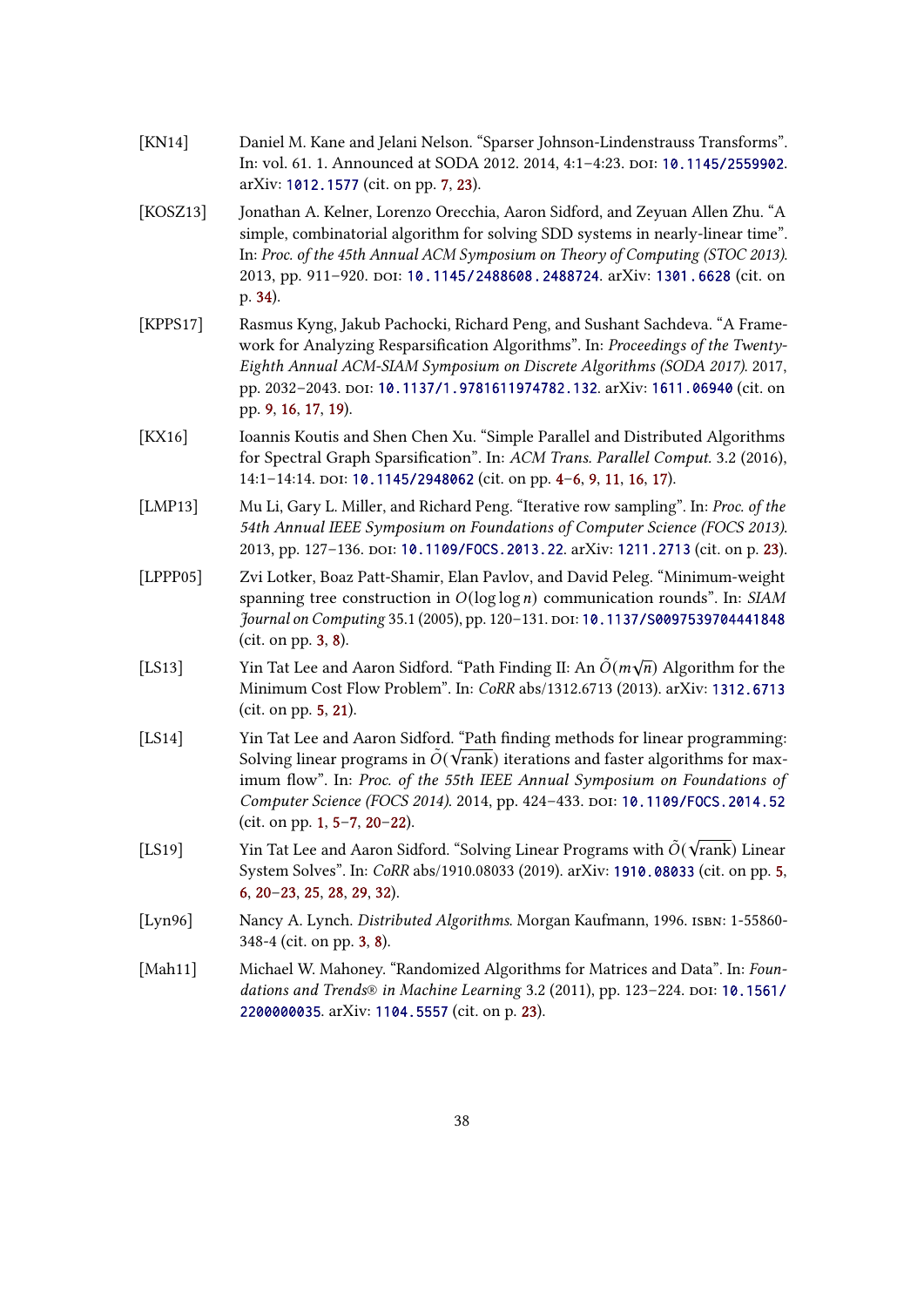<span id="page-38-11"></span><span id="page-38-9"></span><span id="page-38-8"></span><span id="page-38-6"></span><span id="page-38-5"></span><span id="page-38-4"></span><span id="page-38-1"></span>

| [ $Nan14$ ]  | Danupon Nanongkai. "Distributed approximation algorithms for weighted short-<br>est paths". In: Proc. of the 46th Annual ACM Symposium on Theory of Comput-<br>ing (STOC 2014). 2014, pp. 565-573. DOI: 10.1145/2591796.2591850. arXiv:<br>1403.5171 (cit. on p. 3).                                    |
|--------------|---------------------------------------------------------------------------------------------------------------------------------------------------------------------------------------------------------------------------------------------------------------------------------------------------------|
| [Pe100]      | David Peleg. Distributed computing: a locality-sensitive approach. SIAM, 2000<br>(cit. on pp. 3, 7).                                                                                                                                                                                                    |
| [Pen13]      | Richard Peng. "Algorithm design using spectral graph theory". PhD thesis. Pitts-<br>burgh: Carnegie Mellon University, 2013 (cit. on p. 9).                                                                                                                                                             |
| [Ren88]      | James Renegar. "A polynomial-time algorithm, based on Newton's method, for<br>linear programming". In: Mathematical programming 40.1 (1988), pp. 59-93. DOI:<br>10.1007/BF01580724 (cit. on p. 22).                                                                                                     |
| [SS11]       | Daniel A. Spielman and Nikhil Srivastava. "Graph sparsification by effective<br>resistances". In: SIAM Journal on Computing 40.6 (2011). Announced at STOC<br>2008, pp. 1913-1926. DOI: 10.1137/080734029. arXiv: 0803.0929 (cit. on pp. 6,<br>23).                                                     |
| [ST11]       | Daniel A. Spielman and Shang-Hua Teng. "Spectral sparsification of graphs". In:<br>SIAM Journal on Computing 40.4 (2011), pp. 981-1025. DOI: 10.1137/08074489X.<br>arXiv: 0808.4134 (cit. on p. 8).                                                                                                     |
| [ST14]       | Daniel A. Spielman and Shang-Hua Teng. "Nearly linear time algorithms for<br>preconditioning and solving symmetric, diagonally dominant linear systems". In:<br>SIAM Journal on Matrix Analysis and Applications 35.3 (2014), pp. 835-885. DOI:<br>10.1137/090771430. arXiv: cs/0607105 (cit. on p. 3). |
| [Saa03]      | Yousef Saad. Iterative methods for sparse linear systems. SIAM, 2003. ISBN: 978-0-<br>89871-534-7. DOI: 10.1137/1.9780898718003 (cit. on p. 9).                                                                                                                                                         |
| [Ten 10]     | Shang-Hua Teng. "The Laplacian Paradigm: Emerging Algorithms for Massive<br>Graphs". In: Proc. of the 7th Annual Conference on Theory and Applications of<br>Models of Computation (TAMC 2010). Vol. 6108. 2010, pp. 2-14. DOI: 10.1007/978-<br>3-642-13562-0\_2 (cit. on p. 3).                        |
| [ $Wood4]$ ] | David P. Woodruff. "Sketching as a Tool for Numerical Linear Algebra". In:<br>Foundations and Trends® in Theoretical Computer Science 10.1-2 (2014), pp. 1-157.<br>DOI: 10.1561/0400000060. arXiv: 1411.4357 (cit. on p. 23).                                                                           |

# <span id="page-38-10"></span><span id="page-38-7"></span><span id="page-38-3"></span><span id="page-38-2"></span><span id="page-38-0"></span>A Baswana-Sen Spanner Algorithm

Below we provide a randomized algorithm, computing a  $(2k - 1)$ -spanner. This algorithm is introduced by Baswana and Sen [\[BS07\]](#page-35-4), we give a rephrased version from Becker et al. [\[BFKL21\]](#page-34-1).

- 1. Initially, each vertex is a singleton cluster:  $R_1 := \{ \{v\} \mid v \in V \}.$
- 2. For  $i = 1, ..., k 1$  do: